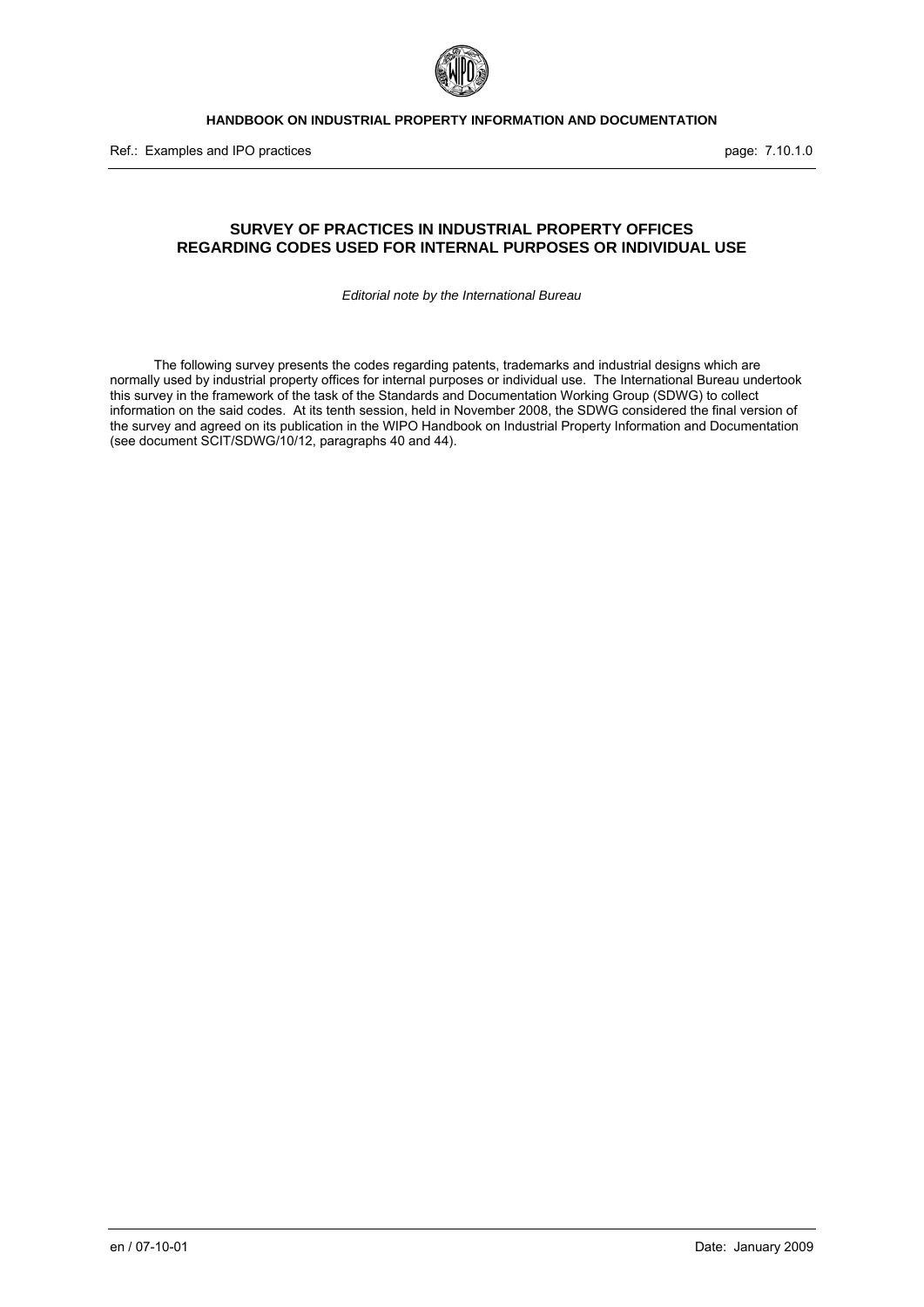

Ref.: Examples and IPO practices **page: 7.10.1.1** page: 7.10.1.1

#### SURVEY OF PRACTICES IN INDUSTRIAL PROPERTY OFFICES REGARDING CODES USED FOR INTERNAL PURPOSES OR INDIVIDUAL USE

*Survey presented to the SCIT Standards and Documentation Working Group at its tenth session in November 2008* 

#### INTRODUCTION

1. The Standards and Documentation Working Group (SDWG), at its eighth session, held in March 2007, requested the International Bureau (IB) to undertake a survey on the codes regarding patents, trademarks and industrial designs, which are normally used by Industrial Property Offices (IPOs) for internal purposes or individual use. The intention of the survey was not to collect all of the codes that offices use, but only those codes that could be of interest to the users of industrial property information (see paragraph 36 of document [SCIT/SDWG/8/14](http://www.wipo.int/meetings/en/doc_details.jsp?doc_id=77032)).

2. The use of codes is a convenient method of presenting and easily understanding an element of information in a precise, shortened and uniform way. The use of codes is also useful for distinguishing different elements of information, as well as for improving data processing and access to information. IPOs very often use codes to identify some elements of industrial property information in their official publications, documents, records, databases, etc. Users of industrial property information may sometimes encounter difficulties in identifying the meaning of the codes. In order to overcome most of these difficulties, WIPO has developed recommendations providing the definitions for a number of codes which are widely used in the field of industrial property information and documentation. There are, however, also codes regarding patents, trademarks and industrial designs that have been developed by IPOs for internal purposes or individual use.

3. WIPO Standard [ST.9](http://www.wipo.int/standards/en/pdf/03-09-01.pdf) provides the list and definitions of numerical codes allotted to bibliographic data relating to patents, the so-called "INID Codes" or "INID Numbers" ("INID" is an acronym for "Internationally agreed Numbers for the Identification of (bibliographic) Data"). WIPO Standards  $ST.60$  and  $ST.80$  cover the lists of INID codes developed for the identification of bibliographic data relating to trademarks and industrial designs, respectively. By these INID codes, it is possible to identify the various data usually printed on the first pages of industrial property documents and certificates, and published in official gazettes, without actual knowledge of the language used and the laws, conventions or treaties applied. WIPO Standard [ST.3](http://www.wipo.int/standards/en/pdf/03-03-01.pdf) recommends the use of the so-called "two-letter country or organization codes". WIPO Standard [ST.16](http://www.wipo.int/standards/en/pdf/03-16-01.pdf) recommends the letter codes and numerical codes that should be applied for the identification of the different kind of patent documents published by IPOs; moreover, [Part 7.3](http://www.wipo.int/standards/en/part_07.html#7.3) of the WIPO *Handbook on Industrial Property Information and Documentation* (WIPO Handbook) provides examples of different kinds of patent documents and their corresponding WIPO Standard  $ST.16$  kind-of-document codes published by IPOs.

4. This survey was prepared on the basis of the replies by IPOs to a questionnaire that was distributed along with Circular SCIT 2644 in November 2007. The circular, the questionnaire and the responses received by the IB are available on WIPO's website at: [http://www.wipo.int/scit/en/mailbox/circ07.html.](http://www.wipo.int/scit/en/mailbox/circ07.html)

#### SURVEY RESULTS

5. The following 30 Offices responded to the survey:

Armenia (AM), Austria (AT), Belgium (BE), Bulgaria (BG), Canada (CA), China (CN), Czech Republic (CZ), Germany (DE), Estonia (EE), European Patent Office (EP),

Georgia (GE), Hungary (HU), Kazakhstan (KZ), Monaco (MC), Republic of Moldova (MD), Mexico (MX), Malaysia (MY), Netherlands (NL), Poland (PL), Republic of Korea (KR) Russian Federation (RU),

Serbia (RS), Slovakia (SK), Sweden (SE) Thailand (TH), United Republic of Tanzania (TZ), Ukraine (UA), United Kingdom (GB) United States of America (US), World Intellectual Property Organization (International Bureau of) (WO/IB).

6. Of the 30 responding Offices, nine Offices (AM, BG, GB, KZ, MC, MY, NL, SE and TH) reported that they do not have codes for internal purposes or individual use.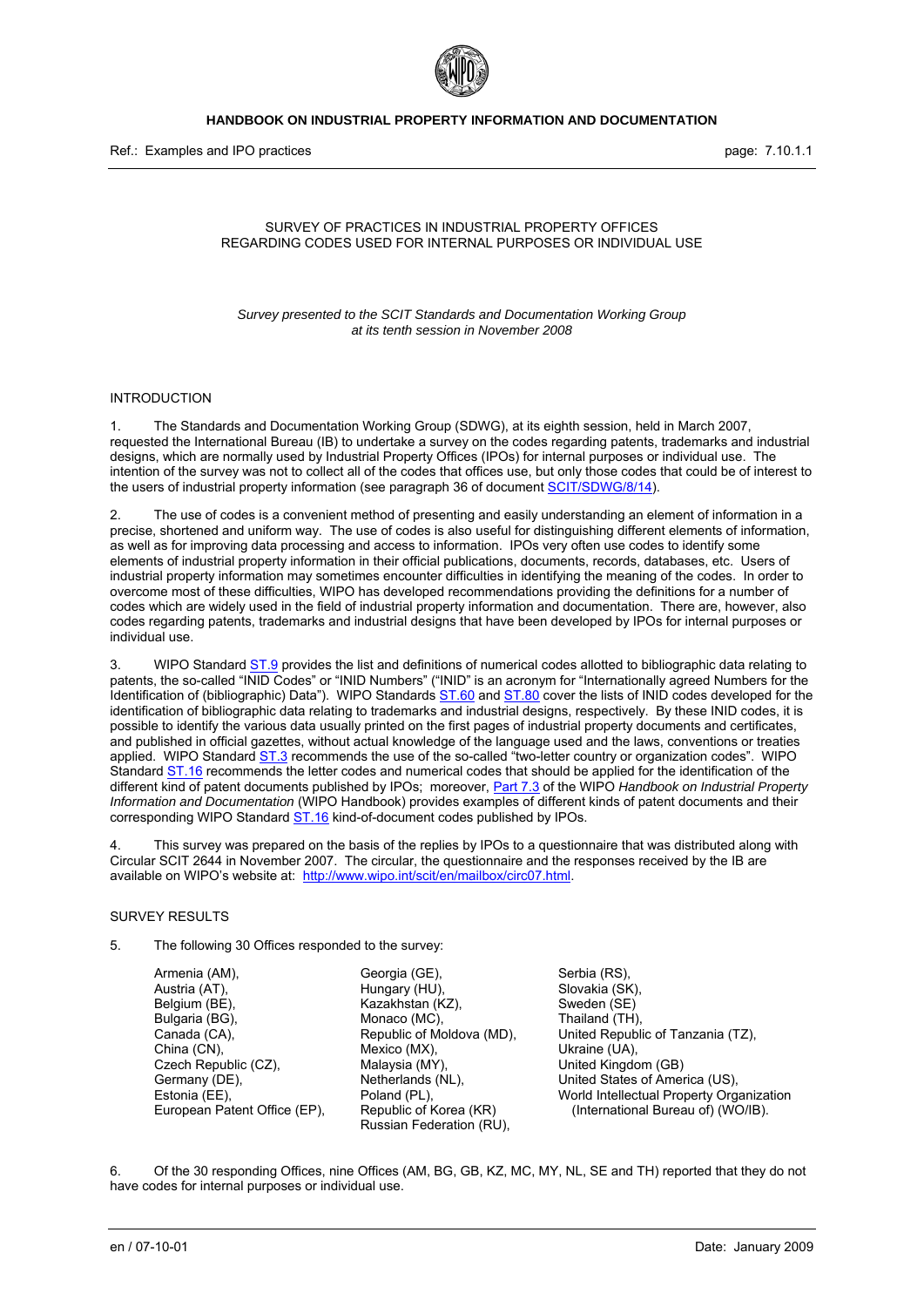

Ref.: Examples and IPO practices **page: 7.10.1.2** page: 7.10.1.2

7. Twenty Offices (AT, BE, CN, CZ, DE, EE, EP, GE, HU, KR, MD, MX, PL, RS, RU, SK, TZ, UA, US and WO/IB) provided information regarding patents; 17 Offices (AT, CA, CZ, DE, EE, GE, HU, KR, MD, PL, RS, RU, SK, TZ, UA, US and WO/IB) regarding trademarks and 16 Offices (AT, CN, CZ, DE, EE, GE, HU, KR, MD, MX, PL, RS, RU, SK, UA and WO/IB) regarding industrial designs.

8. The survey presents the responses collated in three tables, for patents, trademarks and industrial designs respectively. In these tables, the "Publications/Fora" column states in which publications and/or fora the code is or has been exposed to the industrial property community.

9. Whenever it was possible to find the information provided by the IPOs in WIPO Standards [ST.3](http://www.wipo.int/standards/en/pdf/03-03-01.pdf), [ST.9,](http://www.wipo.int/standards/en/pdf/03-09-01.pdf) [ST.16](http://www.wipo.int/standards/en/pdf/03-16-01.pdf), [ST.60,](http://www.wipo.int/standards/en/pdf/03-60-01.pdf) [ST.80](http://www.wipo.int/standards/en/pdf/03-80-01.pdf) and [Part 7.3](http://www.wipo.int/standards/en/part_07.html#7.3) of the WIPO Handbook, this information was not included in the tables.

10. The RU Office reported the publication, along with the bibliographic data, of some specific entries which are presented using plain language, but no code is used for their representation. This information is also included in the survey.

[Tables follow]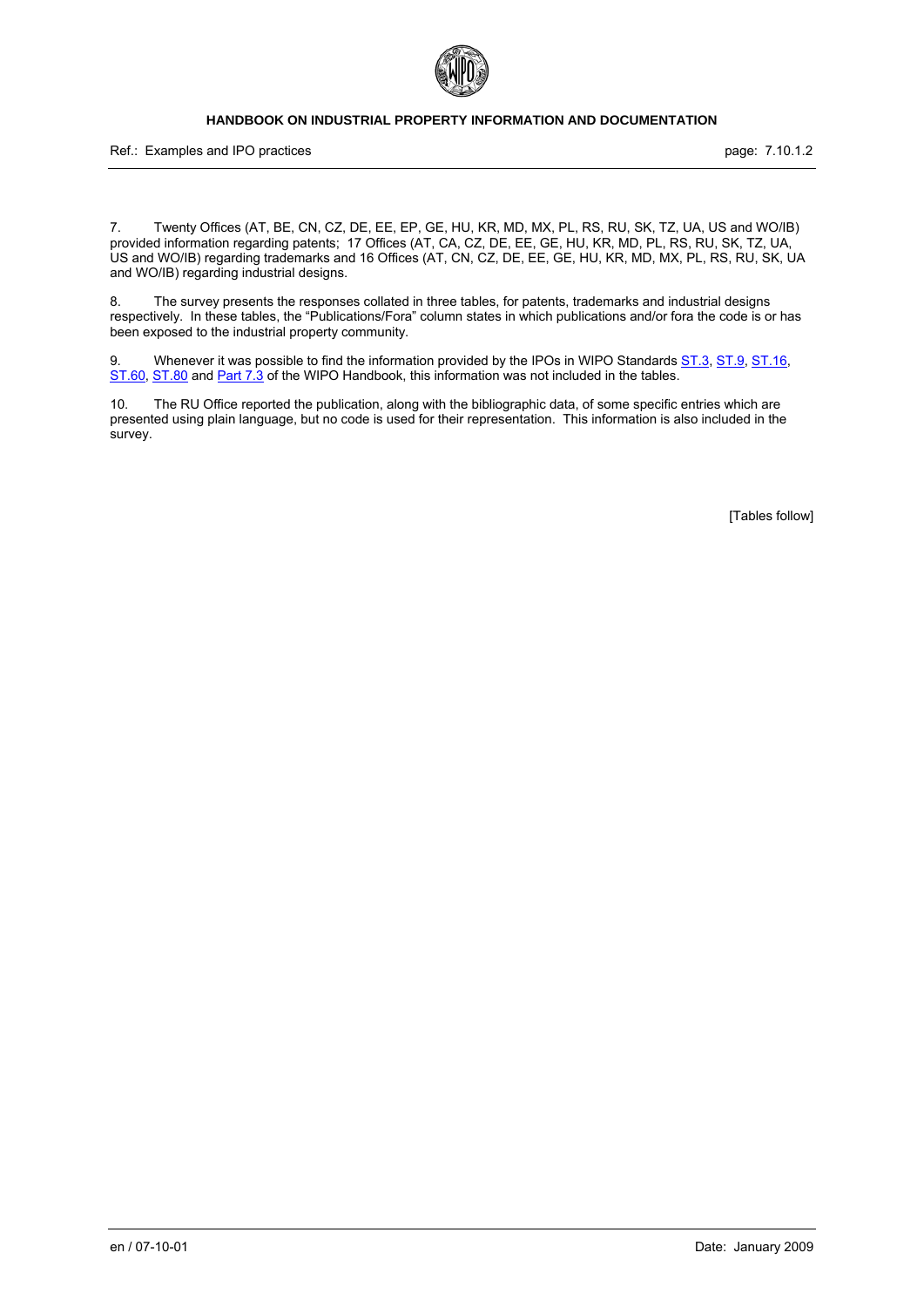

Ref.: Examples and IPO practices page: 7.10.1.3

#### TABLE I – PATENTS

| Country/<br>Organization | Code                                                              | <b>Related WIPO</b><br><b>Standard</b> | <b>Meaning/Use</b>                                                                                            | <b>Publications/Fora</b>                                            | Date range<br>(yyyy-mm-dd) | <b>Comments</b>                                                                                            |  |
|--------------------------|-------------------------------------------------------------------|----------------------------------------|---------------------------------------------------------------------------------------------------------------|---------------------------------------------------------------------|----------------------------|------------------------------------------------------------------------------------------------------------|--|
| AM                       | No codes (for internal purposes or individual use) provided by AM |                                        |                                                                                                               |                                                                     |                            |                                                                                                            |  |
| AT                       | Α                                                                 | ST.10/C.<br>ST.13                      | Series code associated with AT patent<br>applications                                                         | AT patent documents, priority<br>documents, and related databases   | In use at present          | Both series code and serial number<br>are needed to uniquely identify an AT<br>patent application          |  |
| AT                       | E                                                                 | ST.10/C.                               | Series code associated with European<br>Patents with designation AT                                           | AT Patent documents and related                                     | In use at present          | Both series code E and serial number<br>are needed to uniquely identify an EP<br>patent valid in AT        |  |
|                          |                                                                   | ST.13                                  | (e.g., AT E 148 577 T1)                                                                                       | databases                                                           |                            | A publication document only exists, if<br>the original language of the EP Patent<br>was English or French  |  |
| AT                       | <b>GM</b>                                                         | ST.10/C.<br>ST.13                      | Series code associated with AT utility<br>model applications                                                  | AT patent documents, priority<br>documents, and related databases   | In use at present          | Both series code and serial number<br>are needed to uniquely identify an AT<br>utility model application   |  |
| AT                       | <b>SZ</b>                                                         | ST.10/C,<br>ST.13                      | Series code associated with AT SPC<br>(Supplementary Protection Certificate)<br>applications                  | AT patent documents, priority<br>documents, and related databases   | In use at present          | Both series code and serial number<br>are needed to uniquely identify an AT<br>SPC application             |  |
| AT                       | <b>HL</b>                                                         | ST.10/C.<br>ST.13                      | Series code associated with AT<br>topography of semiconductor<br>applications                                 | AT patent documents, priority<br>documents                          | In use at present          | Both series code and serial number<br>are needed to uniquely identify an AT<br>topography of semiconductor |  |
| <b>BE</b>                | C                                                                 | ST.13                                  | Series code associated with SPC<br>(application) numbers                                                      | Belgian Patents Register                                            | 1993 to present            |                                                                                                            |  |
| <b>BG</b>                |                                                                   |                                        |                                                                                                               | No codes (for internal purposes or individual use) provided by BG   |                            |                                                                                                            |  |
| CA                       |                                                                   |                                        |                                                                                                               | No codes (for internal purposes or individual use) provided by CA   |                            |                                                                                                            |  |
| <b>CN</b>                |                                                                   | ST.10/C.<br>ST.13                      | Fifth digit in application numbers,<br>associated with national patent<br>applications (e.g., 2004 1 1234567) | Official gazette, Chinese patent<br>documents and related databases | 2003 to present            |                                                                                                            |  |
| <b>CN</b>                | 2                                                                 | ST.10/C,<br>ST.13                      | Fifth digit in application numbers,<br>associated with utility model applications<br>(e.g., 2004 2 1234567)   | Official gazette, Chinese patent<br>documents and related databases | 2003 to present            |                                                                                                            |  |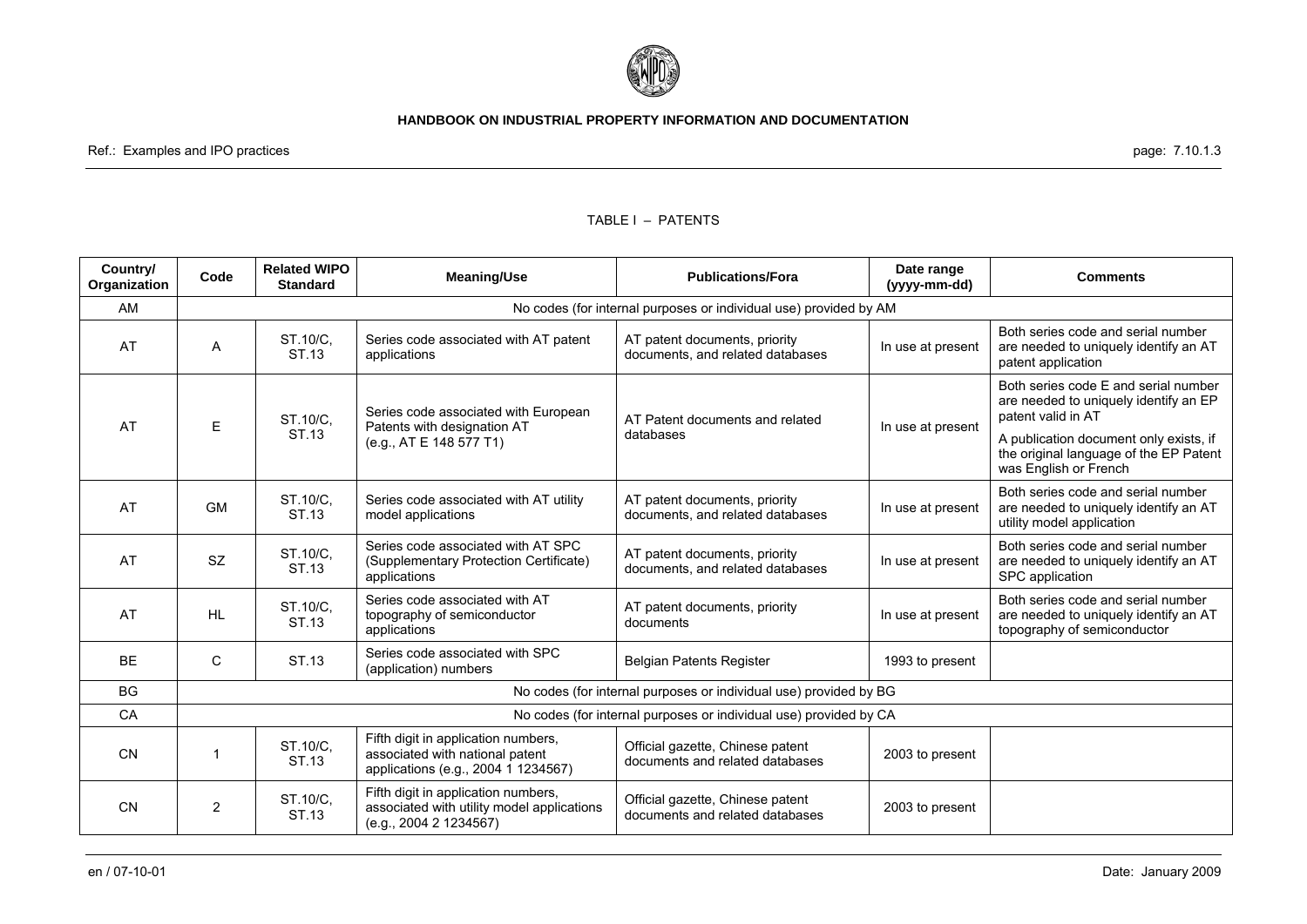

Ref.: Examples and IPO practices page: 7.10.1.4

| Country/<br>Organization | Code       | <b>Related WIPO</b><br><b>Standard</b> | <b>Meaning/Use</b>                                                                                                                              | <b>Publications/Fora</b>                                            | Date range<br>(yyyy-mm-dd) | <b>Comments</b> |
|--------------------------|------------|----------------------------------------|-------------------------------------------------------------------------------------------------------------------------------------------------|---------------------------------------------------------------------|----------------------------|-----------------|
| <b>CN</b>                | 8          | ST.10/C.<br>ST.13                      | Fifth digit in application numbers,<br>associated with the PCT invention patent<br>applications in the national phase (e.g.,<br>2004 8 1234567) | Official gazette, Chinese patent<br>documents and related databases | 2003 to present            |                 |
| <b>CN</b>                | 9          | ST.10/C,<br>ST.13                      | Fifth digit in application numbers,<br>associated with the PCT utility model<br>applications in the national phase<br>(e.g., 2004 9 1234567)    | Official gazette, Chinese patent<br>documents and related databases | 2003 to present            |                 |
|                          |            |                                        | Code associated with the invention<br>application filing numbers<br>$(e.g., PV 2007-1)$                                                         |                                                                     |                            |                 |
| CZ                       | <b>PV</b>  | ST.10/C.<br>ST.13                      | Code associated with the PCT invention<br>applications in its national phase<br>(e.g., PV 2007-2)                                               | Priority documents, letters (the<br>reference number), IPOs website | In use at present          |                 |
|                          |            |                                        | Code indicating a kind of right (group)<br>regarding patents                                                                                    |                                                                     |                            |                 |
|                          |            |                                        | Code associated with utility model<br>application filing numbers<br>(e.g., PUV 2007-18423)                                                      |                                                                     |                            |                 |
| CZ                       | <b>PUV</b> | ST.10/C.<br>ST.13                      | Code associated with the PCT utility<br>model applications in its national phase<br>(e.g., PUV 2007-18311)                                      | Priority documents, letters (the<br>reference number), IPOs website | In use at present          |                 |
|                          |            |                                        | Code indicating a kind of right (group)<br>regarding utility models                                                                             |                                                                     |                            |                 |
| CZ                       | <b>SPC</b> | ST.13                                  | Code indicating a kind of right (group)<br>regarding SPC                                                                                        | <b>IPOs website</b>                                                 | In use at present          |                 |
| CZ                       | EP         | ST.13                                  | Code indicating a kind of right (group)<br>regarding patent granted in EPO                                                                      | <b>IPOs website</b>                                                 | In use at present          |                 |
| <b>DE</b>                | 10         | ST.10/C,<br>ST.13                      | First two digits in application/publication<br>numbers, associated with national patent<br>applications                                         | German patent documents and related<br>databases                    | 2004 to present            |                 |

### Table I – Patents (Page 2)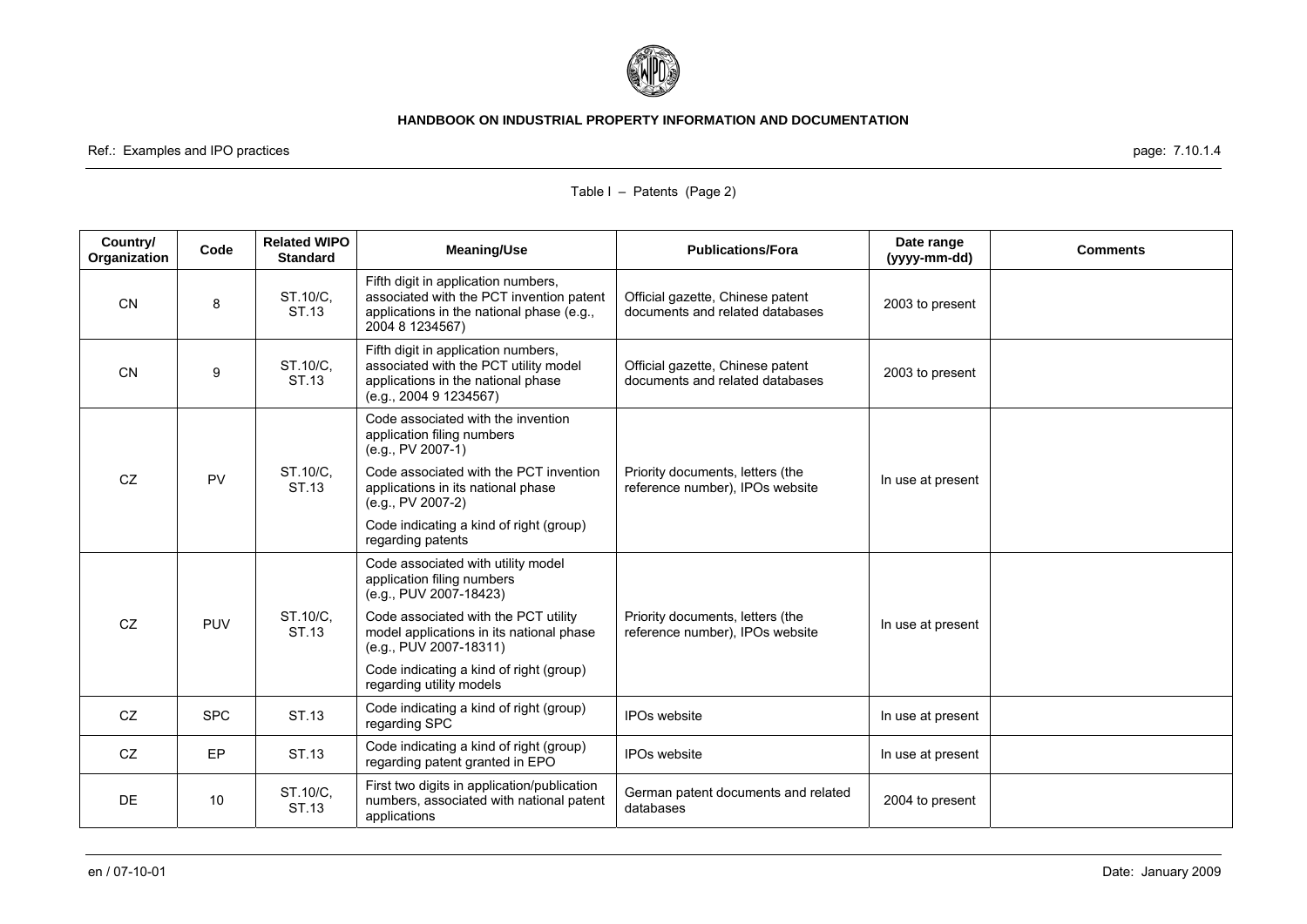

Ref.: Examples and IPO practices page: 7.10.1.5

| Country/<br>Organization | Code      | <b>Related WIPO</b><br><b>Standard</b> | <b>Meaning/Use</b>                                                                                                                                     | <b>Publications/Fora</b>                                                         | Date range<br>(yyyy-mm-dd) | <b>Comments</b>                                                                                                                                                              |
|--------------------------|-----------|----------------------------------------|--------------------------------------------------------------------------------------------------------------------------------------------------------|----------------------------------------------------------------------------------|----------------------------|------------------------------------------------------------------------------------------------------------------------------------------------------------------------------|
| <b>DE</b>                | 11        | ST.10/C,<br>ST.13                      | First two digits in application/publication<br>numbers, associated with PCT<br>application in its national phase                                       | German patent documents and related<br>databases                                 | 2004 to present            |                                                                                                                                                                              |
| <b>DE</b>                | 20        | ST.10/C,<br>ST.13                      | First two digits in application/publication<br>numbers, associated with utility models                                                                 | German documents relating to patents<br>and utility models and related databases | 2004 to present            |                                                                                                                                                                              |
| <b>DE</b>                | 21        | ST.10/C.<br>ST.13                      | First two digits in application/publication<br>numbers, indicating a utility model<br>resulting from a PCT application in its<br>national phase        | German documents relating to patents<br>and utility models and related databases | 2004 to present            | Designation "DE, Gebrauchsmuster"<br>in a PCT application indicates that this<br>application should result in a utility<br>model (and not a patent) in its national<br>phase |
| <b>DE</b>                | 50        | ST.10/C,<br>ST.13                      | First two digits in application/publication<br>numbers, indicating a European patent,<br>which was originally filed in German                          | German documents relating to patents<br>and utility models and related databases | 2004 to present            |                                                                                                                                                                              |
| <b>DE</b>                | 60        | ST.10/C.<br>ST.13                      | First two digits in application/publication<br>numbers, indicating a European patent,<br>which was originally filed in a language<br>other than German | German documents relating to patents<br>and utility models and related databases | 2004 to present            |                                                                                                                                                                              |
| EE.                      | <b>PV</b> |                                        | Code is used in relation to the receipt of<br>national patent applications after the<br>receipt number                                                 | File inspection                                                                  | 1994 to present            | <b>XXXX/YY PV</b>                                                                                                                                                            |
| EE                       | PC        |                                        | Code is used in relation to the receipt of<br>international patent applications entering<br>the national phase after the receipt<br>number             | File inspection                                                                  | 1994 to present            | XXXX/YY PC                                                                                                                                                                   |
| <b>EE</b>                | P         | ST.10/C.<br>ST.13                      | Code followed by the national patent<br>application number                                                                                             | EE patent documents, official gazette<br>and related databases                   | 1994 to present            |                                                                                                                                                                              |
| EE.                      | E         | ST.16                                  | Code followed by the registration number<br>of the translation of the specification of<br>the European patent                                          | EE patent documents, official gazette<br>and related databases                   | 2002 to present            | <b>EXXXXXX</b>                                                                                                                                                               |

# Table I – Patents (Page 3)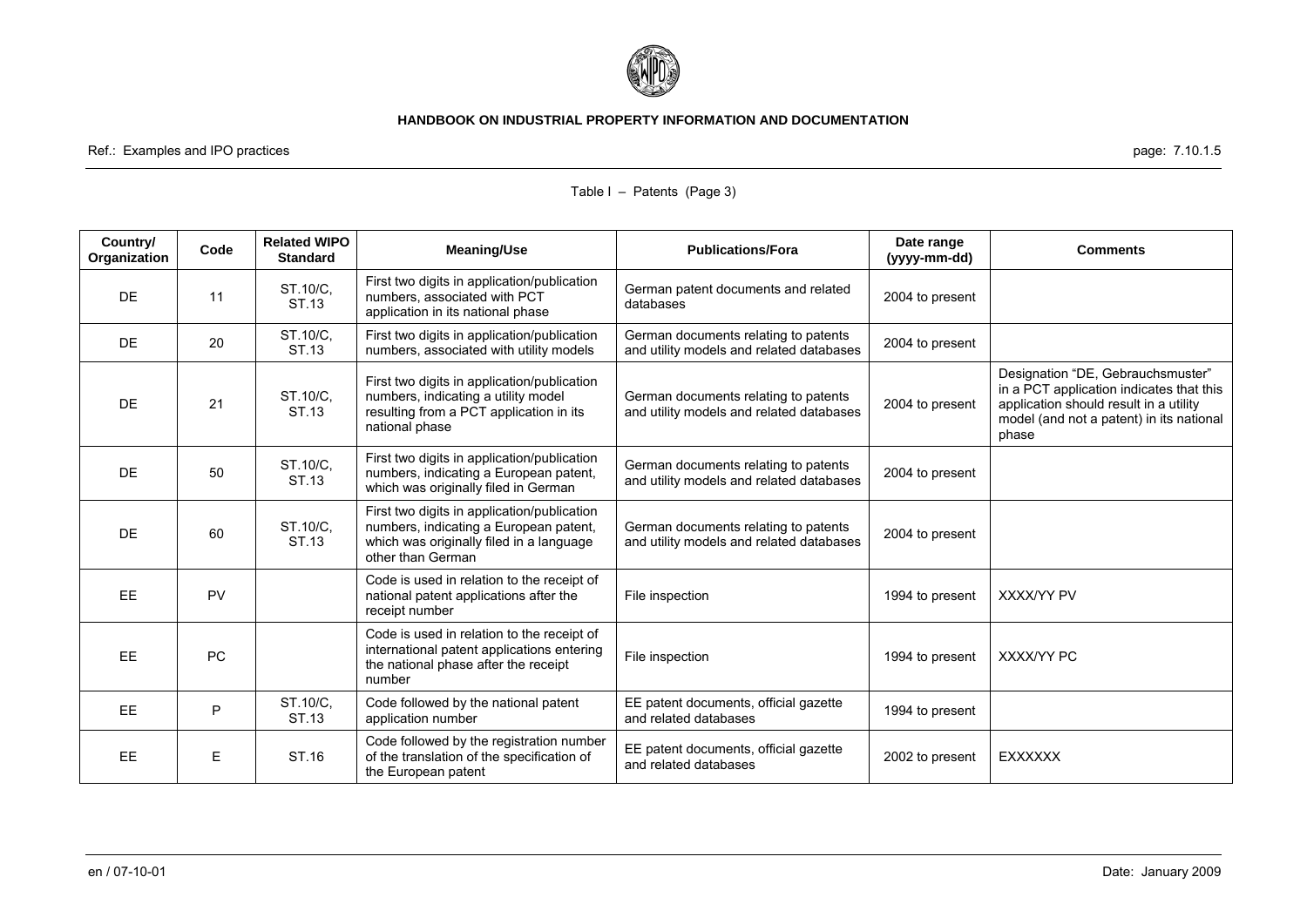

Ref.: Examples and IPO practices page: 7.10.1.6

| Country/<br>Organization | Code             | <b>Related WIPO</b><br><b>Standard</b> | <b>Meaning/Use</b>                                                                                                                                                             | <b>Publications/Fora</b>                                          | Date range<br>(yyyy-mm-dd) | <b>Comments</b>                                                                        |
|--------------------------|------------------|----------------------------------------|--------------------------------------------------------------------------------------------------------------------------------------------------------------------------------|-------------------------------------------------------------------|----------------------------|----------------------------------------------------------------------------------------|
| EP                       | <b>XP</b>        | ST <sub>3</sub>                        | NPL (non-patent literature) reference<br>numbers in the search documentation of<br>the European Patent Office<br>(e.g., XP002421919)                                           | Esp@cenet<br>- DOCDB<br>- search report citations                 | 1989 to present            | Code XP was first used internally only                                                 |
| EP                       | $K1, \ldots, Kn$ | ST.16                                  | Kind code for the publication of non-<br>official translation of patent documents                                                                                              | Esp@cenet<br>- DOCDB<br>- citations                               | 2007 to present            | 1,, n numbering relates to kind<br>codes A, B, C, U, Y, S, of original<br>publications |
| EP                       | D, K, L,<br>M. N | ST.13                                  | Kind code for application numbers used<br>for solving conflicting situations for<br>countries with identical application<br>numbers corresponding to different<br>publications | Esp@cenet<br>- DOCDB                                              |                            | Used for following countries: MC, PH,<br>RU, SU, US,                                   |
| EP                       | E                | ST.13                                  | Kind code for exhibition priority data                                                                                                                                         | Esp@cenet<br>- DOCDB                                              |                            |                                                                                        |
| EP                       | T                | ST.13                                  | Kind code for the application of the<br>official translation of the corresponding<br>EP/WO patent publications in the<br>national office language                              | Esp@cenet<br>- DOCDB                                              |                            |                                                                                        |
| <b>GB</b>                |                  |                                        |                                                                                                                                                                                | No codes (for internal purposes or individual use) provided by GB |                            |                                                                                        |
| <b>GE</b>                | AP               | ST.10/C,<br>ST.13                      | Application for inventions<br>(e.g., AP 2006 009697)                                                                                                                           |                                                                   |                            |                                                                                        |
| <b>GE</b>                | APA              | ST.16, ST.6                            | Published applications for inventions (the<br>first publication) (e.g., AP 2007 9697 A)                                                                                        |                                                                   |                            |                                                                                        |
| <b>GE</b>                | PB               | ST.16, ST.6                            | Patents for inventions (the second<br>publication) (e.g., P 2007 4233 B)                                                                                                       |                                                                   |                            |                                                                                        |
| <b>GE</b>                | API              | ST.10/C,<br>ST.13                      | Applications for the imported patents<br>(e.g., API 2007 010078)                                                                                                               |                                                                   |                            |                                                                                        |
| <b>GE</b>                | PIB              | ST.16, ST.6                            | Imported patents (the second<br>publication) (e.g., PI 2007 4228 B)                                                                                                            |                                                                   |                            |                                                                                        |

# Table I – Patents (Page 4)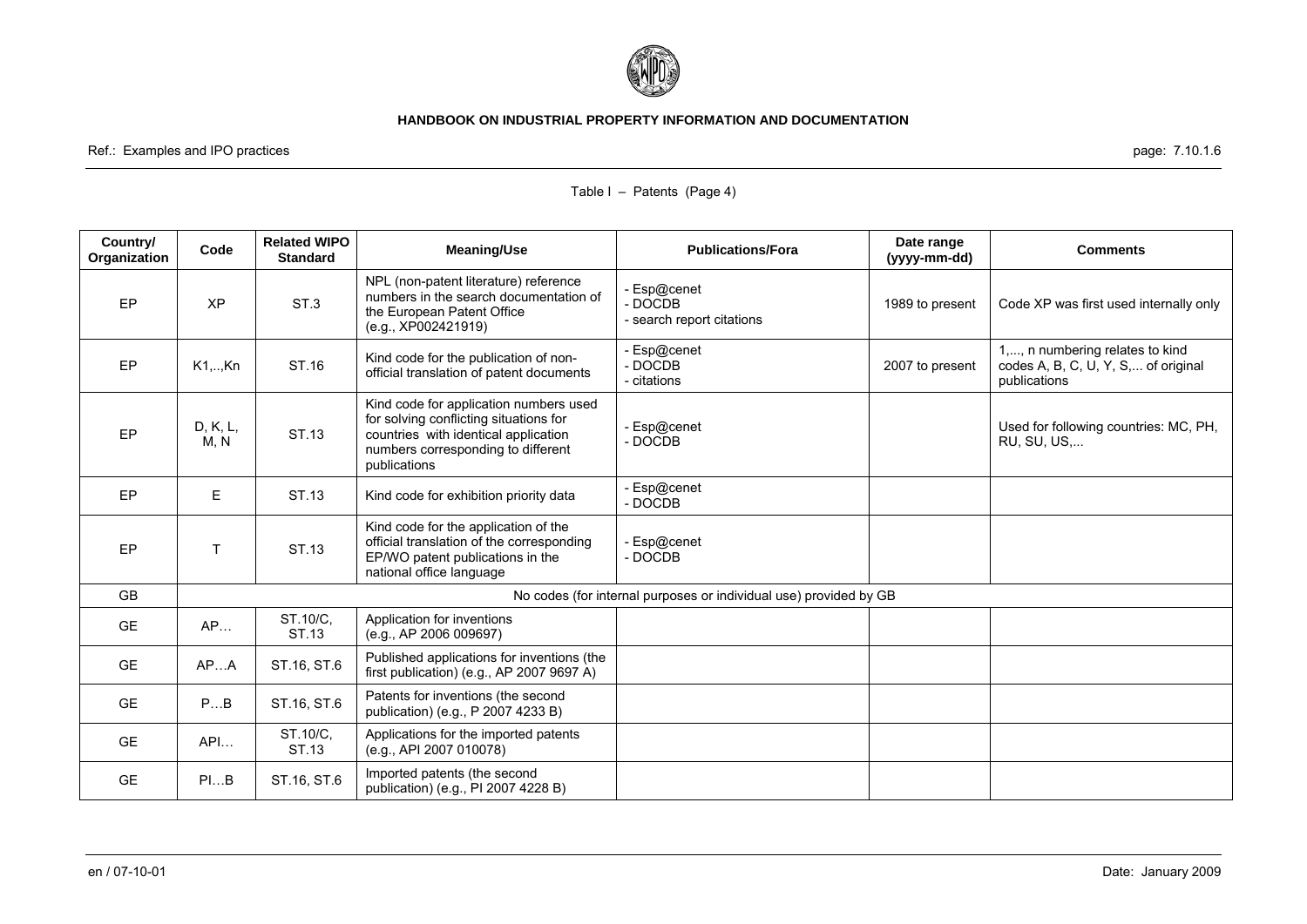

## Ref.: Examples and IPO practices page: 7.10.1.7

| Country/<br>Organization | Code           | <b>Related WIPO</b><br><b>Standard</b> | <b>Meaning/Use</b>                                                                                                                                                   | <b>Publications/Fora</b>                                                                         | Date range<br>(yyyy-mm-dd) | <b>Comments</b>                                                                                           |
|--------------------------|----------------|----------------------------------------|----------------------------------------------------------------------------------------------------------------------------------------------------------------------|--------------------------------------------------------------------------------------------------|----------------------------|-----------------------------------------------------------------------------------------------------------|
| <b>GE</b>                | AU             | ST.10/C,<br>ST.13                      | Application for utility models<br>(e.g., AU 2007 009935)                                                                                                             |                                                                                                  |                            |                                                                                                           |
| <b>GE</b>                | AUU            | ST.16, ST.6                            | Published applications for the utility<br>models (the first publication)<br>(e.g., AU 2007 9935 U)                                                                   |                                                                                                  |                            |                                                                                                           |
| <b>GE</b>                | UY             | ST.16, ST.6                            | Patents for utility models (the second<br>publication) (e.g., U 2007 1392 Y)                                                                                         |                                                                                                  |                            |                                                                                                           |
| <b>HU</b>                | E              | ST.10/C.<br>ST.13                      | Series code associated with European<br>Patents translated into Hungarian<br>(translation of the claims or the whole<br>patent specification)                        | Espacenet,<br>PIPACS (Public Industrial Property<br>Aggregate Collection for Search),<br>Gazette | 2003 to present            |                                                                                                           |
| <b>HU</b>                | P              | ST.10/C,<br>ST.13                      | Series code associated with HU patent<br>applications                                                                                                                | Espacenet,<br>PIPACS,<br>Gazette                                                                 | 1992 to present            |                                                                                                           |
| HU                       | U              | ST.10/C,<br>ST.13                      | Series code associated with HU utility<br>model applications                                                                                                         | PIPACS.<br>Gazette                                                                               | 1992 to present            |                                                                                                           |
| <b>HU</b>                | S              | ST.10/C,<br>ST.13                      | Series code associated with HU SPC<br>applications                                                                                                                   | Espacenet,<br>PIPACS,<br>Gazette                                                                 | 1992 to present            |                                                                                                           |
| <b>KR</b>                | $\overline{7}$ | ST.10/C,<br>ST.13                      | The first digit of the serial number part of<br>application/publication numbers<br>indicating PCT applications in the<br>national phase<br>$(e.g., 10-2008-7012345)$ | Official gazettes of patents and related<br>database                                             | 1999 to present            | 10-2008-7012345 is an example of<br>KIPO's new numbering system that<br>was introduced on January 1, 1999 |
| <b>KR</b>                | 10             | ST.10/C.<br>ST.13                      | The first two digits of<br>application/publication numbers<br>indicating national patent applications<br>$(e.q., 10-2008-0123456)$                                   | Official gazettes of patents and related<br>database                                             | 1999 to present            |                                                                                                           |

# Table I – Patents (Page 5)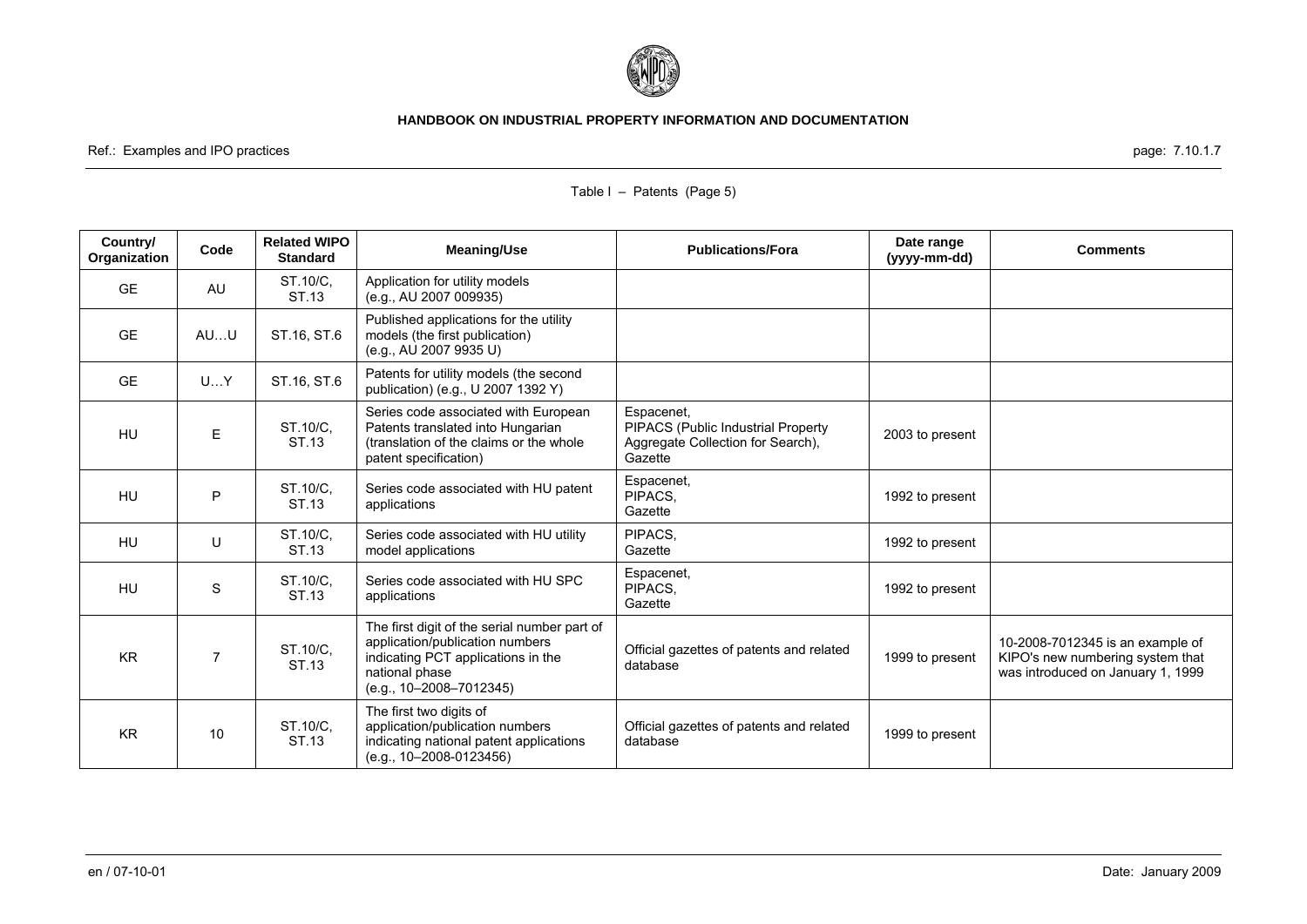

Ref.: Examples and IPO practices page: 7.10.1.8

| Country/<br>Organization | Code       | <b>Related WIPO</b><br><b>Standard</b> | <b>Meaning/Use</b>                                                                                                                                                                                            | <b>Publications/Fora</b>                                                                                                                                                                                  | Date range<br>(yyyy-mm-dd)  | <b>Comments</b> |
|--------------------------|------------|----------------------------------------|---------------------------------------------------------------------------------------------------------------------------------------------------------------------------------------------------------------|-----------------------------------------------------------------------------------------------------------------------------------------------------------------------------------------------------------|-----------------------------|-----------------|
| <b>KR</b>                | 20         | ST.10/C.<br>ST.13                      | The first two digits of<br>application/publication numbers<br>indicating utility model applications<br>$(e.g., 20-2008-0123456)$                                                                              | Official gazettes of patents and related<br>database                                                                                                                                                      | 1999 to present             |                 |
| <b>KZ</b>                |            |                                        |                                                                                                                                                                                                               | No codes (for internal purposes or individual use) provided by KZ                                                                                                                                         |                             |                 |
| <b>MC</b>                |            |                                        |                                                                                                                                                                                                               | No codes (for internal purposes or individual use) provided by MC                                                                                                                                         |                             |                 |
| <b>MD</b>                | $(10)^{*}$ |                                        | Title of protection of the former USSR<br>(verbal designation of the document,<br>number of the document, code of the<br>country) (e.g., inventors' certificates,<br>1752091, SU)                             | The official bulletin of industrial property<br>(www.db.agepi.md)                                                                                                                                         | 1992 to present             |                 |
| MD                       | $(30)^{*}$ |                                        | Priority data of the applications registered<br>with the patent office of the former USSR<br>(number of the document, application filing<br>date, code of the country):<br>(e.g., 4925543/13, 1991.04.04, SU) | The official bulletin of industrial property<br>(www.db.aqepi.md)                                                                                                                                         | 1992 to present             |                 |
| <b>MX</b>                | <b>PA</b>  | ST.10/C,<br>ST.13                      | Series code associated with patent and<br>utility model application numbers of the<br><b>Central Office</b>                                                                                                   | The industrial property gazette - patent<br>applications; the industrial property<br>gazette - inventions, utility models and<br>industrial designs; Esp@cenet and<br>BANAPA (Banco Nacional de Patentes) | 2000-01-01 to<br>2006-12-31 |                 |
| <b>MX</b>                | <b>NL</b>  | ST.10/C,<br>ST.13                      | Series code associated with patent and<br>utility model application numbers of the<br>Northern Regional Office                                                                                                | The industrial property gazette - patent<br>applications; the industrial property<br>gazette - inventions, utility models and<br>industrial designs; Esp@cenet and<br><b>BANAPA</b>                       | 2000-01-01 to<br>2006-12-31 |                 |
| <b>MX</b>                | JL         | ST.10/C,<br>ST.13                      | Series code associated with patent and<br>utility model application numbers of the<br>Western Regional Office                                                                                                 | The industrial property gazette - patent<br>applications; the industrial property<br>gazette - inventions, utility models and<br>industrial designs; Esp@cenet and<br><b>BANAPA</b>                       | 2000-01-01 to<br>2006-12-31 |                 |

# Table I – Patents (Page 6)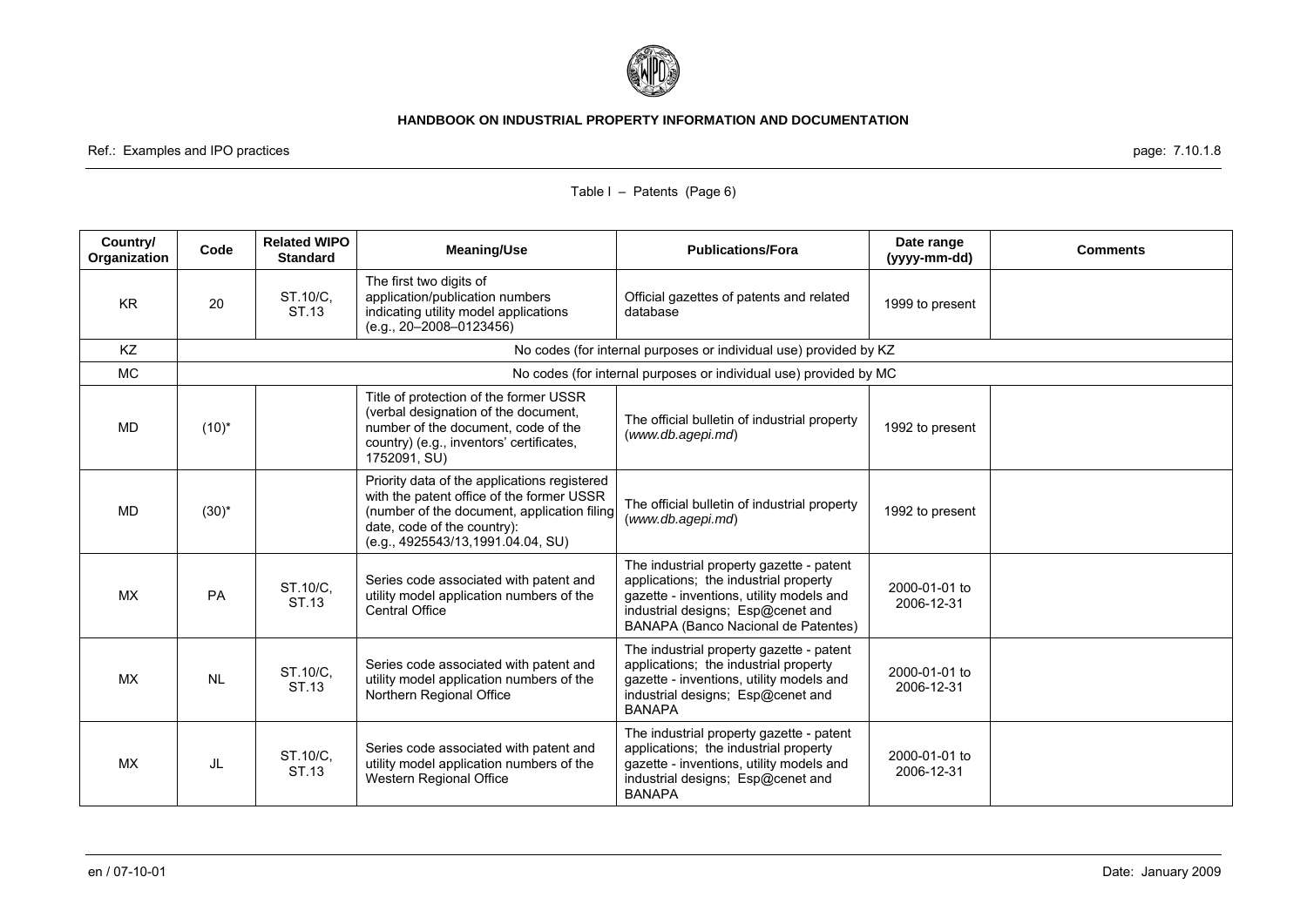

Ref.: Examples and IPO practices page: 7.10.1.9

| Country/<br>Organization | Code                                                              | <b>Related WIPO</b><br><b>Standard</b> | <b>Meaning/Use</b>                                                                                               | <b>Publications/Fora</b>                                                                                                                                                            | Date range<br>(yyyy-mm-dd)  | <b>Comments</b> |
|--------------------------|-------------------------------------------------------------------|----------------------------------------|------------------------------------------------------------------------------------------------------------------|-------------------------------------------------------------------------------------------------------------------------------------------------------------------------------------|-----------------------------|-----------------|
| <b>MX</b>                | GT                                                                | ST.10/C,<br>ST.13                      | Series code associated with patent and<br>utility model application numbers of the<br>León Regional Office       | The industrial property gazette - patent<br>applications; the industrial property<br>gazette - inventions, utility models and<br>industrial designs; Esp@cenet and<br><b>BANAPA</b> | 2000-01-01 to<br>2006-12-31 |                 |
| <b>MX</b>                | YU                                                                | ST.10/C,<br>ST.13                      | Series code associated with patent and<br>utility model application numbers of the<br>South-East Regional Office | The industrial property gazette - patent<br>applications; the industrial property<br>gazette - inventions, utility models and<br>industrial designs; Esp@cenet and<br><b>BANAPA</b> | 2000-01-01 to<br>2006-12-31 |                 |
| МX                       | a                                                                 | ST.13                                  | Series code associated with invention<br>patent applications                                                     | The industrial property gazette - patent<br>applications; the industrial property<br>gazette - inventions, utility models and<br>industrial designs; Esp@cenet and<br><b>BANAPA</b> | 1975? to present            |                 |
| <b>MX</b>                | u                                                                 | ST.13                                  | Series code associated with utility model<br>applications                                                        | The industrial property gazette - patent<br>applications; the industrial property<br>gazette - inventions, utility models and<br>industrial designs; Esp@cenet and<br><b>BANAPA</b> | 1991 to present             |                 |
| <b>MX</b>                | C                                                                 | ST.13                                  | Series code associated with applications<br>for invention certificates                                           | Esp@cenet                                                                                                                                                                           | 1980 to 1991                |                 |
| <b>MX</b>                |                                                                   | ST.13                                  | Series code associated with applications<br>for circuit layouts                                                  | The industrial property gazette - patent<br>applications; the industrial property<br>gazette - inventions, utility models and<br>industrial designs; Esp@cenet and<br><b>BANAPA</b> |                             |                 |
| MY                       | No codes (for internal purposes or individual use) provided by MY |                                        |                                                                                                                  |                                                                                                                                                                                     |                             |                 |
| <b>NL</b>                |                                                                   |                                        |                                                                                                                  | No codes (for internal purposes or individual use) provided by NL                                                                                                                   |                             |                 |

# Table I – Patents (Page 7)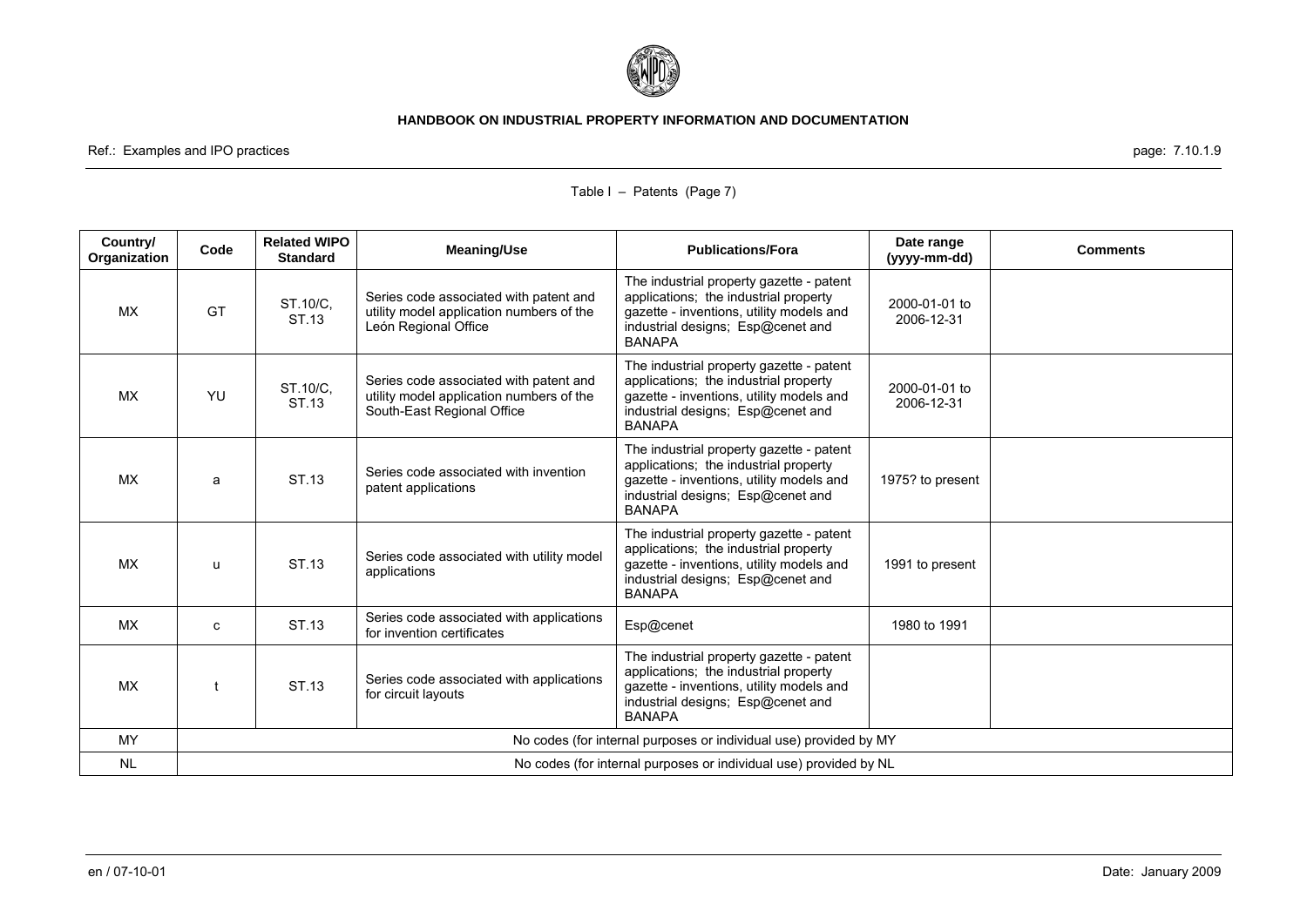

Ref.: Examples and IPO practices page: 7.10.1.10

| Country/<br>Organization | Code       | <b>Related WIPO</b><br><b>Standard</b> | <b>Meaning/Use</b>                                                                                           | <b>Publications/Fora</b>                                   | Date range<br>(yyyy-mm-dd) | <b>Comments</b>                                                                                                                                                          |
|--------------------------|------------|----------------------------------------|--------------------------------------------------------------------------------------------------------------|------------------------------------------------------------|----------------------------|--------------------------------------------------------------------------------------------------------------------------------------------------------------------------|
| <b>PL</b>                | IN         | ST.13                                  | Code indicating a kind of right (English<br>language interface) regarding patents                            | PPO's website - databases                                  | 1978 to present            | INID codes recommended by WIPO<br>Standards are also used in the<br>database, e.g., A1 to indicate first<br>level of publication (patent<br>application); B1 for patents |
| <b>PL</b>                | <b>UM</b>  | ST.13                                  | Code indicating a kind of right (English<br>language interface) regarding utility<br>models                  | PPO's website - databases                                  | 1977 to present            | INID codes recommended by WIPO<br>Standards are also used in the<br>database, e.g., U1 for the utility model<br>application; Y1 for second level of<br>publication       |
| PL                       | <b>WYN</b> | ST.13                                  | Code indicating a kind of right (Polish<br>language interface) regarding patents                             | PPO's website - databases                                  | 1978 to present            | INID codes recommended by WIPO<br>Standards are also used in the<br>database, e.g., A1 to indicate first<br>level of publication (patent<br>application); B1 for patents |
| <b>PL</b>                | UZY        | ST.13                                  | Code indicating a kind of right (Polish<br>language interface) regarding utility<br>models                   | PPO's website - databases                                  | 1977 to present            | INID codes recommended by WIPO<br>Standards are also used in the<br>database, e.g., U1 for the utility model<br>application; Y1 for second level of<br>publication       |
| <b>PL</b>                | PIE        |                                        | Information on priority data with regard to<br>foreign publications (both EN and PL<br>interfaces)           | PPO's website - databases                                  |                            | ST.3 codes are also provided                                                                                                                                             |
| <b>PL</b>                | PL/EP      |                                        | Code associated with EP patents<br>translated into Polish - translation of the<br>whole patent specification | Paper documents and PDFs published<br>in related databases | 2005 to present            | ST.16 - T3 codes are also provided on<br>paper carriers and PDFs                                                                                                         |
| <b>RS</b>                | P          | ST.13                                  | Patent applications                                                                                          | Intellectual Property Gazette                              | 1921 to present            | Number of patent application is P-<br>2005003                                                                                                                            |
| <b>RS</b>                | <b>MP</b>  | ST.13                                  | Petty patent applications                                                                                    | Intellectual Property Gazette                              | 1997 to present            | Number of petty patent application is<br>MP-20050010                                                                                                                     |

# Table I – Patents (Page 8)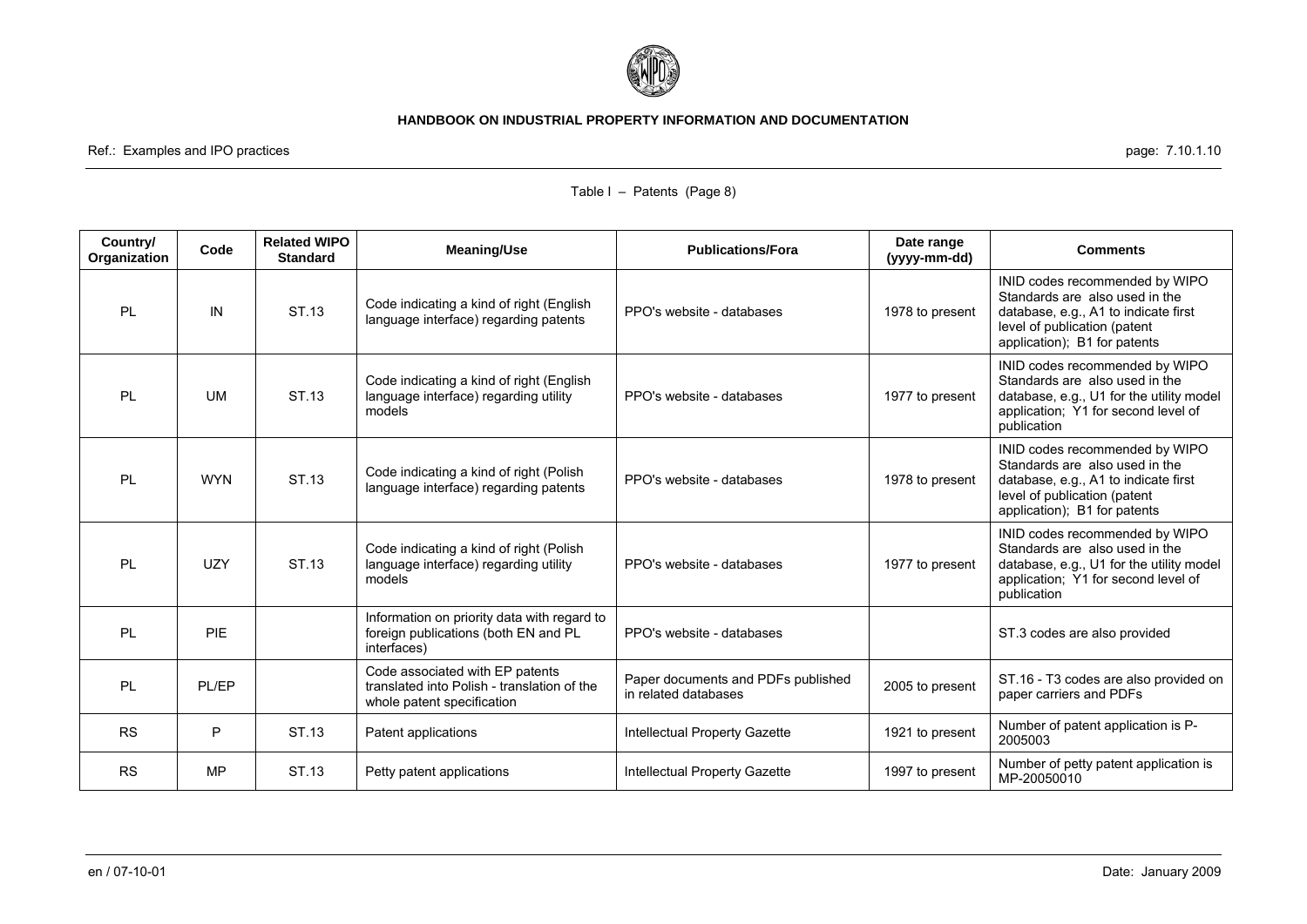

Ref.: Examples and IPO practices page: 7.10.1.11

| Country/<br>Organization | Code      | <b>Related WIPO</b><br><b>Standard</b> | <b>Meaning/Use</b>                                                                                                                                                                                                                                              | <b>Publications/Fora</b>                                                                                                                             | Date range<br>(yyyy-mm-dd) | <b>Comments</b>                                                                                                                                                                 |
|--------------------------|-----------|----------------------------------------|-----------------------------------------------------------------------------------------------------------------------------------------------------------------------------------------------------------------------------------------------------------------|------------------------------------------------------------------------------------------------------------------------------------------------------|----------------------------|---------------------------------------------------------------------------------------------------------------------------------------------------------------------------------|
| <b>RU</b>                |           |                                        | Address(es) for correspondence with an<br>applicant or his/her representative(s)                                                                                                                                                                                | <b>Official Bulletin "Inventions. Utility</b><br>models"; bibliographic data and<br>notifications in official publications<br>(CD/DVD-ROM, DB RUPTO) | In use at present          | This information is published without<br>any code on the first page of patent<br>documents (bibliographic data<br>section)                                                      |
| <b>RU</b>                |           |                                        | Address(es) for correspondence with<br>patent holder or his/her representative(s)                                                                                                                                                                               | Official Bulletin "Inventions. Utility<br>models"; bibliographic data and<br>notifications in official publications<br>(CD/DVD-ROM, DB RUPTO)        | In use at present          | This information is published without<br>any code on the first page of patent<br>documents (bibliographic data<br>section)                                                      |
| <b>RU</b>                |           |                                        | Data related to the declaration on public<br>offer to conclude a contract on alienation<br>of the patent under Article 1366, Part IV,<br>Civil Code of the Russian Federation (p.3)<br>Article 13 Patent Law of the Russian<br>Federation till January 1, 2008) | Official Bulletin "Inventions. Utility<br>models"; bibliographic data and<br>notifications in official publications<br>(CD/DVD-ROM, DB RUPTO)        | In use at present          | This information is published without<br>any code on the first page of patent<br>documents (bibliographic data<br>section)                                                      |
| <b>RU</b>                |           |                                        | Data related to the subject of published<br>patent notification                                                                                                                                                                                                 | Official Bulletin "Inventions. Utility<br>models", bibliographic data and<br>notifications in official publications<br>(CD/DVD-ROM, DB RUPTO)        | In use at present          | This information is published without<br>any code in notifications on patents                                                                                                   |
| <b>SE</b>                |           |                                        |                                                                                                                                                                                                                                                                 | No codes (for internal purposes or individual use) provided by SE                                                                                    |                            |                                                                                                                                                                                 |
| <b>SK</b>                | PP        | ST.10/C                                | Code associated with the patent<br>application filing number<br>$(e.g., PP 1300-2006)$                                                                                                                                                                          | web register                                                                                                                                         | 2001-11-11<br>to present   | Used also in notifications of the first<br>filing and certificates of priority; may<br>be cited on first pages of foreign<br>patent documents as a part of priority<br>data     |
| <b>SK</b>                | <b>PV</b> | ST.10/C                                | Code associated with the filing numbers<br>of CS and SK patent applications<br>$(e.g., PV 1230-2000)$                                                                                                                                                           | web register                                                                                                                                         | 1952(?) to<br>2001-11-10   | Used also in notifications of the first<br>filing; may be cited on first pages of<br>foreign patent documents as a part of<br>priority data<br>CS ceased to exist on 1992-12-31 |

# Table I – Patents (Page 9)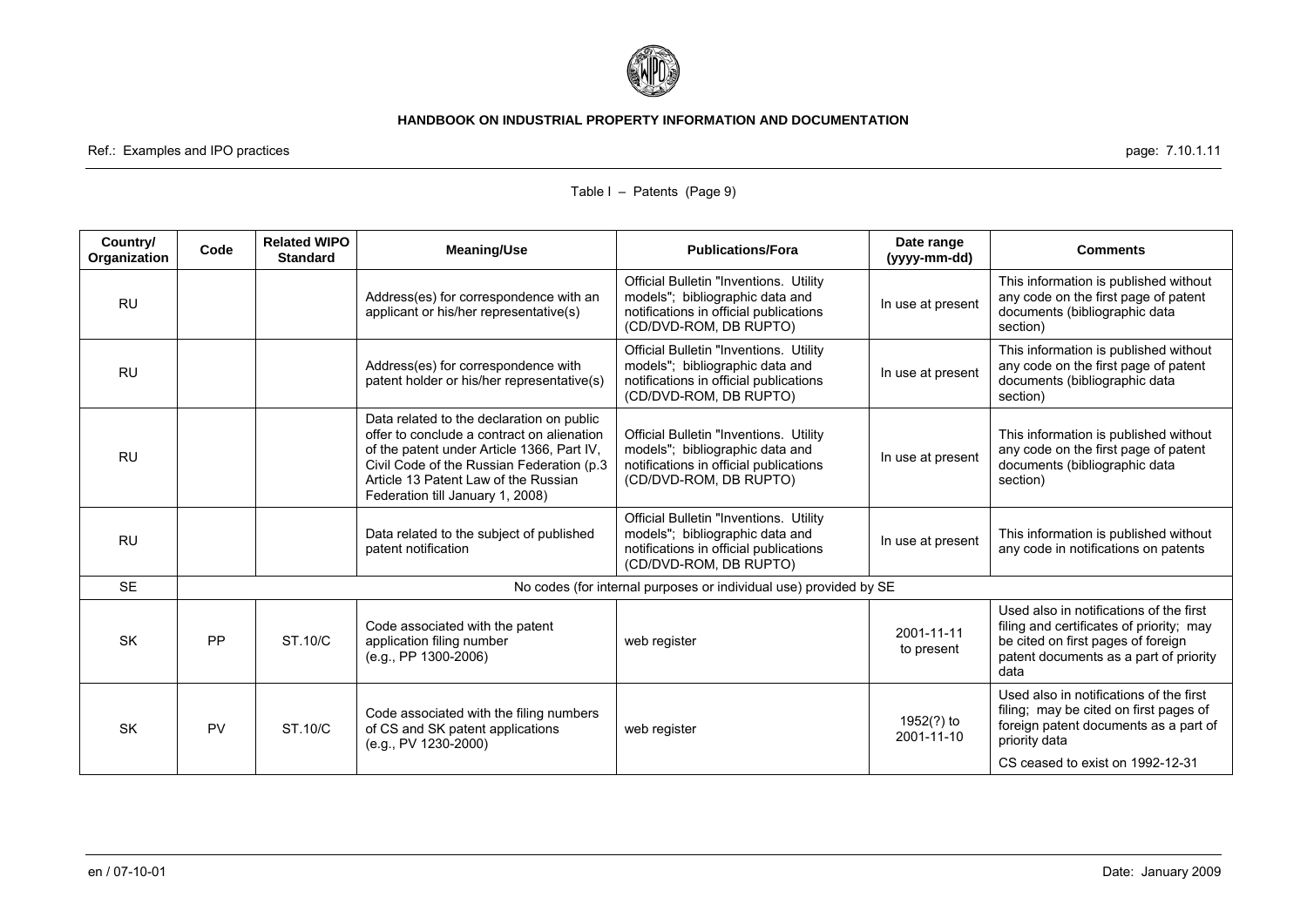

Ref.: Examples and IPO practices page: 7.10.1.12

| Country/<br>Organization | Code                                                              | <b>Related WIPO</b><br><b>Standard</b> | <b>Meaning/Use</b>                                                                                                                                 | <b>Publications/Fora</b>                                  | Date range<br>(yyyy-mm-dd) | <b>Comments</b>                                                                                                                                                                                                                                                   |  |
|--------------------------|-------------------------------------------------------------------|----------------------------------------|----------------------------------------------------------------------------------------------------------------------------------------------------|-----------------------------------------------------------|----------------------------|-------------------------------------------------------------------------------------------------------------------------------------------------------------------------------------------------------------------------------------------------------------------|--|
| <b>SK</b>                | PÚV                                                               | ST.10/C                                | Code associated with the filing numbers<br>of CS and SK utility model applications<br>(e.g., PÚV 69-2003)                                          | web register                                              | 1992-10<br>to present      | Used also in notifications of the first<br>filing and certificates of priority; may<br>be cited on first pages of foreign<br>patent documents as a part of priority<br>data (e.g., AU2005280780A1,<br>CA2579229A1, WO2006028423A1,<br>US2007210925A1, EP1797447A1 |  |
|                          |                                                                   |                                        |                                                                                                                                                    |                                                           |                            | CS ceased to exist on 1992-12-31                                                                                                                                                                                                                                  |  |
| <b>SK</b>                | E                                                                 | <b>ST.10/C</b>                         | Code associated with the number of the<br>translation of European patent<br>specification allotted by the IPO SR<br>(e.g., E 2174)                 | Official gazette announcements, web<br>register           | 2002-07-01<br>to present   |                                                                                                                                                                                                                                                                   |  |
| <b>TH</b>                | No codes (for internal purposes or individual use) provided by TH |                                        |                                                                                                                                                    |                                                           |                            |                                                                                                                                                                                                                                                                   |  |
| <b>TZ</b>                | 440321-<br>050821                                                 |                                        | Application fee                                                                                                                                    |                                                           |                            |                                                                                                                                                                                                                                                                   |  |
| TZ                       | 440321-<br>050822                                                 |                                        | Registration fee                                                                                                                                   |                                                           |                            |                                                                                                                                                                                                                                                                   |  |
| <b>TZ</b>                | 440321-<br>051011                                                 |                                        | Annual maintenance fee                                                                                                                             |                                                           |                            |                                                                                                                                                                                                                                                                   |  |
| <b>UA</b>                | A <sub>1</sub>                                                    |                                        | Identification of author's certificate in the<br>USSR title of protection number format<br>(e.g., A1 865169)                                       | Patent documentation of Ukraine and<br>relevant databases | 1993 to present            | Used for identification of the former<br>USSR author's certificates re-<br>registered to become patents of<br>Ukraine                                                                                                                                             |  |
| <b>UA</b>                | A <sub>3</sub>                                                    |                                        | Identification of the USSR patent in the<br>USSR title of protection number format<br>(e.g., A3 1572400)                                           | Patent documentation of Ukraine and<br>relevant databases | 1993 to 1998-01            | Used for identification of the former<br>USSR patents re-registered to<br>become patents of Ukraine                                                                                                                                                               |  |
| <b>UA</b>                | A                                                                 |                                        | Identification of patents for inventions<br>granted without substantive examination<br>in the title of protection number format<br>(e.g., 25821 A) | Patent documentation of Ukraine and<br>relevant databases | 1994 to 2000-01            | Used for identification of patents for<br>inventions granted without substantive<br>examination                                                                                                                                                                   |  |

# Table I – Patents (Page 10)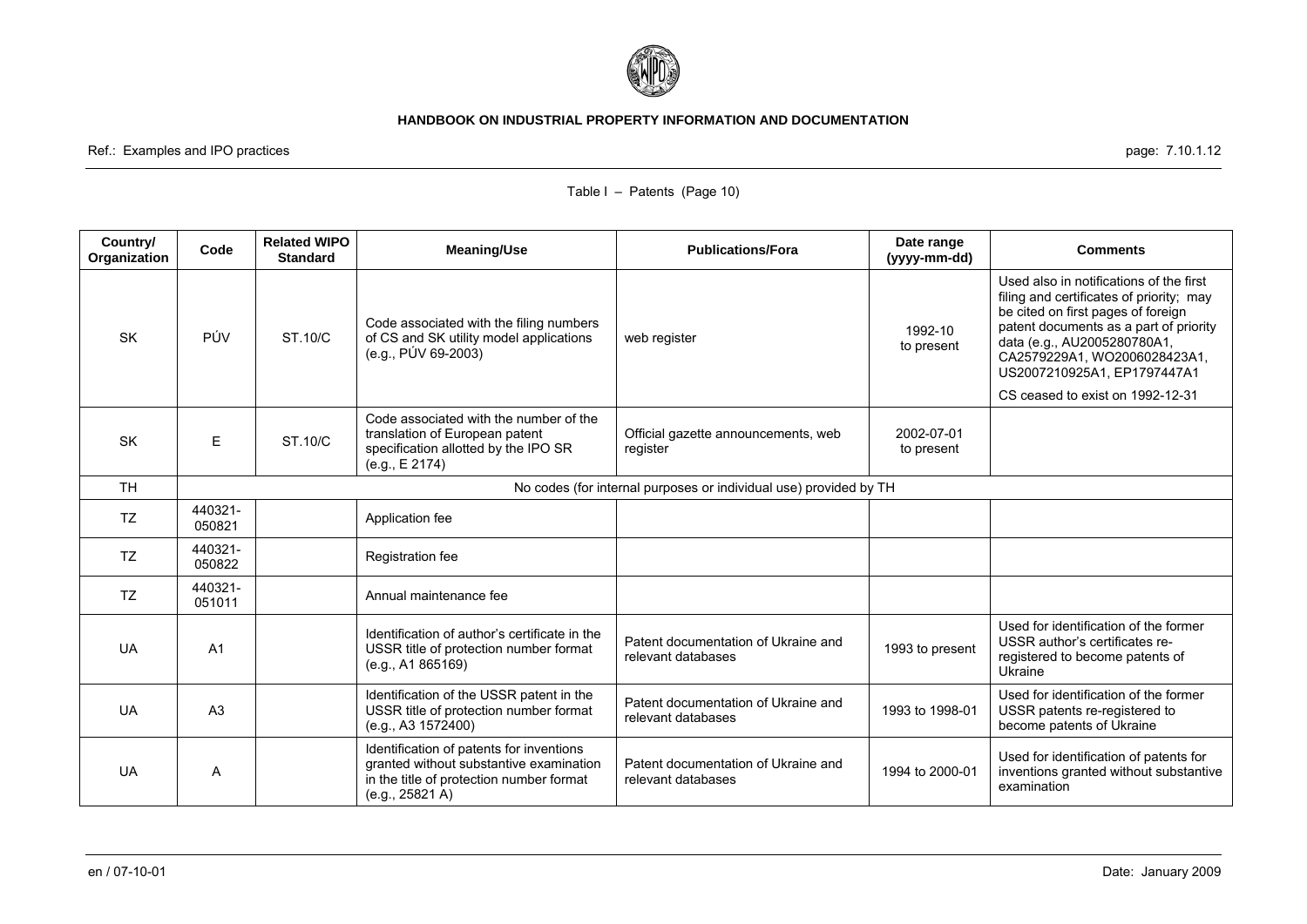

Ref.: Examples and IPO practices page: 7.10.1.13

| Country/<br>Organization | Code | <b>Related WIPO</b><br><b>Standard</b> | <b>Meaning/Use</b>                                                                                                                        | <b>Publications/Fora</b>                                  | Date range<br>(yyyy-mm-dd)  | <b>Comments</b>                                                                                  |
|--------------------------|------|----------------------------------------|-------------------------------------------------------------------------------------------------------------------------------------------|-----------------------------------------------------------|-----------------------------|--------------------------------------------------------------------------------------------------|
| <b>UA</b>                | A    |                                        | Identification of declarative patents for<br>inventions in the title of protection<br>number format (e.g., 28139 A)                       | Patent documentation of Ukraine and<br>relevant databases | 2000 to present             | Used for identification of declarative<br>patents for inventions                                 |
| <b>UA</b>                | a    | ST.13                                  | Indication of industrial property right type<br>/ Used for identification of applications for<br>inventions (e.g., a 200608695)           | Patent documentation of Ukraine and<br>relevant databases | 2005 to present             | Indicated in the application for<br>invention number format                                      |
| <b>UA</b>                | u    | ST.13                                  | Indication of industrial property right type<br>/ Used for identification of applications for<br>utility models (e.g., u 200604004)       | Patent documentation of Ukraine and<br>relevant databases | 2005 to present             | Indicated in the application for utility<br>model number format                                  |
| <b>US</b>                | 01   | ST.10/C,<br>ST.13                      | 2-digit series code followed by a 6-digit<br>serial number form US utility and plant<br>patent application numbers<br>$(e.q., 01-123456)$ | US patent documents and related<br>databases              | 1915-01-01 to<br>1934-12-31 | Both series code and serial number<br>are needed to uniquely identify a US<br>patent application |
| <b>US</b>                | 02   | ST.10/C,<br>ST.13                      | 2-digit series code followed by a 6-digit<br>serial number form US utility and plant<br>patent application numbers<br>$(e.q., 02-123456)$ | US patent documents and related<br>databases              | 1935-01-01 to<br>1947-12-31 | Both series code and serial number<br>are needed to uniquely identify a US<br>patent application |
| <b>US</b>                | 03   | ST.10/C,<br>ST.13                      | 2-digit series code followed by a 6-digit<br>serial number form US utility and plant<br>patent application numbers<br>$(e.g., 03-123456)$ | US patent documents and related<br>databases              | 1948-01-01 to<br>1959-12-31 | Both series code and serial number<br>are needed to uniquely identify a US<br>patent application |
| <b>US</b>                | 04   | ST.10/C,<br>ST.13                      | 2-digit series code followed by a 6-digit<br>serial number form US utility and plant<br>patent application numbers<br>$(e.q., 04-123456)$ | US patent documents and related<br>databases              | 1960-01-01 to<br>1969-12-31 | Both series code and serial number<br>are needed to uniquely identify a US<br>patent application |
| <b>US</b>                | 05   | ST.10/C.<br>ST.13                      | 2-digit series code followed by a 6-digit<br>serial number form US utility and plant<br>patent application numbers<br>$(e.g., 05-123456)$ | US patent documents and related<br>databases              | 1970-01-01 to<br>1978-12-31 | Both series code and serial number<br>are needed to uniquely identify a US<br>patent application |

# Table I – Patents (Page 11)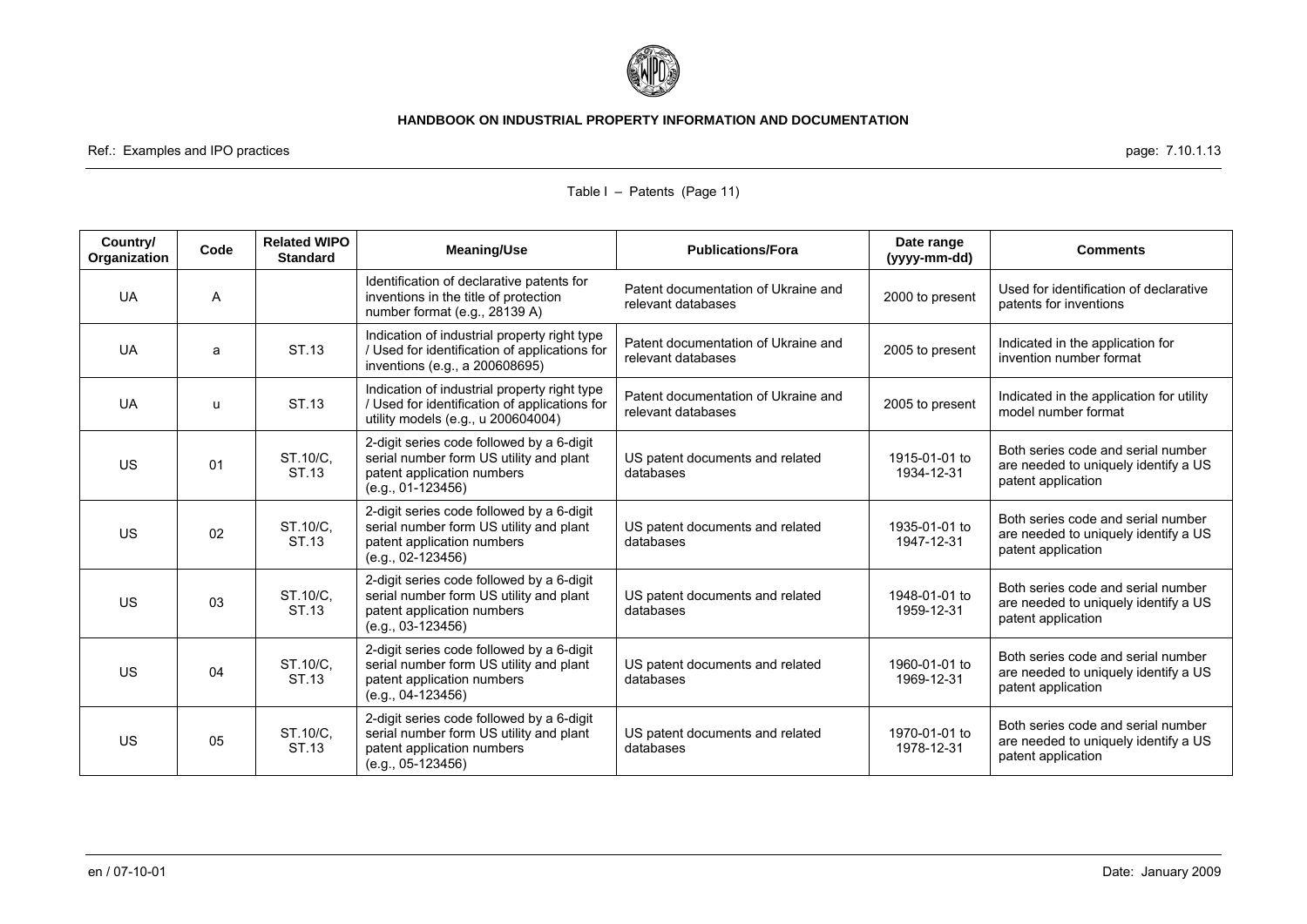

Ref.: Examples and IPO practices **page: 7.10.1.14** and the page: 7.10.1.14

| Country/<br>Organization | Code | <b>Related WIPO</b><br><b>Standard</b> | <b>Meaning/Use</b>                                                                                                                        | <b>Publications/Fora</b>                     | Date range<br>(yyyy-mm-dd)  | <b>Comments</b>                                                                                  |
|--------------------------|------|----------------------------------------|-------------------------------------------------------------------------------------------------------------------------------------------|----------------------------------------------|-----------------------------|--------------------------------------------------------------------------------------------------|
| <b>US</b>                | 06   | ST.10/C,<br>ST.13                      | 2-digit series code followed by a 6-digit<br>serial number form US utility and plant<br>patent application numbers<br>$(e.q., 06-123456)$ | US patent documents and related<br>databases | 1979-01-01 to<br>1986-12-31 | Both series code and serial number<br>are needed to uniquely identify a US<br>patent application |
| <b>US</b>                | 07   | ST.10/C.<br>ST.13                      | 2-digit series code followed by a 6-digit<br>serial number form US utility and plant<br>patent application numbers<br>$(e.g., 07-123456)$ | US patent documents and related<br>databases | 1987-01-01 to<br>1992-12-31 | Both series code and serial number<br>are needed to uniquely identify a US<br>patent application |
| <b>US</b>                | 08   | ST.10/C.<br>ST.13                      | 2-digit series code followed by a 6-digit<br>serial number form US utility and plant<br>patent application numbers<br>$(e.q., 08-123456)$ | US patent documents and related<br>databases | 1993-01-01 to<br>1997-12-29 | Both series code and serial number<br>are needed to uniquely identify a US<br>patent application |
| <b>US</b>                | 09   | ST.10/C.<br>ST.13                      | 2-digit series code followed by a 6-digit<br>serial number form US utility and plant<br>patent application numbers<br>$(e.q., 09-123456)$ | US patent documents and related<br>databases | 1997-12-30 to<br>2001-12-04 | Both series code and serial number<br>are needed to uniquely identify a US<br>patent application |
| <b>US</b>                | 10   | ST.10/C,<br>ST.13                      | 2-digit series code followed by a 6-digit<br>serial number form US utility and plant<br>patent application numbers<br>$(e.g., 10-123456)$ | US patent documents and related<br>databases | 2001-12-05<br>to 2004-12    | Both series code and serial number<br>are needed to uniquely identify a US<br>patent application |
| <b>US</b>                | 11   | ST.10/C,<br>ST.13                      | 2-digit series code followed by a 6-digit<br>serial number form US utility and plant<br>patent application numbers<br>(e.g., 11-123456)   | US patent documents and related<br>databases | 2004-12<br>to present       | Both series code and serial number<br>are needed to uniquely identify a US<br>patent application |
| <b>US</b>                | 12   | ST.10/C,<br>ST.13                      | 2-digit series code followed by a 6-digit<br>serial number form US utility and plant<br>patent application numbers<br>$(e.g., 12-123456)$ | US patent documents and related<br>databases | 2007-12<br>to present       | Both series code and serial number<br>are needed to uniquely identify a US<br>patent application |
| <b>US</b>                | 29   | ST.10/C.<br>ST.13                      | 2-digit series code followed by a 6-digit<br>serial number form US design patent<br>application numbers (e.g., 29-123456)                 | US patent documents and related<br>databases | 1992-10-01<br>to present    | Both series code and serial number<br>are needed to uniquely identify a US<br>patent application |

### Table I – Patents (Page 12)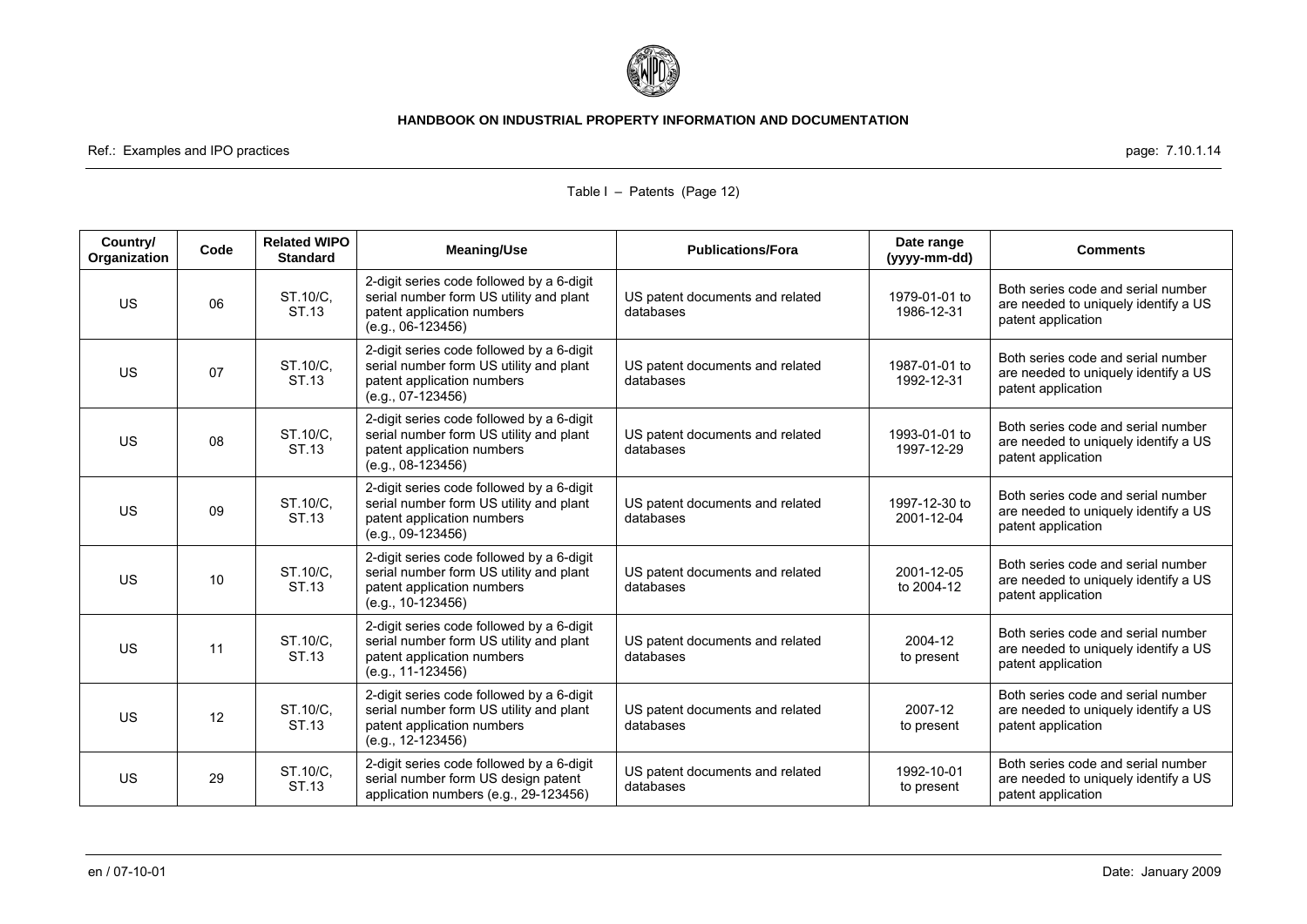

Ref.: Examples and IPO practices page: 7.10.1.15

| Country/<br>Organization | Code           | <b>Related WIPO</b><br><b>Standard</b> | <b>Meaning/Use</b>                                                                                                                               | <b>Publications/Fora</b>                     | Date range<br>(yyyy-mm-dd) | <b>Comments</b>                                                                                         |
|--------------------------|----------------|----------------------------------------|--------------------------------------------------------------------------------------------------------------------------------------------------|----------------------------------------------|----------------------------|---------------------------------------------------------------------------------------------------------|
| <b>US</b>                | 60             | ST.10/C,<br>ST.13                      | 2-digit series code followed by a 6-digit<br>serial number form US provisional patent<br>application numbers (e.g., 60-123456)                   | US patent documents and related<br>databases | 1995-06-08<br>to present   | Both series code and serial number<br>are needed to uniquely identify a US<br>patent application        |
| <b>US</b>                | 90             | ST.10/C,<br>ST.13                      | 2-digit series code followed by a 6-digit<br>serial number form US Ex Parte<br>Reexamination patent application<br>numbers (e.g., 90-123456)     | US patent documents and related<br>databases | 1981-07-01<br>to present   | Both series code and serial number<br>are needed to uniquely identify a US<br>patent application        |
| <b>US</b>                | 95             | ST.10/C,<br>ST.13                      | 2-digit series code followed by a 6-digit<br>serial number form US Inter Partes<br>Reexamination patent application<br>numbers (e.g., 95-123456) | US patent documents and related<br>databases | 2001-02-01<br>to present   | Both series code and serial number<br>are needed to uniquely identify a US<br>patent application        |
| <b>US</b>                | AA             | ST.3                                   | Used as an ISO 3166-2 country<br>subdivision code for US Armed Forces in<br>Americas, excluding Canada                                           | US patent documents and related<br>databases | 1999-03-01<br>to present   | ST.3 or ISO 3166-1 code is US                                                                           |
| <b>US</b>                | <b>AE</b>      | ST.3                                   | Used as an ISO 3166-2 country<br>subdivision code for US Armed Forces in<br>Europe, the Middle East, Africa and<br>Canada                        | US patent documents and related<br>databases | 1999-03-01<br>to present   | ST.3 or ISO 3166-1 code is US                                                                           |
| <b>US</b>                | AP             | ST <sub>3</sub>                        | Used as an ISO 3166-2 country<br>subdivision code for US Armed Forces in<br>the Pacific                                                          | US patent documents and related<br>databases | 1999-03-01<br>to present   | ST.3 or ISO 3166-1 code is US                                                                           |
| <b>US</b>                | <b>XP</b>      | ST.3                                   | Used as WIPO Standard ST.3 or ISO<br>3166-1 country/organization code is not<br>provided to USPTO                                                | US patent documents and related<br>databases | 1999-03-01<br>to present   | Used until correct WIPO Standard<br>ST.3 or ISO 3166-1 code is provided<br>by applicant or other source |
| <b>US</b>                | ZZ             | ST.3                                   | Used as WIPO Standard ST.3 or ISO<br>3166-1 country/organization code for<br>stateless individuals or entities                                   | USPTO patent databases                       | 1970-01-01<br>to present   |                                                                                                         |
| WO/IB                    | R <sub>1</sub> |                                        | Later publication of amendment under<br>Article 19                                                                                               | PATENTSCOPE <sup>®</sup> search service      | 1997-02-13<br>to present   | PCT System                                                                                              |
| WO/IB                    | R2             |                                        | Later publication of a supplementary<br>International Search Report (ISR)                                                                        | PATENTSCOPE <sup>®</sup> search service      | 1997-02-13<br>to present   | PCT System                                                                                              |

### Table I – Patents (Page 13)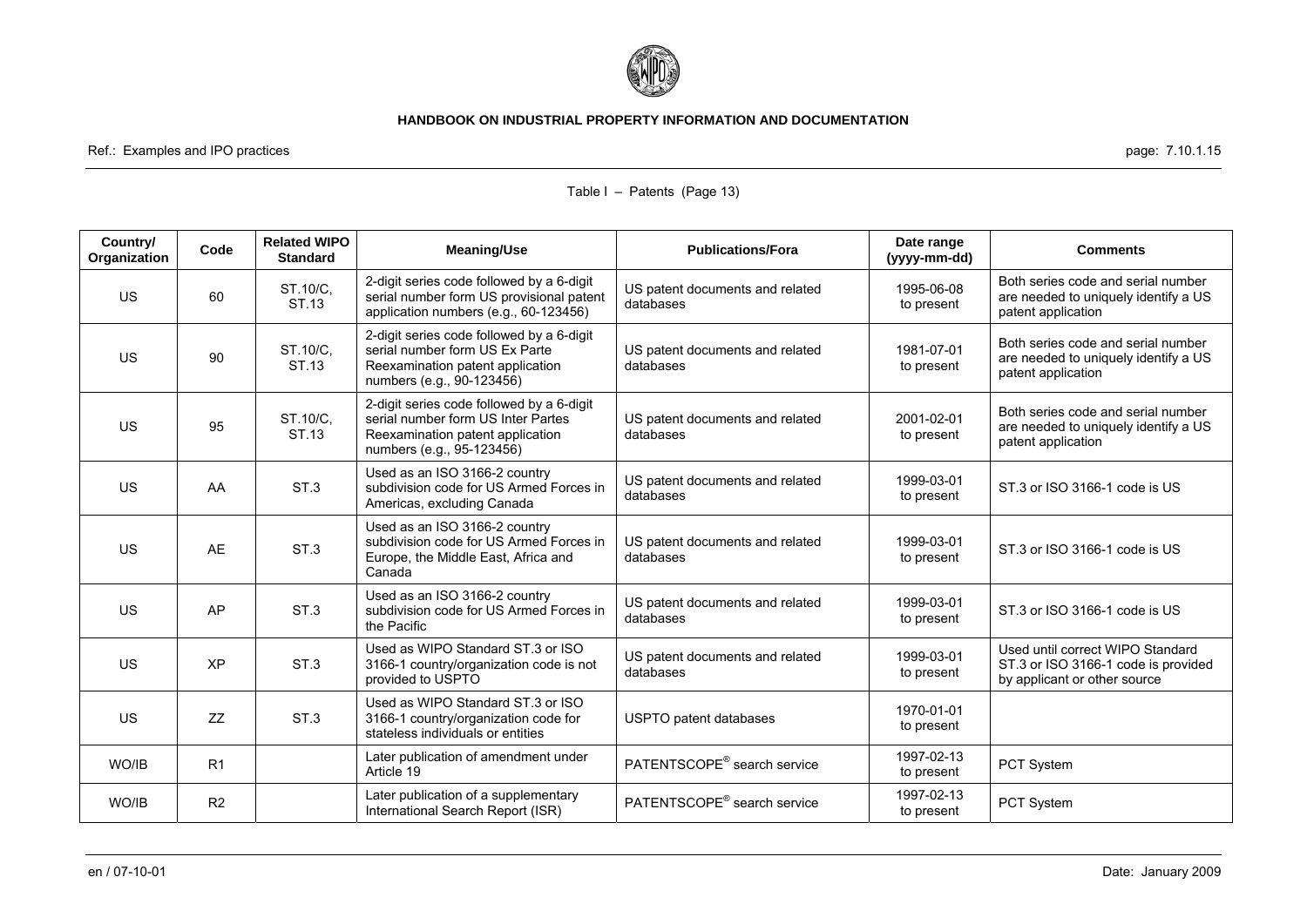

Table I – Patents (Page 14)

Ref.: Examples and IPO practices page: 7.10.1.16

| Country/<br>Organization | Code           | <b>Related WIPO</b><br><b>Standard</b> | Meaning/Use                                                          | <b>Publications/Fora</b>                | Date range<br>(yyyy-mm-dd) | <b>Comments</b>   |
|--------------------------|----------------|----------------------------------------|----------------------------------------------------------------------|-----------------------------------------|----------------------------|-------------------|
| WO/IB                    | R <sub>3</sub> |                                        | Later publication of a revised ISR                                   | PATENTSCOPE <sup>®</sup> search service | 1997-02-13<br>to present   | PCT System        |
| WO/IB                    | R <sub>4</sub> |                                        | Later publication of an ISR                                          | PATENTSCOPE <sup>®</sup> search service | 1997-02-13<br>to present   | PCT System        |
| WO/IB                    | R <sub>5</sub> |                                        | Correction of bibliographic data                                     | PATENTSCOPE <sup>®</sup> search service | 1997-02-13<br>to present   | PCT System        |
| WO/IB                    | R <sub>6</sub> |                                        | Correction to pamphlet body (description,<br>claims, drawings, etc.) | PATENTSCOPE <sup>®</sup> search service | 1997-02-13<br>to present   | <b>PCT System</b> |
| WO/IB                    | R7             |                                        | Change in title and abstract and/or<br>drawing on front page         | PATENTSCOPE <sup>®</sup> search service | 1997-02-13<br>to present   | <b>PCT System</b> |
| WO/IB                    | R <sub>8</sub> |                                        | Later publication of declaration under<br>Article 17.2(a)            | PATENTSCOPE <sup>®</sup> search service | 1997-02-13<br>to present   | PCT System        |
| WO/IB                    | R <sub>9</sub> |                                        | Later publication of a translated ISR                                | PATENTSCOPE <sup>®</sup> search service | 1997-02-13<br>to present   | PCT System        |

[Table II follows]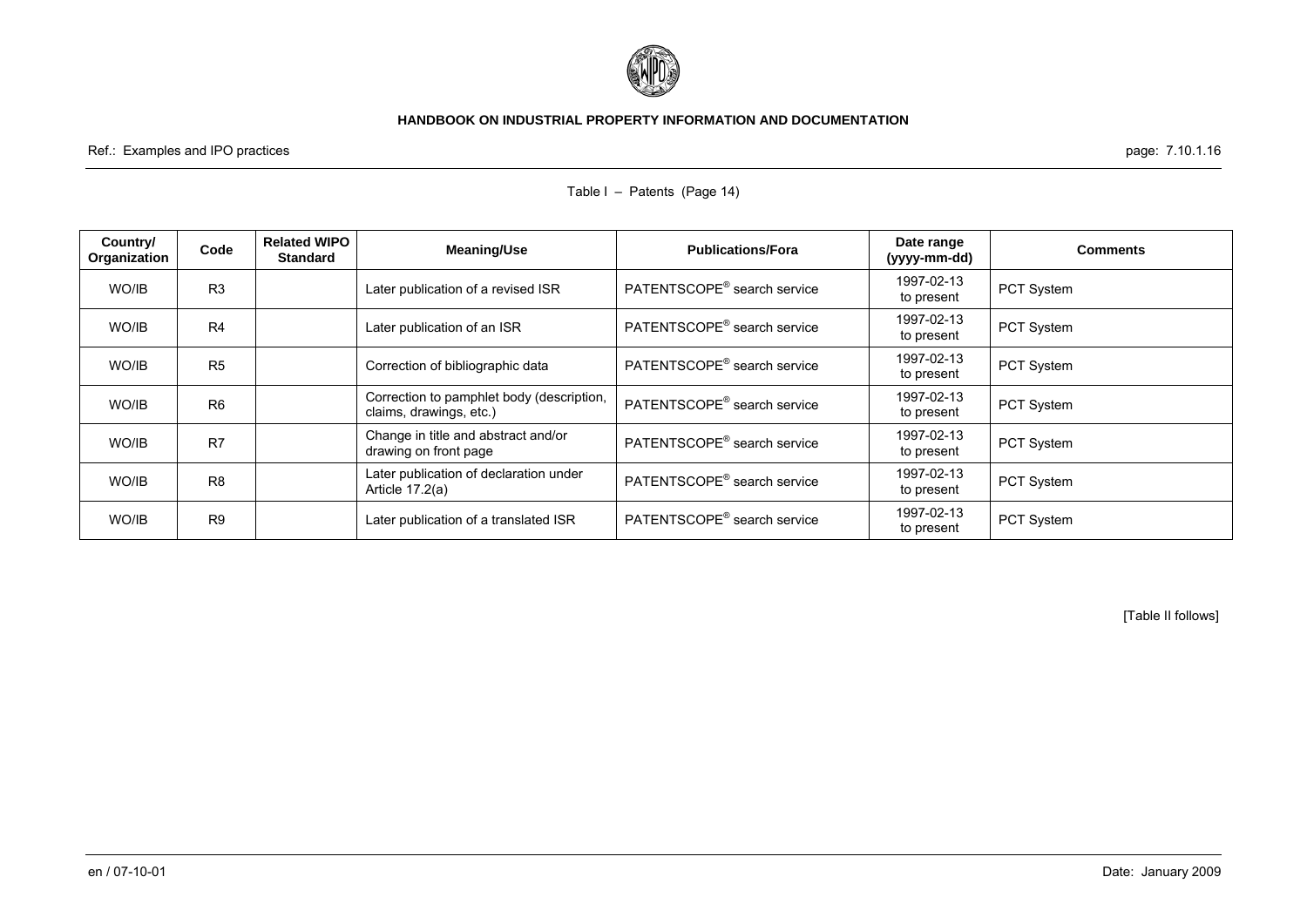

Ref.: Examples and IPO practices page: 7.10.1.17

#### TABLE II – TRADEMARKS

| Country/<br>Organization | Code           | <b>Related WIPO</b><br><b>Standard</b>                            | <b>Meaning/Use</b>                                                | <b>Publications/Fora</b>                                                             | Date range<br>(yyyy-mm-dd) | <b>Comments</b>                                                                                      |  |  |
|--------------------------|----------------|-------------------------------------------------------------------|-------------------------------------------------------------------|--------------------------------------------------------------------------------------|----------------------------|------------------------------------------------------------------------------------------------------|--|--|
| AM                       |                | No codes (for internal purposes or individual use) provided by AM |                                                                   |                                                                                      |                            |                                                                                                      |  |  |
| AT                       | AM             | ST.13                                                             | Series code associated with AT national<br>trademark applications | AT trademark gazette, priority<br>documents, and related databases                   | In use at present          | Both series code and serial number<br>are needed to uniquely identify an AT<br>trademark application |  |  |
| <b>BG</b>                |                |                                                                   |                                                                   | No codes (for internal purposes or individual use) provided by BG                    |                            |                                                                                                      |  |  |
| CA                       | A <sub>1</sub> | ST <sub>3</sub>                                                   | Alberta                                                           | CIPO trademark search database as<br>well data provide to external search<br>systems |                            |                                                                                                      |  |  |
| CA                       | <b>B1</b>      | ST.3                                                              | <b>British Columbia</b>                                           | CIPO trademark search database as<br>well data provide to external search<br>systems |                            |                                                                                                      |  |  |
| CA                       | M <sub>1</sub> | ST <sub>3</sub>                                                   | Manitoba                                                          | CIPO trademark search database as<br>well data provide to external search<br>systems |                            |                                                                                                      |  |  |
| CA                       | N <sub>1</sub> | ST.3                                                              | Newfoundland                                                      | CIPO trademark search database as<br>well data provide to external search<br>systems |                            |                                                                                                      |  |  |
| CA                       | N <sub>2</sub> | ST.3                                                              | Nova Scotia                                                       | CIPO trademark search database as<br>well data provide to external search<br>systems |                            |                                                                                                      |  |  |
| CA                       | N <sub>3</sub> | ST.3                                                              | <b>New Brunswick</b>                                              | CIPO trademark search database as<br>well data provide to external search<br>systems |                            |                                                                                                      |  |  |
| CA                       | N <sub>4</sub> | ST.3                                                              | <b>Northwest Territories</b>                                      | CIPO trademark search database as<br>well data provide to external search<br>systems |                            |                                                                                                      |  |  |
| CA                       | <b>N6</b>      | ST <sub>3</sub>                                                   | Nunavut                                                           | CIPO trademark search database as<br>well data provide to external search<br>systems |                            |                                                                                                      |  |  |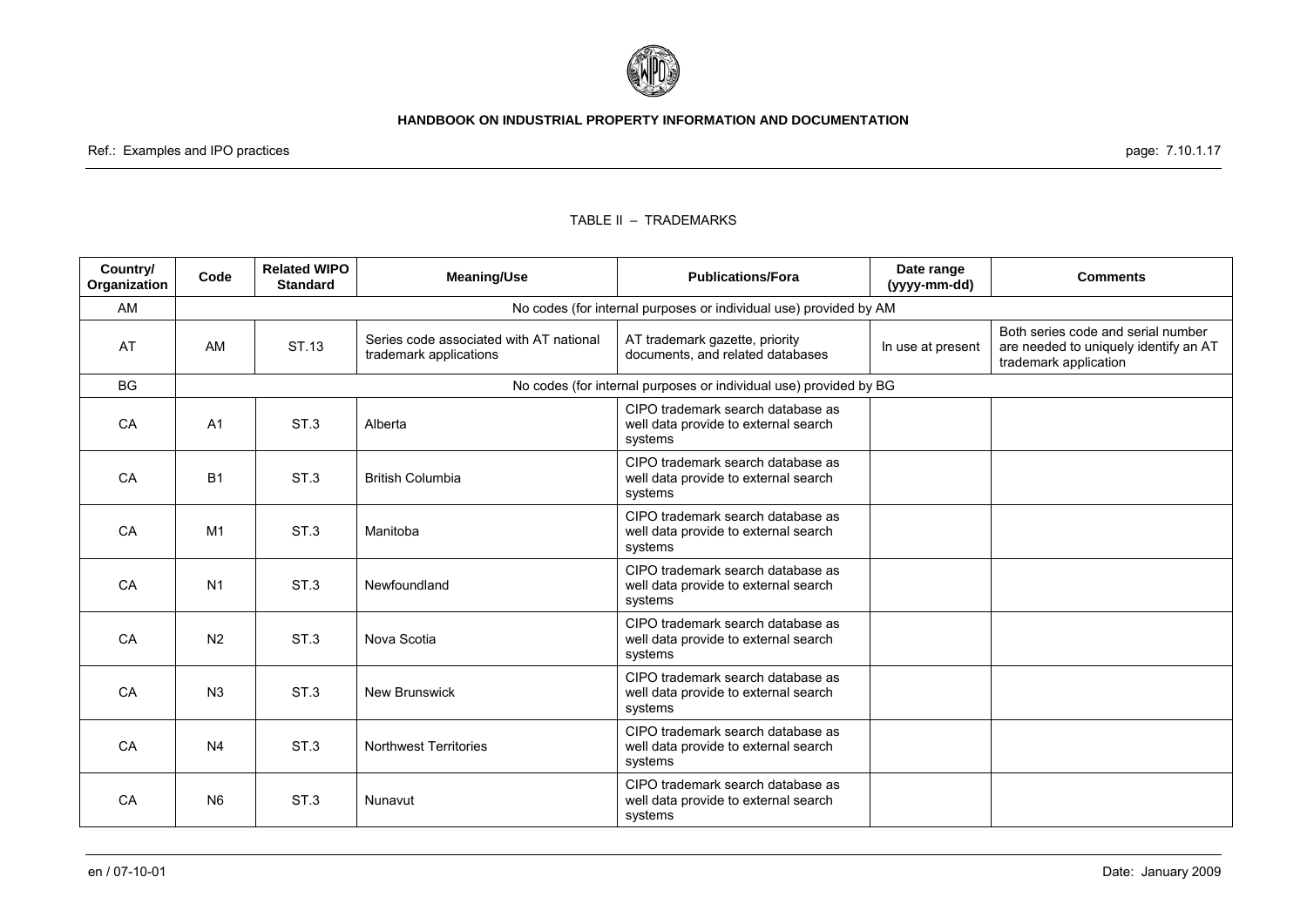

Ref.: Examples and IPO practices page: 7.10.1.18

| Country/           | Code           | <b>Related WIPO</b>                | <b>Meaning/Use</b>               | <b>Publications/Fora</b>                                                             | Date range   | <b>Comments</b> |
|--------------------|----------------|------------------------------------|----------------------------------|--------------------------------------------------------------------------------------|--------------|-----------------|
| Organization<br>CA | O <sub>1</sub> | <b>Standard</b><br>ST <sub>3</sub> | Ontario                          | CIPO trademark search database as<br>well data provide to external search<br>systems | (yyyy-mm-dd) |                 |
| CA                 | P <sub>1</sub> | ST.3                               | <b>Prince Edward Island</b>      | CIPO trademark search database as<br>well data provide to external search<br>systems |              |                 |
| CA                 | Q <sub>1</sub> | ST <sub>3</sub>                    | Quebec                           | CIPO trademark search database as<br>well data provide to external search<br>systems |              |                 |
| CA                 | S <sub>1</sub> | ST.3                               | Saskatchewan                     | CIPO trademark search database as<br>well data provide to external search<br>systems |              |                 |
| CA                 | Y1             | ST <sub>3</sub>                    | Yukon                            | CIPO trademark search database as<br>well data provide to external search<br>systems |              |                 |
| CA                 | AS             | ST.3                               | American Samoa                   | CIPO trademark search database as<br>well data provide to external search<br>systems |              |                 |
| CA                 | B <sub>3</sub> | ST.3                               | Benelux Office for IP (Belgium)  | CIPO trademark search database as<br>well data provide to external search<br>systems |              |                 |
| CA                 | <b>FM</b>      | ST <sub>3</sub>                    | Micronesia (Federated States of) | CIPO trademark search database as<br>well data provide to external search<br>systems |              |                 |
| CA                 | <b>GP</b>      | ST <sub>3</sub>                    | Guadeloupe                       | CIPO trademark search database as<br>well data provide to external search<br>systems |              |                 |
| CA                 | MН             | ST.3                               | Marshal Islands                  | CIPO trademark search database as<br>well data provide to external search<br>systems |              |                 |

### Table II – Trademarks (Page 2)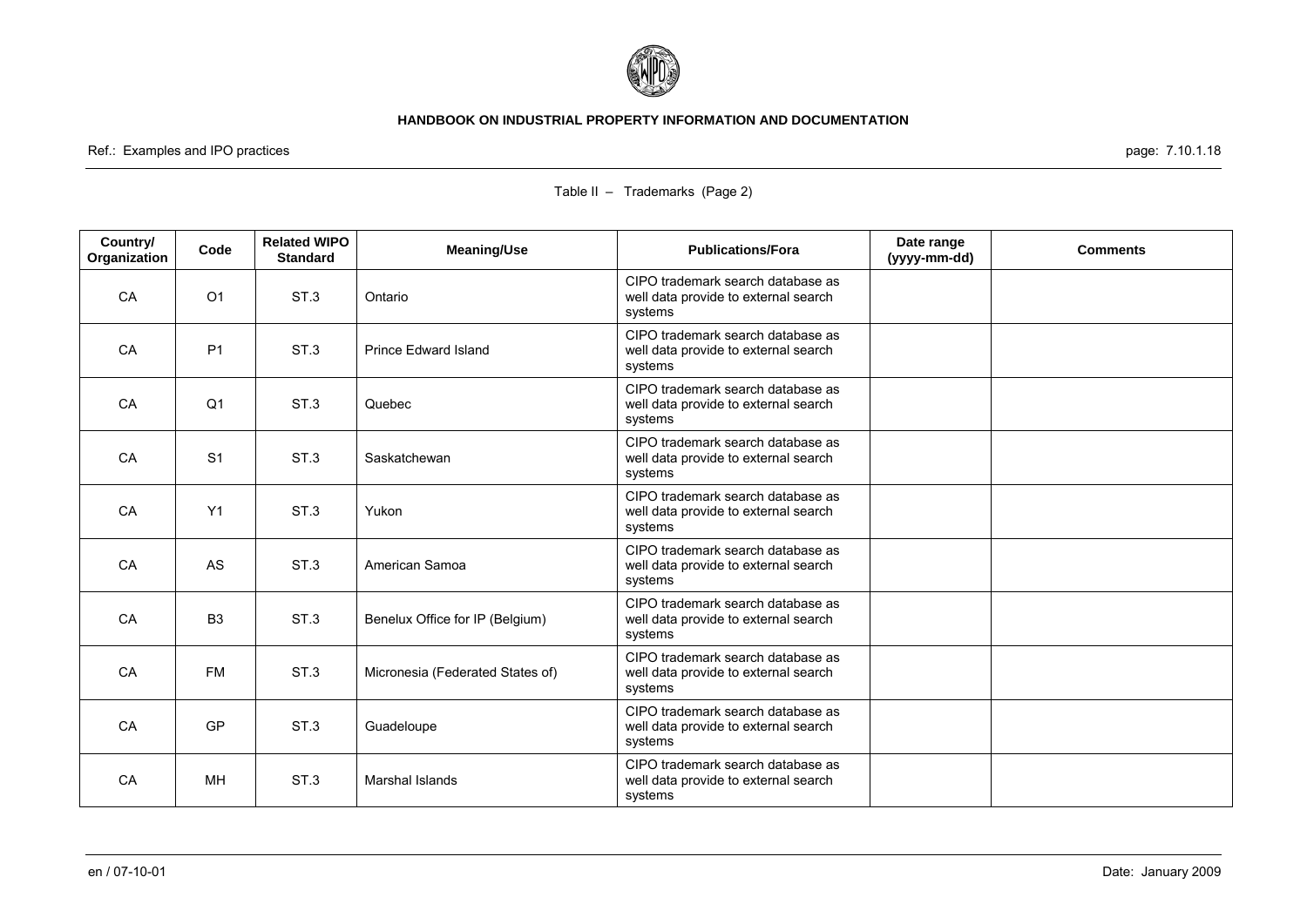

Ref.: Examples and IPO practices page: 7.10.1.19

| Country/<br>Organization | Code           | <b>Related WIPO</b><br><b>Standard</b> | <b>Meaning/Use</b>                                                                             | <b>Publications/Fora</b>                                                             | Date range<br>(yyyy-mm-dd) | <b>Comments</b>                                                          |
|--------------------------|----------------|----------------------------------------|------------------------------------------------------------------------------------------------|--------------------------------------------------------------------------------------|----------------------------|--------------------------------------------------------------------------|
| CA                       | N <sub>5</sub> | ST.3                                   | Benelux Office for IP (Netherlands)                                                            | CIPO trademark search database as<br>well data provide to external search<br>systems |                            |                                                                          |
| CA                       | L <sub>3</sub> | ST.3                                   | Benelux Office for IP (Luxembourg)                                                             | CIPO trademark search database as<br>well data provide to external search<br>systems |                            |                                                                          |
| CA                       | WI             | ST <sub>3</sub>                        | West Indies                                                                                    | CIPO trademark search database as<br>well data provide to external search<br>systems |                            |                                                                          |
| CA                       | XC             | ST <sub>3</sub>                        | Channel Islands                                                                                | CIPO trademark search database as<br>well data provide to external search<br>systems |                            |                                                                          |
| CA                       | ZZ             | ST <sub>3</sub>                        | <b>Unknown</b>                                                                                 | CIPO trademark search database as<br>well data provide to external search<br>systems |                            | Used until correct ST.3 code is<br>provided by applicant or other source |
| <b>CN</b>                |                |                                        |                                                                                                | No codes (for internal purposes or individual use) provided by CN                    |                            |                                                                          |
| CZ                       | O              | ST.13                                  | Code associated with trademark<br>application filing numbers,<br>$(e.g., O-44182)$             | Letters (the reference number), search<br>reports                                    | In use at present          |                                                                          |
| CZ                       | IPO-CZ         |                                        | Code indicating a source - regarding IPO<br>-CZ data (common search database)                  | IPO's website                                                                        | In use at present          |                                                                          |
| CZ                       | <b>OHIM</b>    |                                        | Code indicating a source - regarding<br>OHIM data (common search database)                     | IPO's website                                                                        | In use at present          |                                                                          |
| CZ                       | WIPO-CZ        |                                        | Code indicating a source - regarding<br>WIPO data designated in CZ (common<br>search database) | IPO's website                                                                        | In use at present          |                                                                          |
| CZ                       | WIPO-EU        |                                        | Code indicating a source regarding WIPO<br>data designated in EU                               | IPO's website                                                                        | In use at present          |                                                                          |

# Table II – Trademarks (Page 3)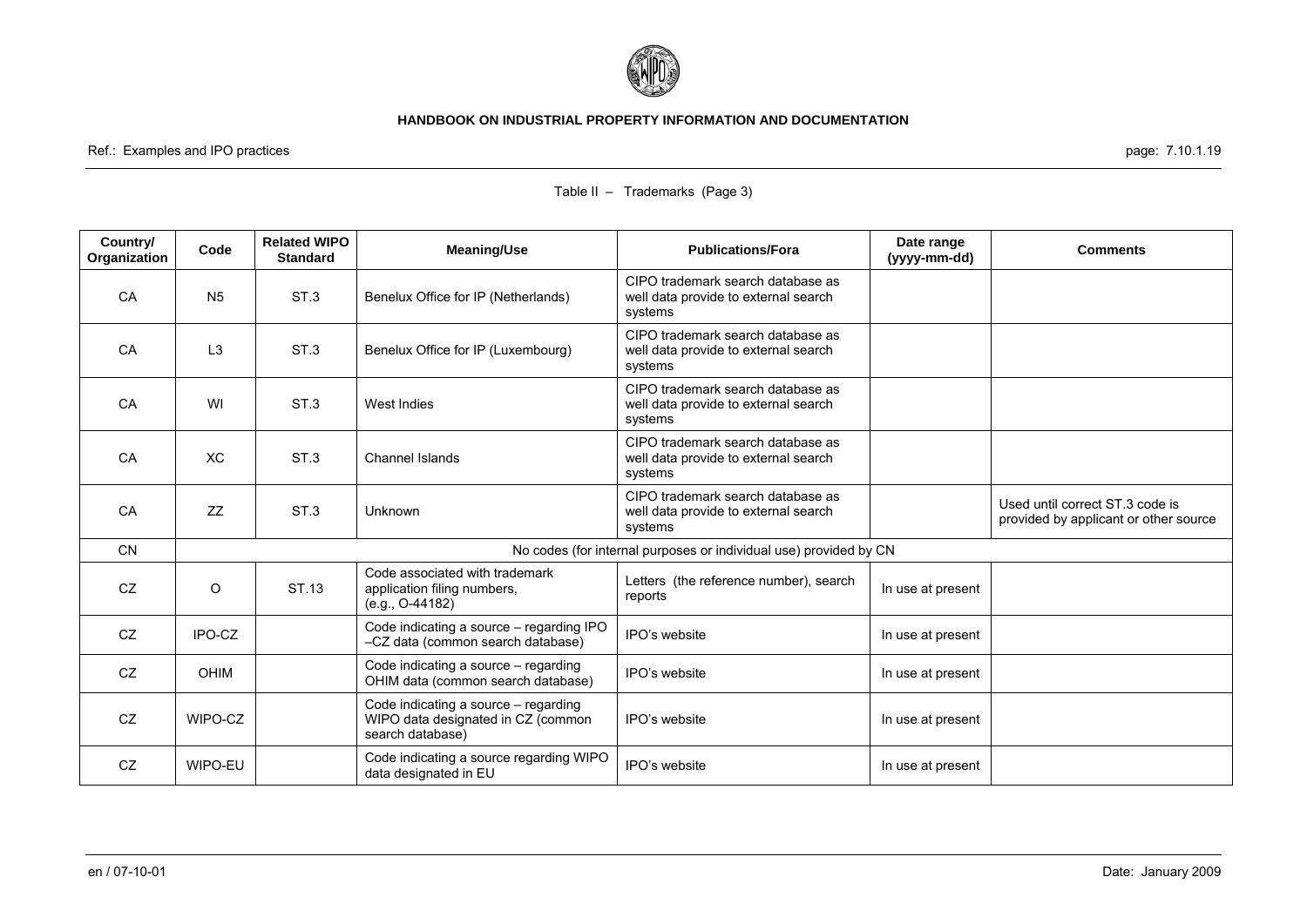

Ref.: Examples and IPO practices page: 7.10.1.20

| Country/<br>Organization | Code | <b>Related WIPO</b><br><b>Standard</b> | <b>Meaning/Use</b>                                                                                                                                                                              | <b>Publications/Fora</b>                                                                    | Date range<br>(yyyy-mm-dd) | <b>Comments</b>                                             |
|--------------------------|------|----------------------------------------|-------------------------------------------------------------------------------------------------------------------------------------------------------------------------------------------------|---------------------------------------------------------------------------------------------|----------------------------|-------------------------------------------------------------|
| DE                       | 3    | ST.13                                  | First digit in application/publication<br>numbers, indicating a trademark.<br>This digit is followed by 7 digits and<br>optionally a check digit which can be<br>separated by '.'               | German documents relating to<br>trademarks and related databases                            | 1994-11-1 to<br>2007-12-31 | Example:<br>39500927<br>395009278<br>39500927.8             |
| DE                       | 30   | ST.13                                  | First two digits in application/publication<br>numbers, indicating a trademark. These<br>two digits are followed by 11 digits, and<br>optionally a check digit which can be<br>separated by '.' | German documents relating to<br>trademarks and related databases                            | 2008-1-1<br>to present     | Example:<br>302008123456<br>3020081234567<br>302008123456.7 |
| <b>DE</b>                | 31   | ST.13                                  | First two digits in application/publication<br>numbers, indicating an indication of<br>geographical origin                                                                                      | German documents relating to<br>indications of geographical origin and<br>related databases | 2008-1-1<br>to present     |                                                             |
| <b>EE</b>                | M    | ST.13                                  | Code followed by the national trademark<br>application number                                                                                                                                   | EE trademark documents, official<br>gazette and related databases                           | 2000 to present            | <b>MYYYYXXXXX</b>                                           |
| <b>EE</b>                | R    |                                        | Code is used in relation to the receipt of<br>the international trademark registrations<br>under the Madrid Protocol                                                                            | EE trademark documents, official<br>gazette and related databases                           | 1999 to present            | <b>RYYYYXXXXX</b>                                           |
| <b>EE</b>                | E    |                                        | Code is used in relation to the receipt of<br>the trademark applications for<br>international registration under the<br><b>Madrid Protocol</b>                                                  | EE trademark documents and internal<br>database                                             | 1999 to present            | EYYYYXXXXX                                                  |
| <b>GB</b>                |      |                                        |                                                                                                                                                                                                 | No codes (for internal purposes or individual use) provided by GB                           |                            |                                                             |
| <b>GE</b>                | AM   |                                        | Application for trademarks<br>(e.g., AM 042217)                                                                                                                                                 |                                                                                             |                            |                                                             |
| <b>GE</b>                | AMA  |                                        | Published applications for trademarks<br>(e.g., AM 2007 42217 A)                                                                                                                                |                                                                                             |                            |                                                             |
| <b>GE</b>                | MR   |                                        | Number of the registrations<br>(e.g., M 2007 017981 R)                                                                                                                                          |                                                                                             |                            |                                                             |
| <b>GE</b>                | MRN  |                                        | Number of renewals in which N=1, 2, 3,<br>etc. (e.g., M 1997 7822 R 1)                                                                                                                          |                                                                                             |                            |                                                             |

# Table II – Trademarks (Page 4)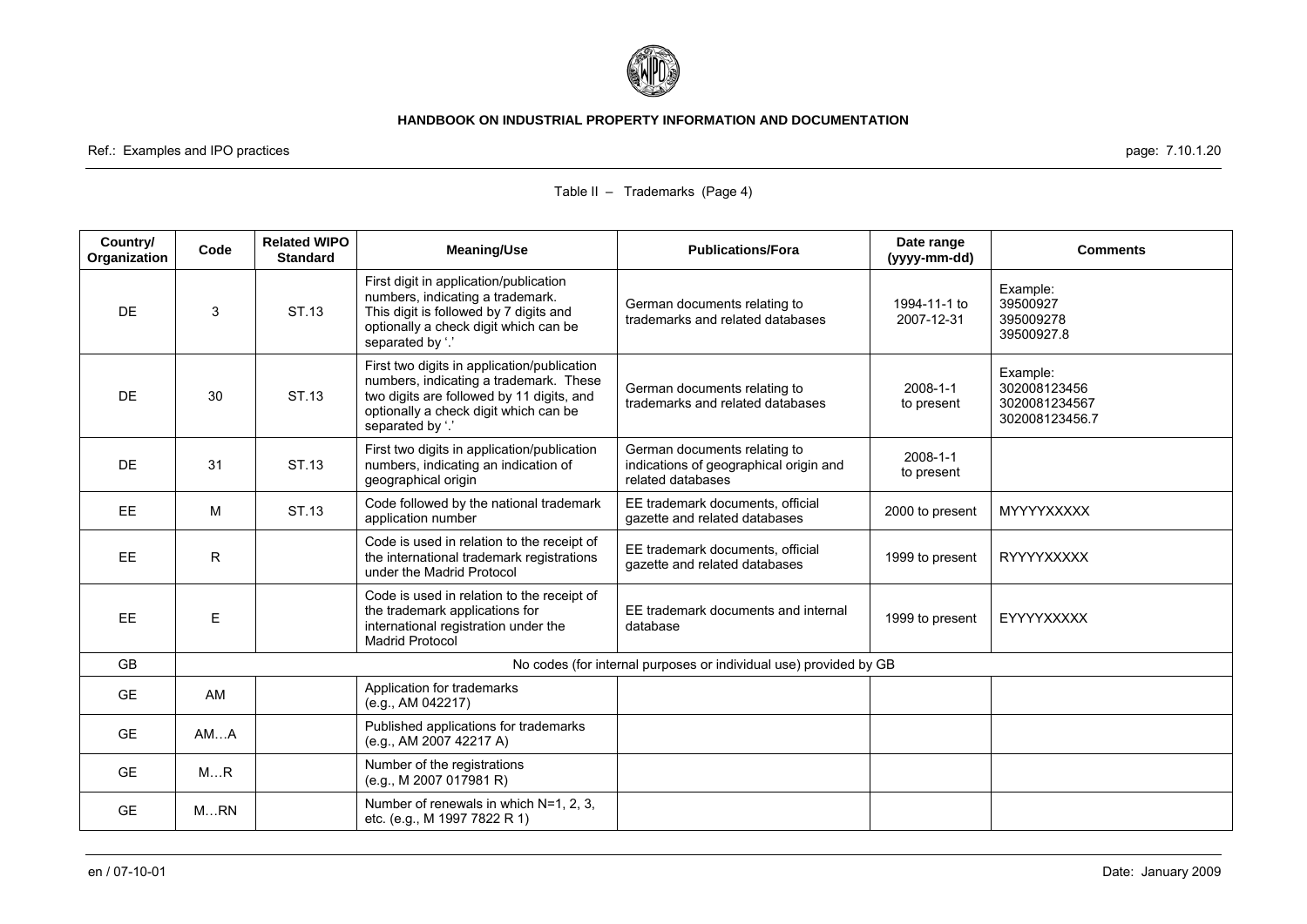

Ref.: Examples and IPO practices page: 7.10.1.21

| Country/<br>Organization | Code  | <b>Related WIPO</b><br><b>Standard</b> | <b>Meaning/Use</b>                                                                                                                                   | <b>Publications/Fora</b>                                | Date range<br>(yyyy-mm-dd) | <b>Comments</b>                                       |
|--------------------------|-------|----------------------------------------|------------------------------------------------------------------------------------------------------------------------------------------------------|---------------------------------------------------------|----------------------------|-------------------------------------------------------|
| <b>GE</b>                | MR(P) |                                        | Number of the registration under partial<br>assignment of rights                                                                                     |                                                         |                            |                                                       |
| <b>HU</b>                | M     | ST.13                                  | Series code associated with HU national<br>trademark applications                                                                                    | PIPACS,<br>Gazette                                      | 1992 to present            |                                                       |
| <b>KR</b>                | 40    | ST.13                                  | The first two digits of application/<br>publication numbers indicating trademark<br>for goods (e.g., 40-2008-0123456)                                | Official gazettes of trademarks and<br>related database | 1999 to present            |                                                       |
| <b>KR</b>                | 41    | ST.13                                  | The first two digits of application/<br>publication numbers indicating service<br>marks (e.g., 41-2008-0123456)                                      | Official gazettes of trademarks and<br>related database | 1999 to present            |                                                       |
| <b>KR</b>                | 42    | ST.13                                  | The first two digits of application<br>/publication numbers indicating non-profit<br>business emblems<br>$(e.g., 42-2008-0123456)$                   | Official gazettes of trademarks and<br>related database | 1999 to present            |                                                       |
| <b>KR</b>                | 43    | ST.13                                  | The first two digits of application<br>/publication numbers indicating collective<br>marks (e.g., 43-2008-0123456)                                   | Official gazettes of trademarks and<br>related database | 1999 to present            |                                                       |
| <b>KR</b>                | 44    | ST.13                                  | The first two digits of application<br>/publication numbers indicating collective<br>marks as a geographical indication<br>$(e.g., 44-2008-0123456)$ | Official gazettes of trademarks and<br>related database | 1999 to present            |                                                       |
| <b>KR</b>                | 45    | ST.13                                  | The first two digits of application<br>/publication numbers indicating marks for<br>both goods and services<br>$(e.g., 45-2008-0123456)$             | Official gazettes of trademarks and<br>related database | 1999 to present            |                                                       |
| <b>KR</b>                | 50    | ST.13                                  | The first two digits of application numbers<br>indicating the renewal of trademarks for<br>goods (e.g., 50-2008-0123456)                             | Trademark database                                      | 1999 to present            | This code is only used in KIPO's<br>internal database |
| <b>KR</b>                | 51    | ST.13                                  | The first two digits of application numbers<br>indicating the renewal of service marks<br>$(e.g., 51-2008-0123456)$                                  | Trademark database                                      | 1999 to present            | This code is only used in KIPO's<br>internal database |

### Table II – Trademarks (Page 5)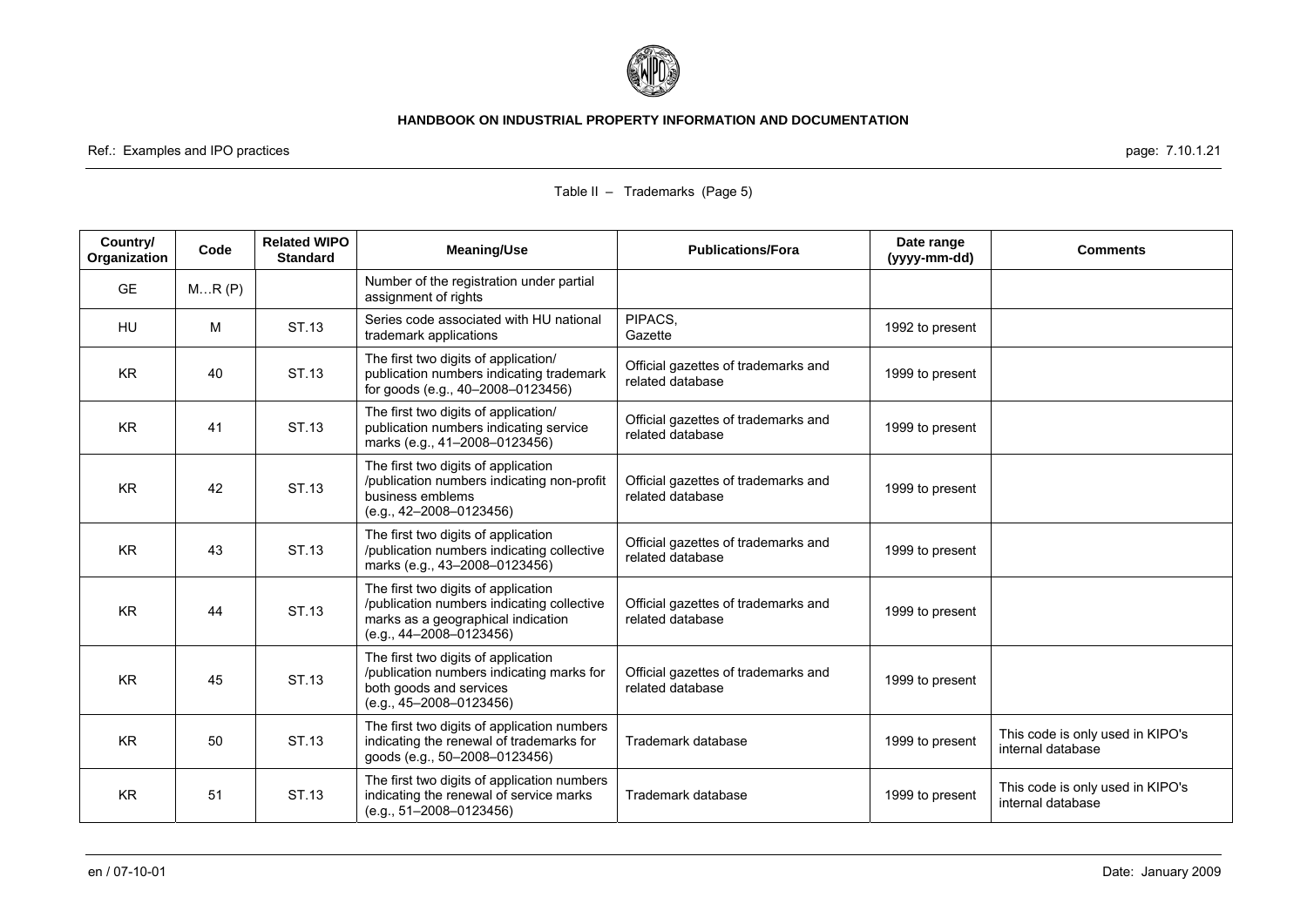

Ref.: Examples and IPO practices page: 7.10.1.22

| Country/<br>Organization | Code | <b>Related WIPO</b><br><b>Standard</b> | <b>Meaning/Use</b>                                                                                                                                                                                                                | <b>Publications/Fora</b> | Date range<br>(yyyy-mm-dd) | <b>Comments</b>                                           |
|--------------------------|------|----------------------------------------|-----------------------------------------------------------------------------------------------------------------------------------------------------------------------------------------------------------------------------------|--------------------------|----------------------------|-----------------------------------------------------------|
| <b>KR</b>                | 52   | ST.13                                  | The first two digits of application numbers<br>indicating the renewal of non-profit<br>business emblems<br>$(e.g., 52-2008-0123456)$                                                                                              | Trademark database       | 1999 to present            | This code is only used in KIPO's<br>internal database     |
| <b>KR</b>                | 53   | ST.13                                  | The first two digits of application numbers<br>indicating the renewal of collective marks<br>$(e.g., 53-2008-0123456)$                                                                                                            | Trademark database       | 1999 to present            | This code is only used in KIPO's<br>internal database     |
| <b>KR</b>                | 54   | ST.13                                  | The first two digits of application numbers<br>indicating the renewal of collective marks<br>as a geographical indication<br>$(e.q., 54-2008-0123456)$                                                                            | Trademark database       | 1999 to present            | This code is only used in KIPO's<br>internal database     |
| <b>KR</b>                | 55   | ST.13                                  | The first two digits of application numbers<br>indicating the renewal of marks for both<br>goods and services<br>$(e.g., 55-2008-0123456)$                                                                                        | Trademark database       | 1999 to present            | This code is only used in KIPO's<br>internal database     |
| <b>KR</b>                | 56   | ST.13                                  | The first two digits of application numbers<br>indicating the renewal applications in<br>which the class is changed from the<br>Korean trademark classification to the<br><b>NICE Classification</b><br>$(e.g., 56-2008-0123456)$ | Trademark database       | 1999 to present            | This code is only used within KIPO's<br>internal database |
| <b>KR</b>                | 60   | ST.13                                  | The first two digits of application numbers<br>indicating the divisional renewal of<br>trademarks<br>$(e.g., 60-2008-0123456)$                                                                                                    | Trademark database       | 1999 to present            | This code is only used in KIPO's<br>internal database     |
| <b>KR</b>                | 61   | ST.13                                  | The first two digits of application numbers<br>indicating the divisional renewal of<br>service marks<br>(e.g., 61-2008-0123456)                                                                                                   | Trademark database       | 1999 to present            | This code is only used in KIPO's<br>internal database     |

### Table II – Trademarks (Page 6)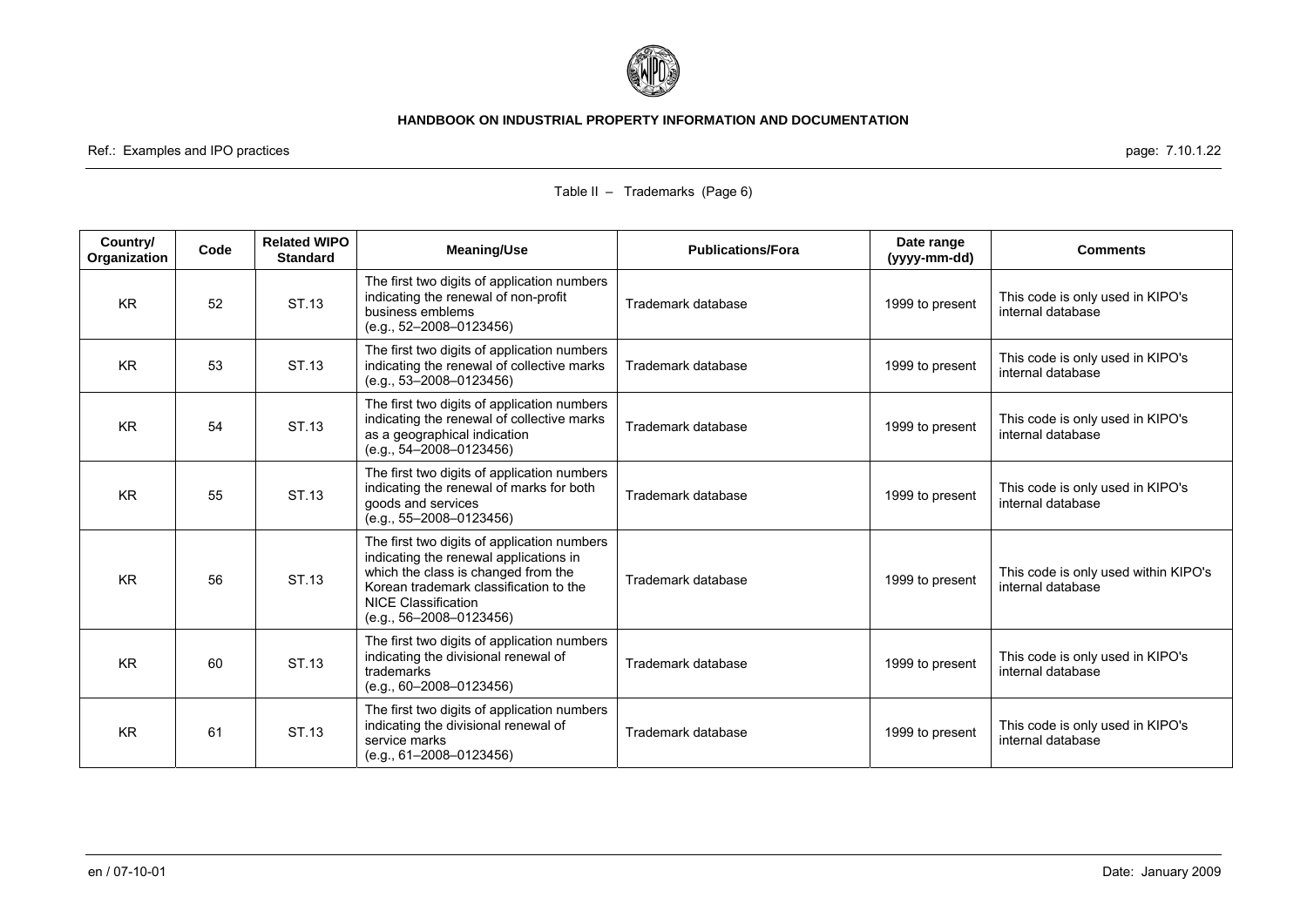

Ref.: Examples and IPO practices page: 7.10.1.23

| Country/<br><b>Organization</b> | Code | <b>Related WIPO</b><br><b>Standard</b> | <b>Meaning/Use</b>                                                                                                                                                                                                      | <b>Publications/Fora</b>                                | Date range<br>(yyyy-mm-dd) | <b>Comments</b>                                       |
|---------------------------------|------|----------------------------------------|-------------------------------------------------------------------------------------------------------------------------------------------------------------------------------------------------------------------------|---------------------------------------------------------|----------------------------|-------------------------------------------------------|
| <b>KR</b>                       | 62   | ST.13                                  | The first two digits of application numbers<br>indicating the divisional renewal of non-<br>profit business emblems<br>$(e.g., 62-2008-0123456)$                                                                        | Trademark database                                      | 1999 to present            | This code is only used in KIPO's<br>internal database |
| <b>KR</b>                       | 63   | ST.13                                  | The first two digits of application numbers<br>indicating the divisional renewal of<br>collective marks<br>(e.g., 63-2008-0123456)                                                                                      | Trademark database                                      | 1999 to present            | This code is only used in KIPO's<br>internal database |
| <b>KR</b>                       | 64   | ST.13                                  | The first two digits of application numbers<br>indicating the divisional renewal of<br>collective marks as a geographical<br>indication<br>(e.g., 64-2008-0123456)                                                      | Trademark database                                      | 1999 to present            | This code is only used in KIPO's<br>internal database |
| <b>KR</b>                       | 65   | ST.13                                  | The first two digits of application numbers<br>indicating the divisional renewal of marks<br>for both goods and services<br>$(e.g., 65-2008-0123456)$                                                                   | Trademark database                                      | 1999 to present            | This code is only used in KIPO's<br>internal database |
| <b>KR</b>                       | 66   | ST.13                                  | The first two digits of application numbers<br>indicating the divisional renewals in which<br>the class is changed from the Korean<br>trademark classification to the NICE<br>Classification<br>(e.g., 66-2008-0123456) | Trademark database                                      | 1999 to present            | This code is only used in KIPO's<br>internal database |
| <b>KR</b>                       | 70   | ST.13                                  | The first two digits of application/<br>publication numbers indicating the<br>trademark applications in which new<br>designated goods were added<br>$(e.g., 70-2008-0123456)$                                           | Official gazettes of trademarks and<br>related database | 1999 to present            |                                                       |
| <b>KR</b>                       | 71   | ST.13                                  | The first two digits of application/<br>publication numbers indicating the<br>service mark applications in which new<br>designated goods were added<br>(e.g., 71-2008-0123456)                                          | Official gazettes of trademarks and<br>related database | 1999 to present            |                                                       |

# Table II – Trademarks (Page 7)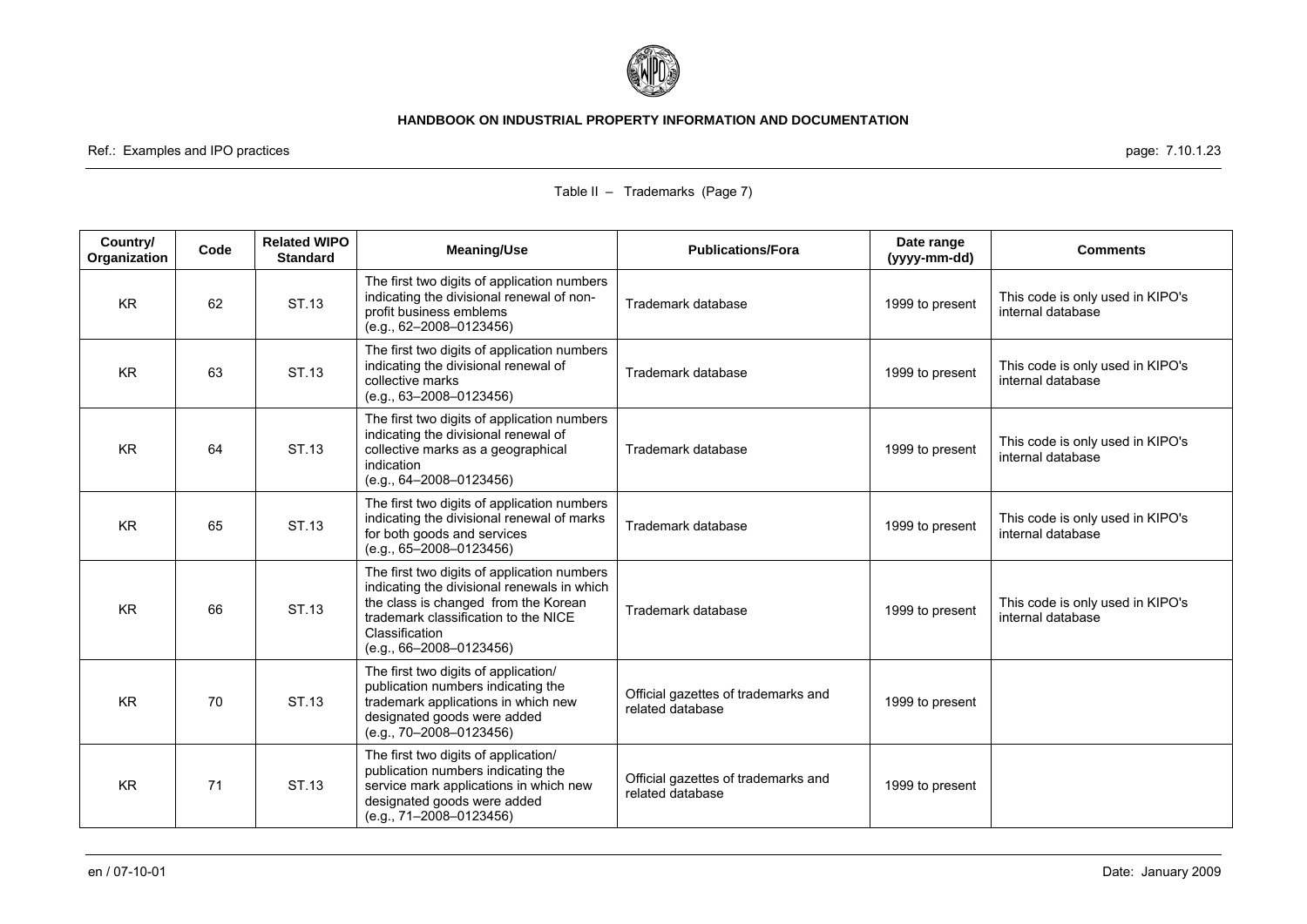

Ref.: Examples and IPO practices page: 7.10.1.24

| Country/<br><b>Organization</b> | Code                                                              | <b>Related WIPO</b><br><b>Standard</b> | <b>Meaning/Use</b>                                                                                                                                                                                          | <b>Publications/Fora</b>                                          | Date range<br>(yyyy-mm-dd) | <b>Comments</b> |
|---------------------------------|-------------------------------------------------------------------|----------------------------------------|-------------------------------------------------------------------------------------------------------------------------------------------------------------------------------------------------------------|-------------------------------------------------------------------|----------------------------|-----------------|
| <b>KR</b>                       | 72                                                                | ST.13                                  | The first two digits of application/<br>publication numbers indicating the non-<br>profit business emblem applications in<br>which new designated goods were added<br>(e.g., 72-2008-0123456)               | Official gazettes of trademarks and<br>related database           | 1999 to present            |                 |
| <b>KR</b>                       | 73                                                                | ST.13                                  | The first two digits of application/<br>publication numbers indicating the<br>collective marks in which new designated<br>goods were added<br>$(e.q., 73-2008-0123456)$                                     | Official gazettes of trademarks and<br>related database           | 1999 to present            |                 |
| <b>KR</b>                       | 74                                                                | ST.13                                  | The first two digits of application/<br>publication numbers indicating collective<br>marks as a geographical indication in<br>which new designated goods were added<br>(e.g., 74-2008-0123456)              | Official gazettes of trademarks and<br>related database           | 1999 to present            |                 |
| <b>KR</b>                       | 75                                                                | ST.13                                  | The first two digits of application/<br>publication numbers indicating marks for<br>both goods and services in which new<br>designated goods were added<br>(e.g., 75-2008-0123456)                          | Official gazettes of trademarks and<br>related database           | 1999 to present            |                 |
| KZ                              |                                                                   |                                        |                                                                                                                                                                                                             | No codes (for internal purposes or individual use) provided by KZ |                            |                 |
| <b>MC</b>                       |                                                                   |                                        |                                                                                                                                                                                                             | No codes (for internal purposes or individual use) provided by MC |                            |                 |
| <b>MD</b>                       | $(300)^*$                                                         | ST.60                                  | Priority data of the applications registered<br>with the patent office of the former USSR<br>(number of the document, application<br>filing date, the code of the country,<br>e.g.: 101932, 1985.06.21, SU) | The official bulletin of industrial property<br>(www.db.agepi.md) | 1992 to present            |                 |
| <b>MX</b>                       |                                                                   |                                        |                                                                                                                                                                                                             | No codes (for internal purposes or individual use) provided by MX |                            |                 |
| <b>MY</b>                       | No codes (for internal purposes or individual use) provided by MY |                                        |                                                                                                                                                                                                             |                                                                   |                            |                 |
| <b>NL</b>                       |                                                                   |                                        |                                                                                                                                                                                                             | No codes (for internal purposes or individual use) provided by NL |                            |                 |

### Table II – Trademarks (Page 8)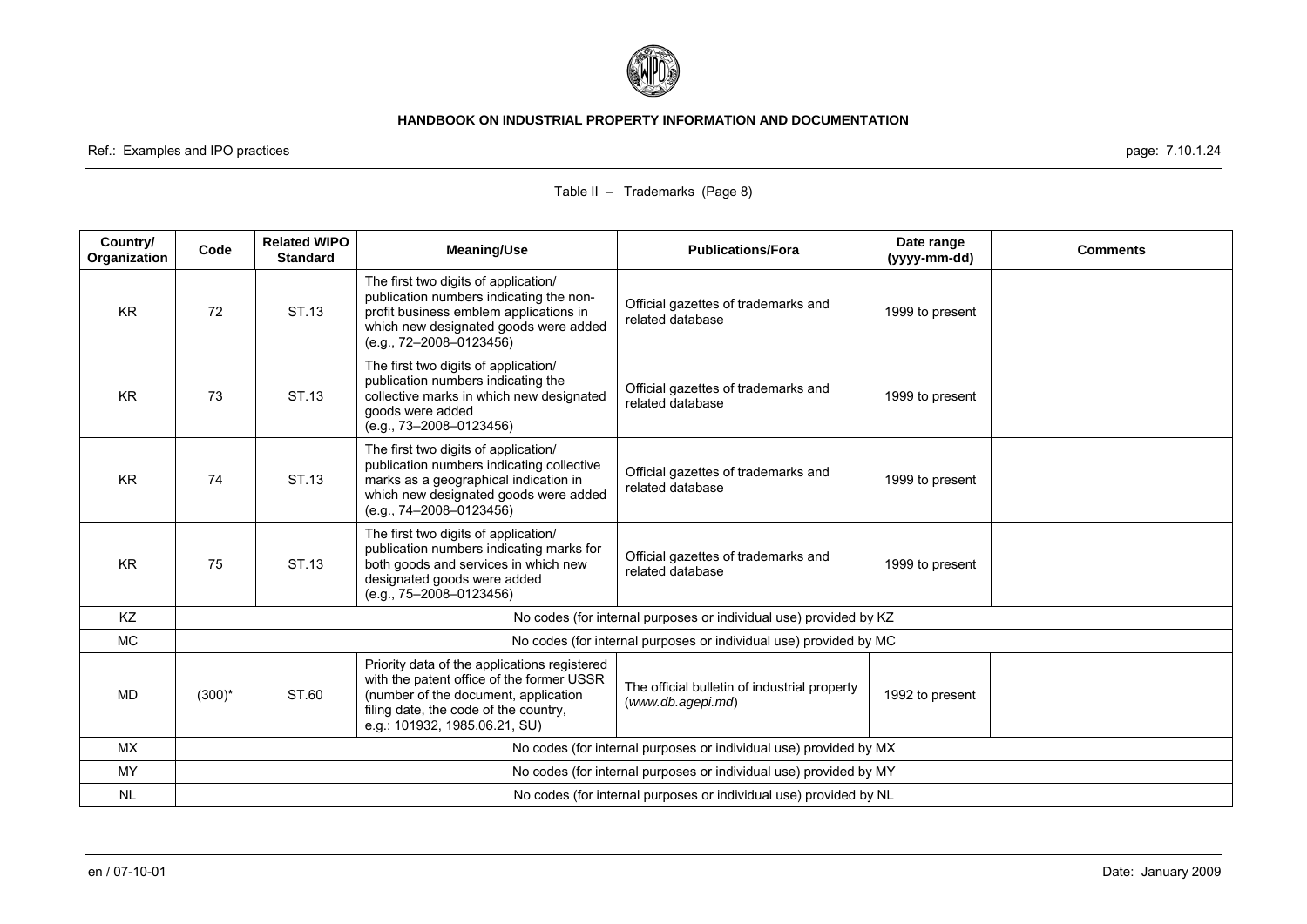

Ref.: Examples and IPO practices page: 7.10.1.25

# Table II – Trademarks (Page 9)

| Country/<br>Organization | Code       | <b>Related WIPO</b><br><b>Standard</b> | <b>Meaning/Use</b>                                                                                            | <b>Publications/Fora</b>                                                                                                                                                | Date range<br>(yyyy-mm-dd)                                                                              | <b>Comments</b>                                                                                                                                                                                                                       |
|--------------------------|------------|----------------------------------------|---------------------------------------------------------------------------------------------------------------|-------------------------------------------------------------------------------------------------------------------------------------------------------------------------|---------------------------------------------------------------------------------------------------------|---------------------------------------------------------------------------------------------------------------------------------------------------------------------------------------------------------------------------------------|
| PL                       | <b>TMN</b> |                                        | Code indicating a kind of right (English<br>language interface) under national law                            | PL Office's website databases                                                                                                                                           | Entire collection<br>of national<br>trademarks in<br>force: 1918 to<br>present                          |                                                                                                                                                                                                                                       |
| PL                       | <b>TMM</b> |                                        | Code indicating a kind of right (English<br>language interface) under Madrid<br>Agreement and Madrid Protocol | PL Office's website databases                                                                                                                                           | Entire collection<br>of international<br>registrations<br>designating<br>Poland as<br>contracting party | The Romarin codes and explanations<br>in English derived from source<br>records are used in the PL Office's<br>database for purposes of<br>dissemination of international<br>registrations designating Poland as<br>contracting party |
| PL                       | <b>TOW</b> |                                        | Code indicating a kind of right (Polish<br>language interface) under national law                             | PL Office's website databases                                                                                                                                           | Entire collection<br>of national trade<br>marks in force:<br>1918 to present                            |                                                                                                                                                                                                                                       |
| <b>PL</b>                | <b>MAD</b> |                                        | Code indicating a kind of right (Polish<br>language interface) under Madrid<br>Agreement and Madrid Protocol  | PL Office's website databases                                                                                                                                           | Entire collection<br>of international<br>registrations<br>designating<br>Poland as<br>contracting party | The Romarin codes and explanations<br>in English derived from source<br>records are used in the PL Office's<br>database for purposes of<br>dissemination of international<br>registrations designating Poland as<br>contracting party |
| PL                       | <b>PIE</b> |                                        | Information on priority data with regard to<br>foreign applicants (both EN and PL<br>interfaces)              | PL Office's website databases                                                                                                                                           |                                                                                                         | ST.3 codes are also provided                                                                                                                                                                                                          |
| <b>RS</b>                | Ž          |                                        | Application of trademarks                                                                                     | Intellectual Property Gazette                                                                                                                                           | 1921 to present                                                                                         | Number of application of trademarks<br>is Ž-20050453                                                                                                                                                                                  |
| <b>RU</b>                |            |                                        | Priority date                                                                                                 | Official Bulletin "Trademarks, Service<br>Marks. Appellations of Origin";<br>bibliographic data and notifications in<br>official publications (CD/DVD-ROM, DB<br>RUPTO) | In use at present                                                                                       | This information is published without<br>any code in bibliographic data section<br>of trademark certificates                                                                                                                          |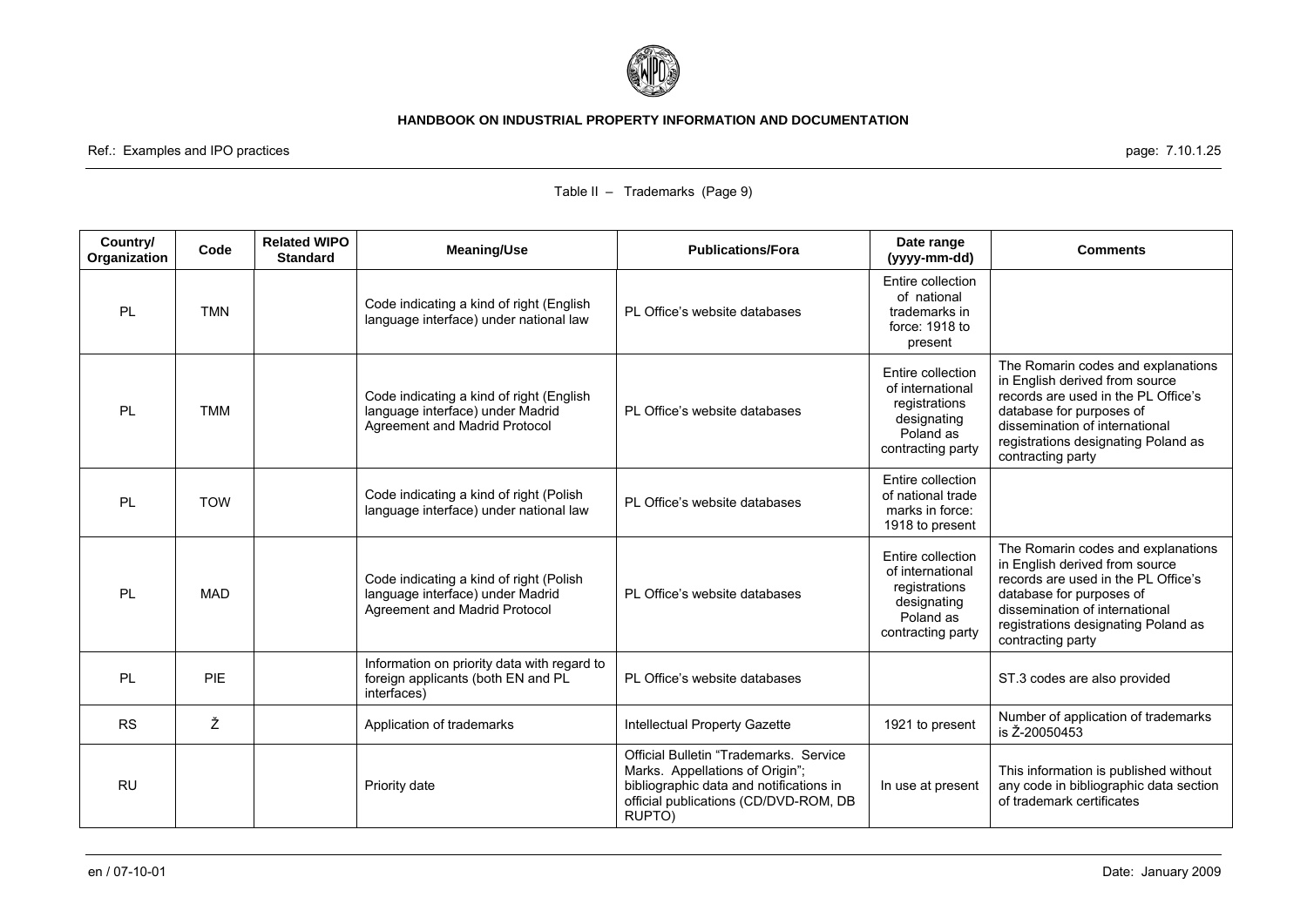

Ref.: Examples and IPO practices page: 7.10.1.26

| Country/<br>Organization | Code              | <b>Related WIPO</b><br><b>Standard</b> | <b>Meaning/Use</b>                                                             | <b>Publications/Fora</b>                                                                                                                                                 | Date range<br>(yyyy-mm-dd) | <b>Comments</b>                                                                                                                        |
|--------------------------|-------------------|----------------------------------------|--------------------------------------------------------------------------------|--------------------------------------------------------------------------------------------------------------------------------------------------------------------------|----------------------------|----------------------------------------------------------------------------------------------------------------------------------------|
| <b>RU</b>                |                   |                                        | Details of the persons entitled to use the<br>collective trademark             | Official Bulletin "Trademarks, Service<br>Marks. Appellations of Origin";<br>bibliographic data and notifications in<br>official publications (CD/DVD-ROM, DB<br>RUPTO)  | In use at present          | This information is published without<br>any code in bibliographic data section<br>of trademark certificates                           |
| <b>RU</b>                |                   |                                        | Registration date and registration<br>number of the alienation contract        | Official Bulletin "Trademarks, Service"<br>Marks. Appellations of Origin";<br>bibliographic data and notifications in<br>official publications (CD/DVD-ROM, DB<br>RUPTO) | In use at present          | This information is published without<br>any code in bibliographic data section<br>of trademark certificates                           |
| <b>RU</b>                |                   |                                        | Word element(s) of either trademarks or<br>service marks                       | Official Bulletin "Trademarks, Service<br>Marks. Appellations of Origin";<br>bibliographic data and notifications in<br>official publications (CD/DVD-ROM, DB<br>RUPTO)  | In use at present          | Searching systems of official<br>publications on CD/DVD ROM and<br>RUPTO DB provide opportunity to<br>search by a word element of mark |
| <b>RU</b>                |                   |                                        | Data related to the subject of the<br>published notification                   | Official Bulletin "Trademarks, Service"<br>Marks. Appellations of Origin";<br>bibliographic data and notifications in<br>official publications (CD/DVD-ROM, DB<br>RUPTO) | In use at present          | This information is published without<br>any code in notifications on trademark<br>certificates                                        |
| <b>SE</b>                |                   |                                        |                                                                                | No codes (for internal purposes or individual use) provided by SE                                                                                                        |                            |                                                                                                                                        |
| <b>SK</b>                | <b>POZ</b>        |                                        | Code associated with the filing numbers<br>of CS and SK trademark applications | Web register                                                                                                                                                             | 1952(?) to<br>present      | Used also in notifications of the first<br>filing and certificates of priority                                                         |
|                          |                   |                                        | (e.g., POZ 567-2003)                                                           |                                                                                                                                                                          |                            | CS ceased to exist on 1992-12-31                                                                                                       |
| <b>TH</b>                |                   |                                        |                                                                                | No codes (for internal purposes or individual use) provided by TH                                                                                                        |                            |                                                                                                                                        |
| <b>TZ</b>                | 440322-<br>050821 |                                        | Application fees                                                               |                                                                                                                                                                          |                            |                                                                                                                                        |
| <b>TZ</b>                | 440322-<br>050822 |                                        | Registrations fees                                                             |                                                                                                                                                                          |                            |                                                                                                                                        |
| TZ                       | 440322-<br>050823 |                                        | Advertisement fees                                                             |                                                                                                                                                                          |                            |                                                                                                                                        |

## Table II – Trademarks (Page 10)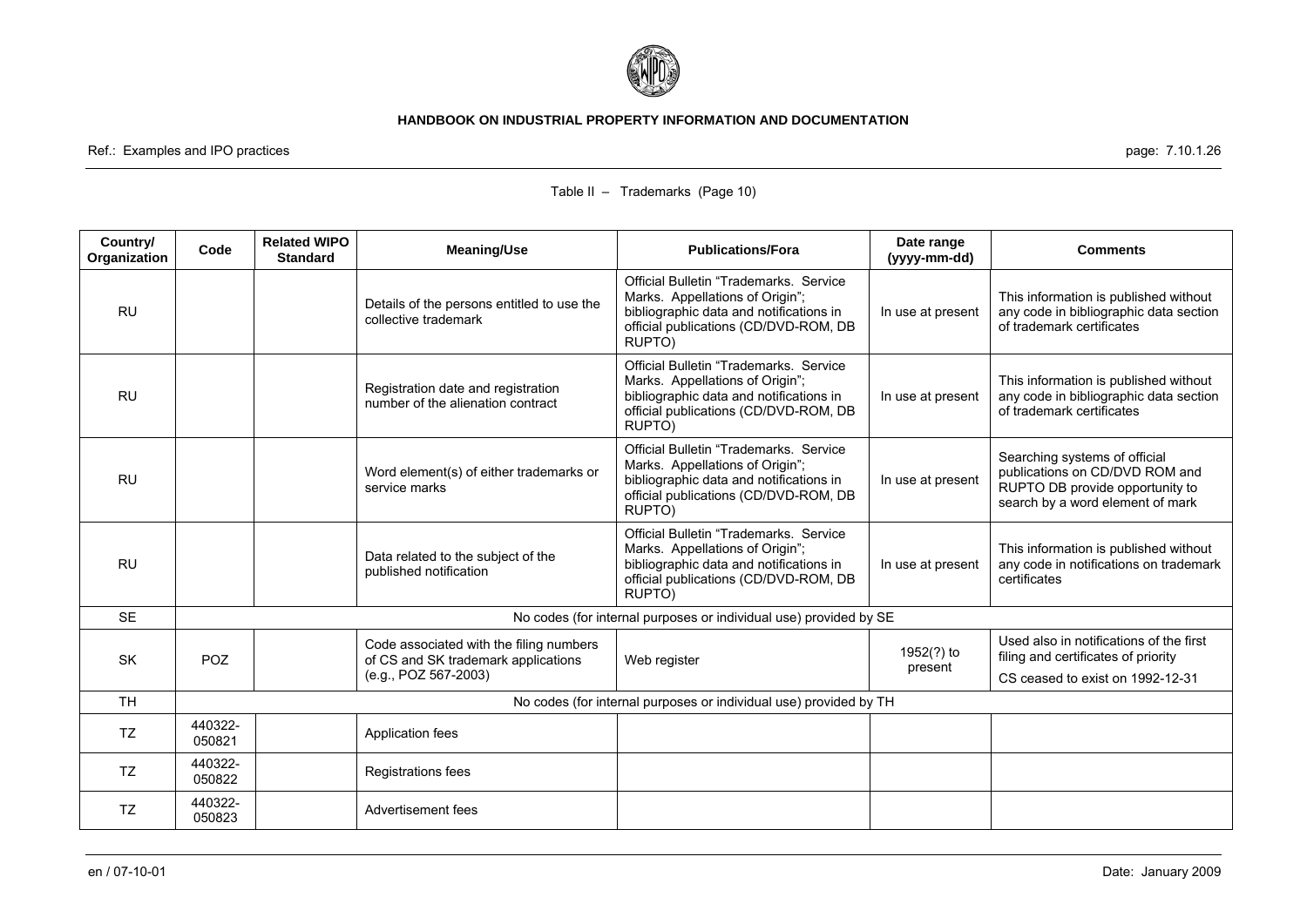

Ref.: Examples and IPO practices page: 7.10.1.27

| Country/<br>Organization | Code              | <b>Related WIPO</b><br><b>Standard</b> | <b>Meaning/Use</b>           | <b>Publications/Fora</b> | Date range<br>(yyyy-mm-dd) | <b>Comments</b> |
|--------------------------|-------------------|----------------------------------------|------------------------------|--------------------------|----------------------------|-----------------|
| TZ                       | 440322-<br>050824 |                                        | Renewal fees                 |                          |                            |                 |
| TZ                       | 440322-<br>050825 |                                        | Amendments fees              |                          |                            |                 |
| TZ                       | 440322-<br>050826 |                                        | Association fees             |                          |                            |                 |
| TZ                       | 440322-<br>050827 |                                        | Disclaimer fees              |                          |                            |                 |
| TZ                       | 440322-<br>050830 |                                        | Certifying fees              |                          |                            |                 |
| TZ                       | 440322-<br>050831 |                                        | Search fee                   |                          |                            |                 |
| TZ                       | 440322-<br>050832 |                                        | Opposition fees              |                          |                            |                 |
| TZ                       | 440322-<br>051011 |                                        | Annual maintenance fees      |                          |                            |                 |
| TZ                       | 440322-<br>051017 |                                        | Recordal (change of address) |                          |                            |                 |
| TZ                       | 440322-<br>051018 |                                        | Recordal (change of name)    |                          |                            |                 |
| TZ                       | 440322-<br>051019 |                                        | Recordal (registered user)   |                          |                            |                 |
| TZ                       | 440322-<br>051020 |                                        | Recordal (assignment)        |                          |                            |                 |
| TZ                       | 440322-<br>051021 |                                        | Recordal (merger)            |                          |                            |                 |
| TZ                       | 440322-<br>051018 |                                        | Journal fees                 |                          |                            |                 |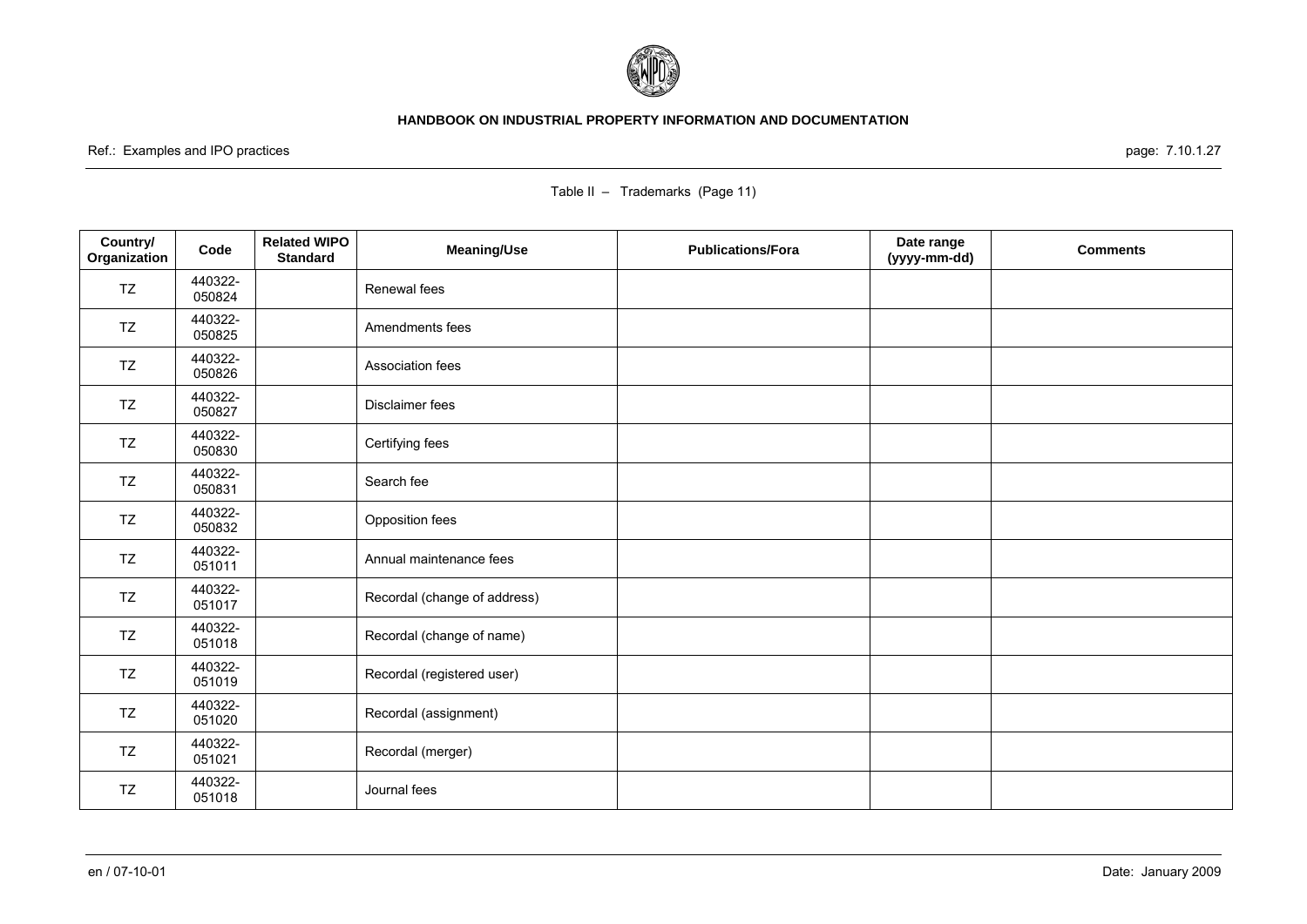

Ref.: Examples and IPO practices page: 7.10.1.28

| Country/<br>Organization | Code | <b>Related WIPO</b><br><b>Standard</b> | <b>Meaning/Use</b>                                                                                                                                            | <b>Publications/Fora</b>                                  | Date range<br>(yyyy-mm-dd)  | <b>Comments</b>                                                                                                                                                                                                                        |
|--------------------------|------|----------------------------------------|---------------------------------------------------------------------------------------------------------------------------------------------------------------|-----------------------------------------------------------|-----------------------------|----------------------------------------------------------------------------------------------------------------------------------------------------------------------------------------------------------------------------------------|
| <b>UA</b>                | B    |                                        | Indication of the application being<br>divisional<br>Used in case of the previous application<br>being divided (e.g., 2002031812B)                            | Patent documentation of Ukraine and<br>relevant databases | 2002 to present             | Indicated in the application number<br>format                                                                                                                                                                                          |
| <b>UA</b>                | A    |                                        | Indication of the first divided mark<br>registration<br>Used in case when partial transfer of<br>proprietary rights for the mark took place<br>(e.g., 17923A) | Patent documentation of Ukraine and<br>relevant databases | 2000 to present             | The letter A indicated in the trademark<br>certificate number format means the<br>first registration, and every next letter<br>of the Ukrainian alphabet (e.g., B, B<br>etc.) means the next divisional<br>registration (e.g., 118845) |
| <b>UA</b>                | m    | ST.13                                  | Indication of the industrial property right<br>type<br>Used for identification of applications for<br>a mark for goods and services<br>(e.g., m 200607806)    | Patent documentation of Ukraine and<br>relevant databases | 2005 to present             | Indicated in the application number<br>format                                                                                                                                                                                          |
| <b>US</b>                | 70   | ST.13                                  | 2-digit series code followed by a 6-digit<br>serial number form US trademark<br>application numbers (e.g., 70-123456)                                         | US trademark documents and related<br>databases           | 1881<br>to 1905-03-31       | Both series code and serial number<br>are needed to uniquely identify a US<br>trademark application                                                                                                                                    |
| <b>US</b>                | 71   | ST.13                                  | 2-digit series code followed by a 6-digit<br>serial number form US trademark<br>application numbers (e.g., 71-123456)                                         | US trademark documents and related<br>databases           | 1905-04-01<br>to 1955-12-31 | Both series code and serial number<br>are needed to uniquely identify a US<br>trademark application                                                                                                                                    |
| <b>US</b>                | 72   | ST.13                                  | 2-digit series code followed by a 6-digit<br>serial number form US trademark<br>application numbers (e.g., 72-123456)                                         | US trademark documents and related<br>databases           | 1956-01-01<br>to 1973-08-31 | Both series code and serial number<br>are needed to uniquely identify a US<br>trademark application                                                                                                                                    |
| <b>US</b>                | 73   | ST.13                                  | 2-digit series code followed by a 6-digit<br>serial number form US trademark<br>application numbers (e.g., 73-123456)                                         | US trademark documents and related<br>databases           | 1973-09-01<br>to 1989-11-15 | Both series code and serial number<br>are needed to uniquely identify a US<br>trademark application                                                                                                                                    |
| <b>US</b>                | 74   | ST.13                                  | 2-digit series code followed by a 6-digit<br>serial number form US trademark<br>application numbers (e.g., 74-123456)                                         | US trademark documents and related<br>databases           | 1989-11-16<br>to 1995-09-30 | Both series code and serial number<br>are needed to uniquely identify a US<br>trademark application                                                                                                                                    |

### Table II – Trademarks (Page 12)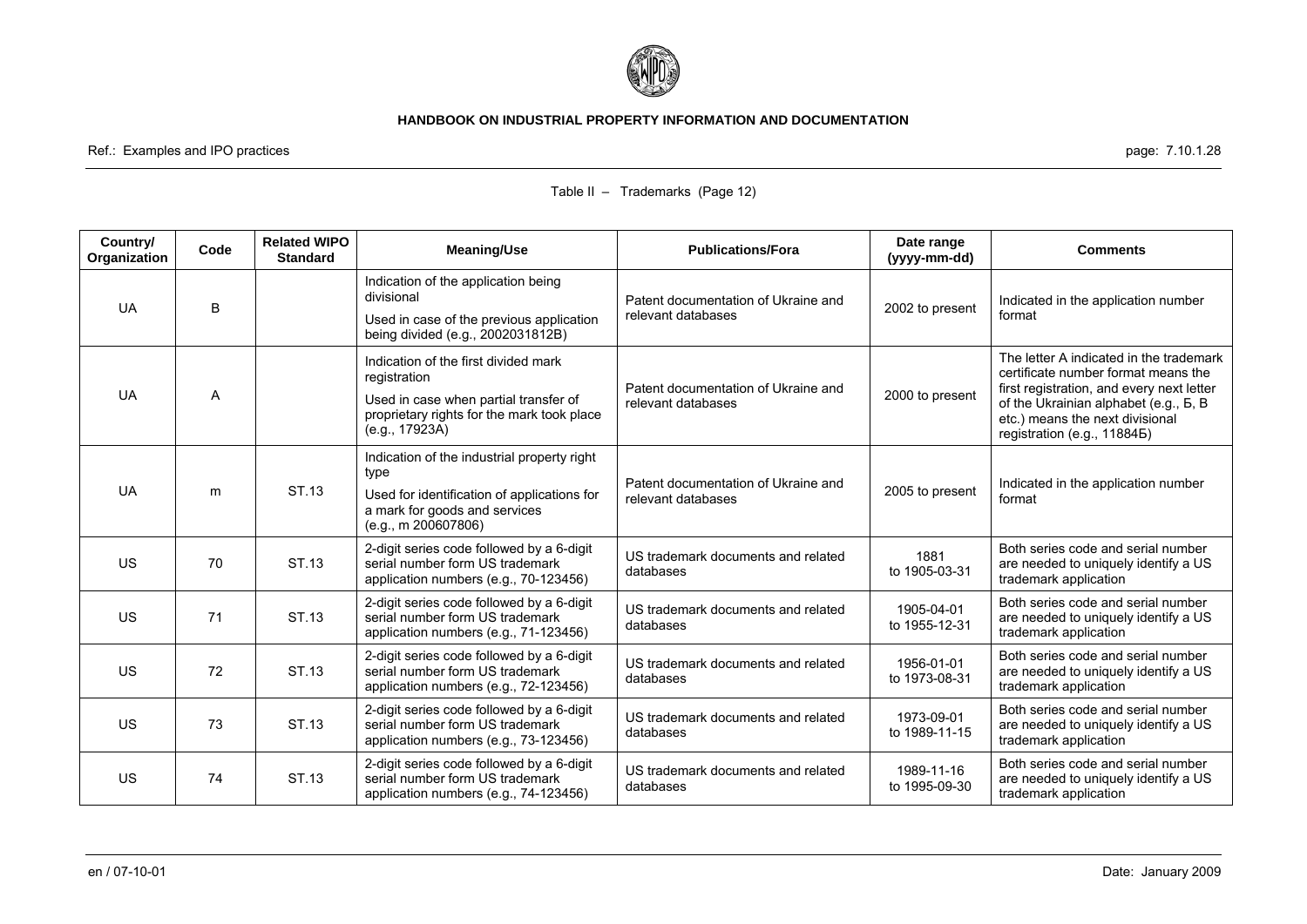

Ref.: Examples and IPO practices page: 7.10.1.29

| Country/<br>Organization | Code  | <b>Related WIPO</b><br><b>Standard</b> | <b>Meaning/Use</b>                                                                                                                                              | <b>Publications/Fora</b>                        | Date range<br>(yyyy-mm-dd)                   | <b>Comments</b>                                                                                     |
|--------------------------|-------|----------------------------------------|-----------------------------------------------------------------------------------------------------------------------------------------------------------------|-------------------------------------------------|----------------------------------------------|-----------------------------------------------------------------------------------------------------|
| <b>US</b>                | 75    | ST.13                                  | 2-digit series code followed by a 6-digit<br>serial number form US trademark<br>application numbers (e.g., 75-123456)                                           | US trademark documents and related<br>databases | 1995-10-01<br>to approximately<br>2000-03-20 | Both series code and serial number<br>are needed to uniquely identify a US<br>trademark application |
| <b>US</b>                | 76    | ST.13                                  | 2-digit series code followed by a 6-digit<br>serial number form US trademark<br>application numbers for paper filings<br>(e.g., 76-123456)                      | US trademark documents and related<br>databases | 2000-03-20<br>to present                     | Both series code and serial number<br>are needed to uniquely identify a US<br>trademark application |
| <b>US</b>                | 77    | ST.13                                  | 2-digit series code followed by a 6-digit<br>serial number form US trademark<br>application numbers for Internet filings<br>(e.g., 77-123456)                   | US trademark documents and related<br>databases | 2006-09-14<br>to present                     | Both series code and serial number<br>are needed to uniquely identify a US<br>trademark application |
| <b>US</b>                | 78    | ST.13                                  | 2-digit series code followed by a 6-digit<br>serial number form US trademark<br>application numbers for Internet filings<br>$(e.g., 78-123456)$                 | US trademark documents and related<br>databases | 2000-03-20<br>to 2006-09-13                  | Both series code and serial number<br>are needed to uniquely identify a US<br>trademark application |
| <b>US</b>                | 79    | ST.13                                  | 2-digit series code followed by a 6-digit<br>serial number form US trademark<br>application numbers for §66(a) filings<br>$(e.g., 79-123456)$                   | US trademark documents and related<br>databases | 2003-11-02<br>to present                     | Both series code and serial number<br>are needed to uniquely identify a US<br>trademark application |
| <b>US</b>                | 80-81 | ST.13                                  | 2-digit series code followed by a 6-digit<br>serial number form US trademark pseudo<br>application numbers (e.g., 80-123456)                                    | US trademark documents and related<br>databases | 1995-10-01<br>to approximately<br>2000-03-20 | Both series code and serial number<br>are needed to uniquely identify a US<br>trademark application |
| <b>US</b>                | 89    | ST.13                                  | 2-digit series code followed by a 6-digit<br>serial number form US trademark<br>application numbers (e.g., 89-123456);<br>indicates a non-registration document | US trademark documents and related<br>databases | 1995-10-01<br>to approximately<br>2000-03-20 | Both series code and serial number<br>are needed to uniquely identify a US<br>trademark application |
| <b>US</b>                | AA    | ST <sub>3</sub>                        | Used as an ISO 3166-2 country<br>subdivision code for US Armed Forces in<br>Americas, excluding Canada                                                          | US trademark documents and related<br>databases | 1999-03-01<br>to present                     | ST.3 or ISO 3166-1 code is US                                                                       |

### Table II – Trademarks (Page 13)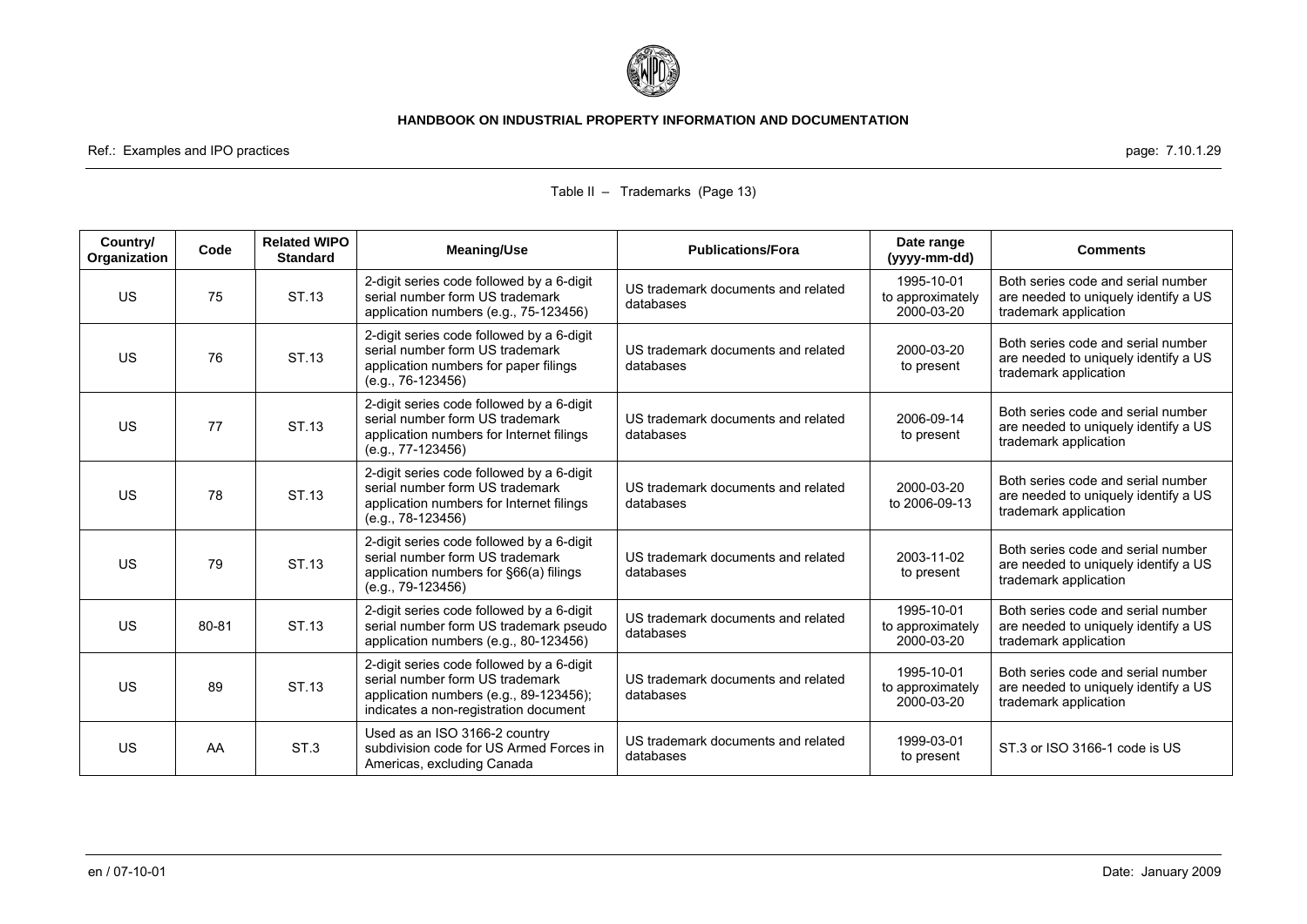

Ref.: Examples and IPO practices page: 7.10.1.30

| Country/<br>Organization | Code             | <b>Related WIPO</b><br><b>Standard</b> | Meaning/Use                                                                                                                                                                                 | <b>Publications/Fora</b>                        | Date range<br>(yyyy-mm-dd) | <b>Comments</b>                                                                                         |
|--------------------------|------------------|----------------------------------------|---------------------------------------------------------------------------------------------------------------------------------------------------------------------------------------------|-------------------------------------------------|----------------------------|---------------------------------------------------------------------------------------------------------|
| <b>US</b>                | AE               | ST <sub>3</sub>                        | Used as an ISO 3166-2 country<br>subdivision code for US Armed Forces in<br>Europe, the Middle East, Africa and<br>Canada                                                                   | US trademark documents and related<br>databases | 1999-03-01<br>to present   | ST.3 or ISO 3166-1 code is US                                                                           |
| <b>US</b>                | AP               | ST <sub>3</sub>                        | Used as an ISO 3166-2 country<br>subdivision code for US Armed Forces in<br>the Pacific                                                                                                     | US trademark documents and related<br>databases | 1999-03-01<br>to present   | ST.3 or ISO 3166-1 code is US                                                                           |
| <b>US</b>                | XP               | ST <sub>3</sub>                        | Used as WIPO Standard ST.3 or ISO<br>3166-1 country/organization code is not<br>provided to USPTO                                                                                           | US trademark documents and related<br>databases | 1999-03-01<br>to present   | Used until correct WIPO Standard<br>ST.3 or ISO 3166-1 code is provided<br>by applicant or other source |
| <b>US</b>                | <b>ZZ</b>        | ST.3                                   | Used as WIPO Standard ST.3 or ISO<br>3166-1 country/organization code for<br>Stateless individuals or entities                                                                              | USPTO trademark databases                       | 1970-01-01<br>to present   |                                                                                                         |
| WO/IB                    | <b>APNE</b>      |                                        | No request for review or appeal has been<br>lodged                                                                                                                                          | <b>ROMARIN</b>                                  | 2004 to present            | <b>Madrid System</b>                                                                                    |
| WO/IB                    | <b>APNL</b>      |                                        | A request for review or an appeal has<br>been lodged                                                                                                                                        | <b>ROMARIN</b>                                  | 2004 to present            | Madrid System                                                                                           |
| WO/IB                    | <b>APNW</b>      |                                        | Withdrawal of request for review or<br>appeal                                                                                                                                               | <b>ROMARIN</b>                                  | 2004 to present            | Madrid System                                                                                           |
| WO/IB                    | CBN <sub>1</sub> |                                        | Judicial actions or proceedings under<br>Rule 22(1)(b)                                                                                                                                      | <b>ROMARIN</b>                                  | 2004 to present            | Madrid System                                                                                           |
| WO/IB                    | <b>CBNP</b>      |                                        | Cancellation effected for some of the<br>goods and services at the request of an<br>Office of origin in accordance with Article<br>6(4) of the Agreement or Article 6(4) of<br>the Protocol | <b>ROMARIN</b>                                  | 2004 to present            | <b>Madrid System</b>                                                                                    |
| WO/IB                    | <b>CBNT</b>      |                                        | Cancellation effected for all the goods<br>and services at the request of an Office<br>of origin in accordance with Article 6(4) of<br>the Agreement or Article 6(4) of the<br>Protocol     | <b>ROMARIN</b>                                  | 2004 to present            | Madrid System                                                                                           |

### Table II – Trademarks (Page 14)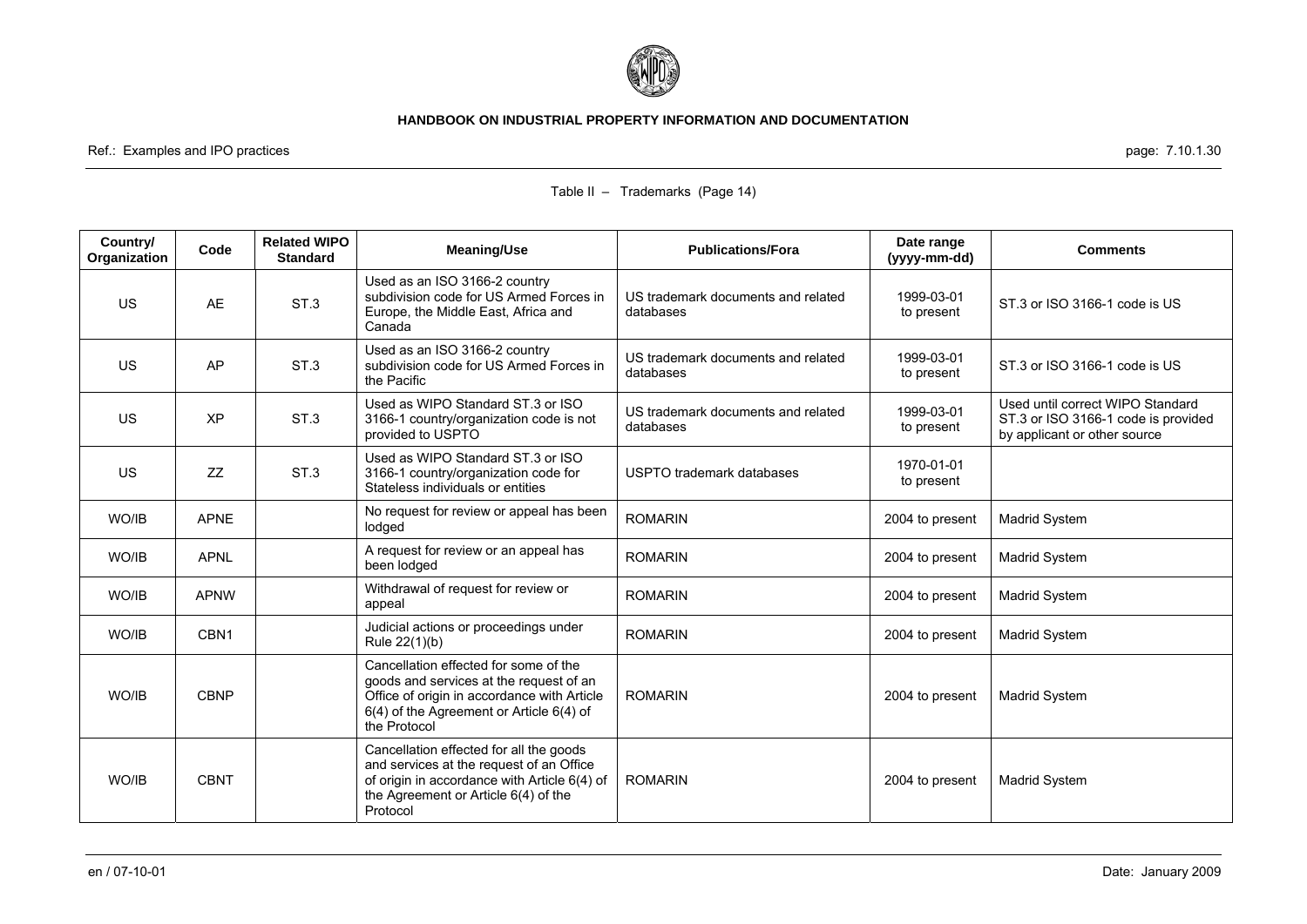

Ref.: Examples and IPO practices page: 7.10.1.31

| Country/<br>Organization | Code        | <b>Related WIPO</b><br><b>Standard</b> | <b>Meaning/Use</b>                                                                                         | <b>Publications/Fora</b> | Date range<br>(yyyy-mm-dd) | <b>Comments</b>      |
|--------------------------|-------------|----------------------------------------|------------------------------------------------------------------------------------------------------------|--------------------------|----------------------------|----------------------|
| WO/IB                    | <b>CEN</b>  |                                        | Continuation of effect                                                                                     | <b>ROMARIN</b>           | 2004 to present            | <b>Madrid System</b> |
| WO/IB                    | <b>CPN</b>  |                                        | Partial assignment                                                                                         | <b>ROMARIN</b>           | 2004 to present            | <b>Madrid System</b> |
| WO/IB                    | <b>DBN</b>  |                                        | Division/merger of basic registration                                                                      | <b>ROMARIN</b>           | 2004 to present            | <b>Madrid System</b> |
| WO/IB                    | <b>DIN</b>  |                                        | <b>Disclaimer</b>                                                                                          | <b>ROMARIN</b>           | 2004 to present            | Madrid System        |
| WO/IB                    | <b>EEN</b>  |                                        | Designated contracting party(ies) for<br>which the second installment has been<br>paid under Rule 40(3)    | <b>ROMARIN</b>           | 2004 to present            | <b>Madrid System</b> |
| WO/IB                    | <b>EN</b>   |                                        | Application (Common)                                                                                       | <b>ROMARIN</b>           | 2004 to present            | <b>Madrid System</b> |
| WO/IB                    | <b>ENN</b>  |                                        | Registration                                                                                               | <b>ROMARIN</b>           | 2004 to present            | <b>Madrid System</b> |
| WO/IB                    | <b>EXN</b>  |                                        | Subsequent designation                                                                                     | <b>ROMARIN</b>           | 2004 to present            | Madrid System        |
| WO/IB                    | <b>FBN</b>  |                                        | Replacement of national registration by<br>an international registration                                   | <b>ROMARIN</b>           | 2004 to present            | Madrid System        |
| WO/IB                    | FI.         |                                        | <b>Final Decision</b>                                                                                      | <b>ROMARIN</b>           | 2004 to present            | Madrid System        |
| WO/IB                    | <b>FINC</b> |                                        | Final decision confirming the refusal of<br>protection                                                     | <b>ROMARIN</b>           | 2004 to present            | <b>Madrid System</b> |
| WO/IB                    | <b>FINO</b> |                                        | Other final decision                                                                                       | <b>ROMARIN</b>           | 2004 to present            | <b>Madrid System</b> |
| WO/IB                    | <b>FINT</b> |                                        | Statement indicating that protection of the<br>mark is refused for all the goods and<br>services requested | <b>ROMARIN</b>           | 2004 to present            | <b>Madrid System</b> |
| WO/IB                    | <b>FINV</b> |                                        | Statement indicating that the mark is<br>protected for all the goods and services<br>requested             | <b>ROMARIN</b>           | 2004 to present            | <b>Madrid System</b> |
| WO/IB                    | <b>FUN</b>  |                                        | Merger of international registrations                                                                      | <b>ROMARIN</b>           | 2004 to present            | Madrid System        |
| WO/IB                    | <b>GPN</b>  |                                        | Grant of protection                                                                                        | <b>ROMARIN</b>           | 2004 to present            | Madrid System        |
| WO/IB                    | <b>GPON</b> |                                        | Grant of protection subject to opposition                                                                  | <b>ROMARIN</b>           | 2004 to present            | Madrid System        |
| WO/IB                    | <b>HRN</b>  |                                        | Restriction of the holder's right of<br>disposal of the international registration                         | <b>ROMARIN</b>           | 2004 to present            | Madrid System        |

### Table II – Trademarks (Page 15)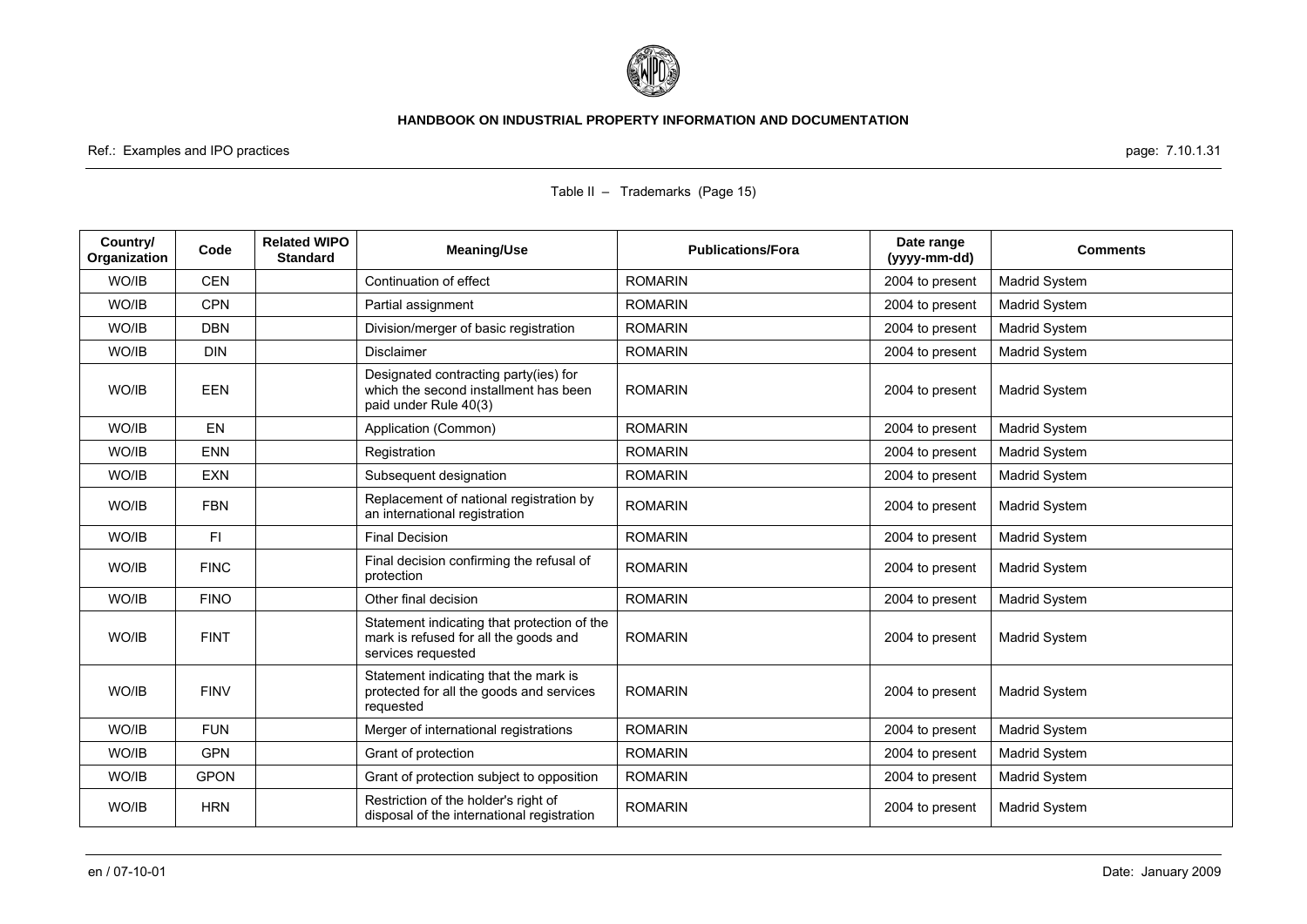

Ref.: Examples and IPO practices page: 7.10.1.32

| Country/<br>Organization | Code             | <b>Related WIPO</b><br><b>Standard</b> | <b>Meaning/Use</b>                                                                                                                                                | <b>Publications/Fora</b> | Date range<br>(yyyy-mm-dd) | <b>Comments</b>      |
|--------------------------|------------------|----------------------------------------|-------------------------------------------------------------------------------------------------------------------------------------------------------------------|--------------------------|----------------------------|----------------------|
| WO/IB                    | <b>INNP</b>      |                                        | Partial invalidation                                                                                                                                              | <b>ROMARIN</b>           | 2004 to present            | <b>Madrid System</b> |
| WO/IB                    | <b>INNT</b>      |                                        | Total invalidation                                                                                                                                                | <b>ROMARIN</b>           | 2004 to present            | <b>Madrid System</b> |
| WO/IB                    | LIN              |                                        | Limitation                                                                                                                                                        | <b>ROMARIN</b>           | 2004 to present            | Madrid System        |
| WO/IB                    | <b>LLCN</b>      |                                        | Change in the name or address of the<br>licensee                                                                                                                  | <b>ROMARIN</b>           | 2004 to present            | Madrid System        |
| WO/IB                    | <b>LNN</b>       |                                        | Declaration that a limitation has no effect                                                                                                                       | <b>ROMARIN</b>           | 2004 to present            | <b>Madrid System</b> |
| WO/IB                    | <b>NLCN</b>      |                                        | New license                                                                                                                                                       | <b>ROMARIN</b>           | 2004 to present            | <b>Madrid System</b> |
| WO/IB                    | <b>NTR</b>       |                                        | Cancellation after new tax                                                                                                                                        | <b>ROMARIN</b>           | 2004 to present            | <b>Madrid System</b> |
| WO/IB                    | <b>OBN</b>       |                                        | Conversion (opting back)                                                                                                                                          | <b>ROMARIN</b>           | 2004 to present            | Madrid System        |
| WO/IB                    | <b>OPN</b>       |                                        | Opposition possible after the 18 months<br>time limit                                                                                                             | <b>ROMARIN</b>           | 2004 to present            | Madrid System        |
| WO/IB                    | P <sub>2N</sub>  |                                        | Cancellation effected with respect to a<br>designated Contracting Party following<br>the non payment of the second part of<br>the individual fee under Rule 34(3) | <b>ROMARIN</b>           | 2004 to present            | Madrid System        |
| WO/IB                    | <b>PCN</b>       |                                        | Cancellation effected for some of the<br>goods and services at the request of the<br>holder under Rule 25                                                         | <b>ROMARIN</b>           | 2004 to present            | Madrid System        |
| WO/IB                    | <b>RAN</b>       |                                        | Cancellation effected for all the goods<br>and services at the request of the holder<br>under Rule 25                                                             | <b>ROMARIN</b>           | 2004 to present            | Madrid System        |
| WO/IB                    | <b>RCN</b>       |                                        | Complementary renewal                                                                                                                                             | <b>ROMARIN</b>           | 2004 to present            | <b>Madrid System</b> |
| WO/IB                    | <b>REN</b>       |                                        | Renewal                                                                                                                                                           | <b>ROMARIN</b>           | 2004 to present            | Madrid System        |
| WO/IB                    | REN <sub>2</sub> |                                        | Designated contracting party(ies) which<br>has not been the subject of a renewal<br>under Rule $31(4)(a)$                                                         | <b>ROMARIN</b>           | 2004 to present            | Madrid System        |

### Table II – Trademarks (Page 16)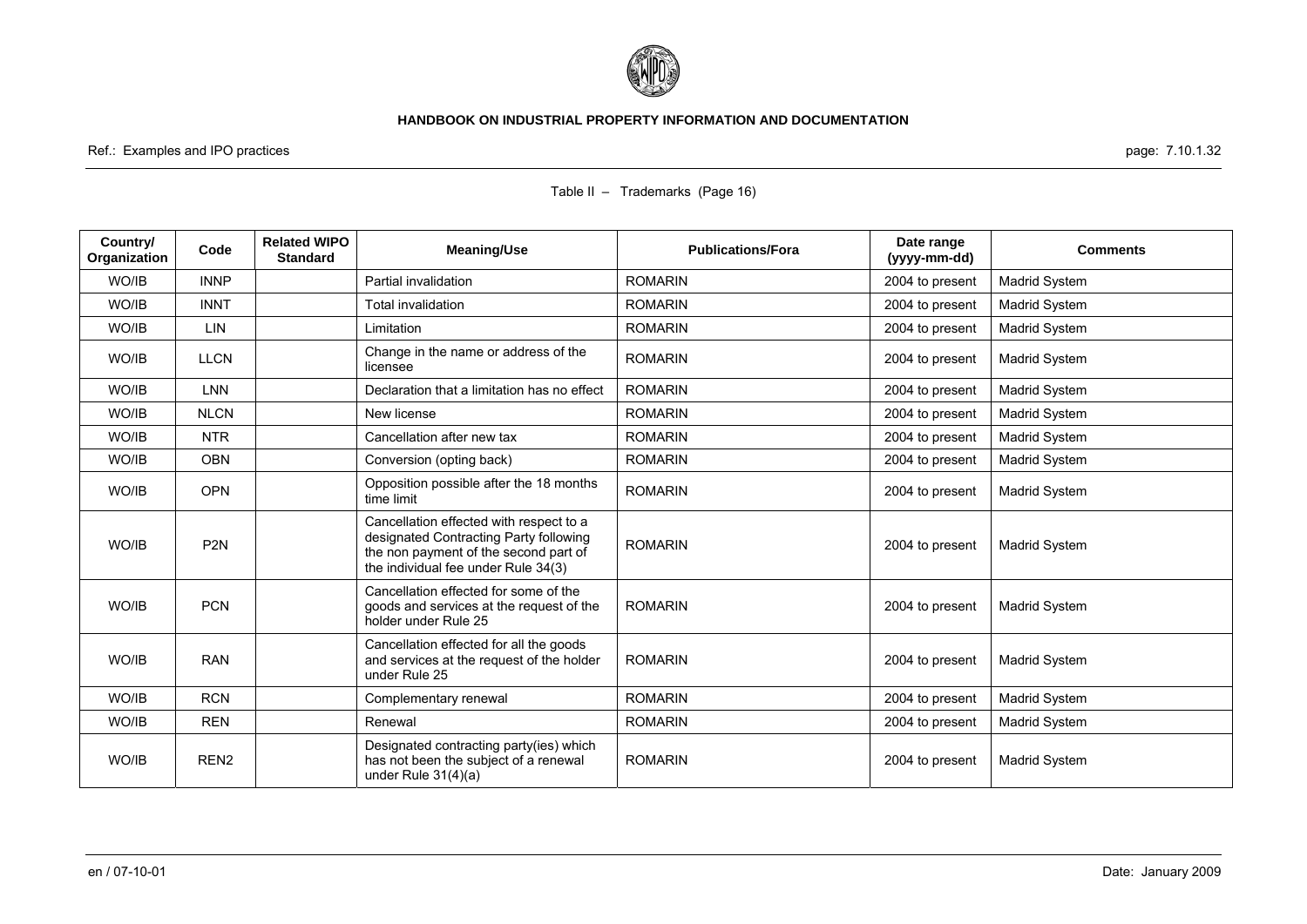

Ref.: Examples and IPO practices page: 7.10.1.33

| Country/<br>Organization | Code             | <b>Related WIPO</b><br><b>Standard</b> | Meaning/Use                                                                                               | <b>Publications/Fora</b> | Date range<br>(yyyy-mm-dd) | <b>Comments</b>      |
|--------------------------|------------------|----------------------------------------|-----------------------------------------------------------------------------------------------------------|--------------------------|----------------------------|----------------------|
| WO/IB                    | REN <sub>3</sub> |                                        | Designated contracting party(ies) which<br>has not been the subject of a renewal<br>under Rule $31(4)(b)$ | <b>ROMARIN</b>           | 2004 to present            | <b>Madrid System</b> |
| WO/IB                    | <b>RFN</b>       |                                        | Refusal of protection                                                                                     | <b>ROMARIN</b>           | 2004 to present            | <b>Madrid System</b> |
| WO/IB                    | <b>RFNP</b>      |                                        | Partial refusal of protection                                                                             | <b>ROMARIN</b>           | 2004 to present            | Madrid System        |
| WO/IB                    | <b>RFNT</b>      |                                        | Total refusal of protection                                                                               | <b>ROMARIN</b>           | 2004 to present            | Madrid System        |
| WO/IB                    | <b>RHR</b>       |                                        | Removal of a holder's right of disposal                                                                   | <b>ROMARIN</b>           | 2004 to present            | Madrid System        |
| WO/IB                    | <b>RNN</b>       |                                        | Renunciation                                                                                              | <b>ROMARIN</b>           | 2004 to present            | <b>Madrid System</b> |
| WO/IB                    | <b>RTN</b>       |                                        | Declaration that a change in ownership<br>has no effect                                                   | <b>ROMARIN</b>           | 2004 to present            | <b>Madrid System</b> |
| WO/IB                    | <b>SEN</b>       |                                        | Balances of fees                                                                                          | <b>ROMARIN</b>           | 2004 to present            | <b>Madrid System</b> |
| WO/IB                    | <b>SNN</b>       |                                        | Seniority                                                                                                 | <b>ROMARIN</b>           | 2004 to present            | Madrid System        |

Table II – Trademarks (Page 17)

[Table III follows]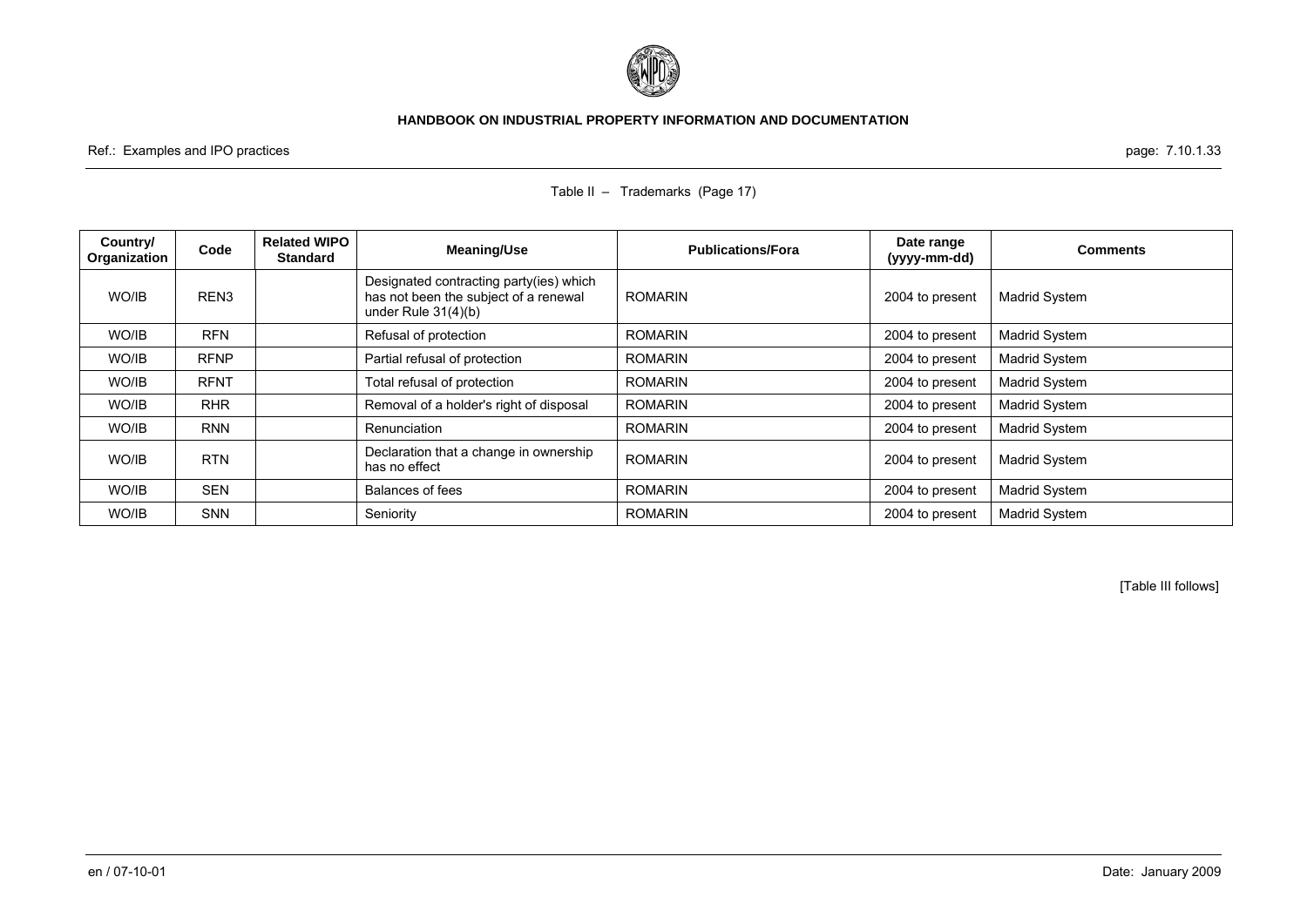

Ref.: Examples and IPO practices page: 7.10.1.34

# **Country/ Organization Code Related WIPO Standard Meaning/Use Publications/Fora Date range (yyyy-mm-dd) Comments**  AM AM No codes (for internal purposes or individual use) provided by AM MU ST.13 Series code associated with AT national AT Design Gazette, Priority Documents, In use at present are needed to uniquely identify an AT and related databases MU ST.13 design applications BG No codes (for internal purposes or individual use) provided by BG CA No codes (for internal purposes or individual use) provided by CA CN 3 ST.10/C, Fifth digit in application numbers,<br>
ST.13 associated with industrial design documents and related databases 2003 to present documents and related databases CZ | PVZ | ST.13 Code associated with industrial design application filing numbers (e.g., PVZ 2007-36956) Priority documents **In use at present** DE M ST.13 First letter in application/publication German documents relating to designs 1988 [2xample: M9701227.0<br>and related databases to designs to 1998-06-30 Example: M9701227.0 DE 4 ST.13 First digit in application/publication German documents relating to designs 1998-07-01 Example: 40305958.5<br>and related databases to 2007-12-31 Example: 40305958.5 DE 40 ST.13 First two digits in application/publication German documents relating to designs 2008-01-01 end related databases to present EE D ST.13 Code followed by national industrial Industrial design documents, official 1998 to present DYYYYXXXXX<br>gazette and related databases 1998 to present DYYYYXXXXX **EE**  $H$ Code is used in relation to the receipt of the international design registrations under the Hague system Industrial design documents, official muustilal desigli documents, oliicial and internal database 2004 to present HYYYYXXXXXX EE DM Code followed by international design registration numbers under the Hague system Industrial design documents, official mudistrial design documents, official and control 2004 to present | DM/XXXXXX<br>qazette and internal database GB No codes (for internal purposes or individual use) provided by GB

#### TABLE III – INDUSTRIAL DESIGNS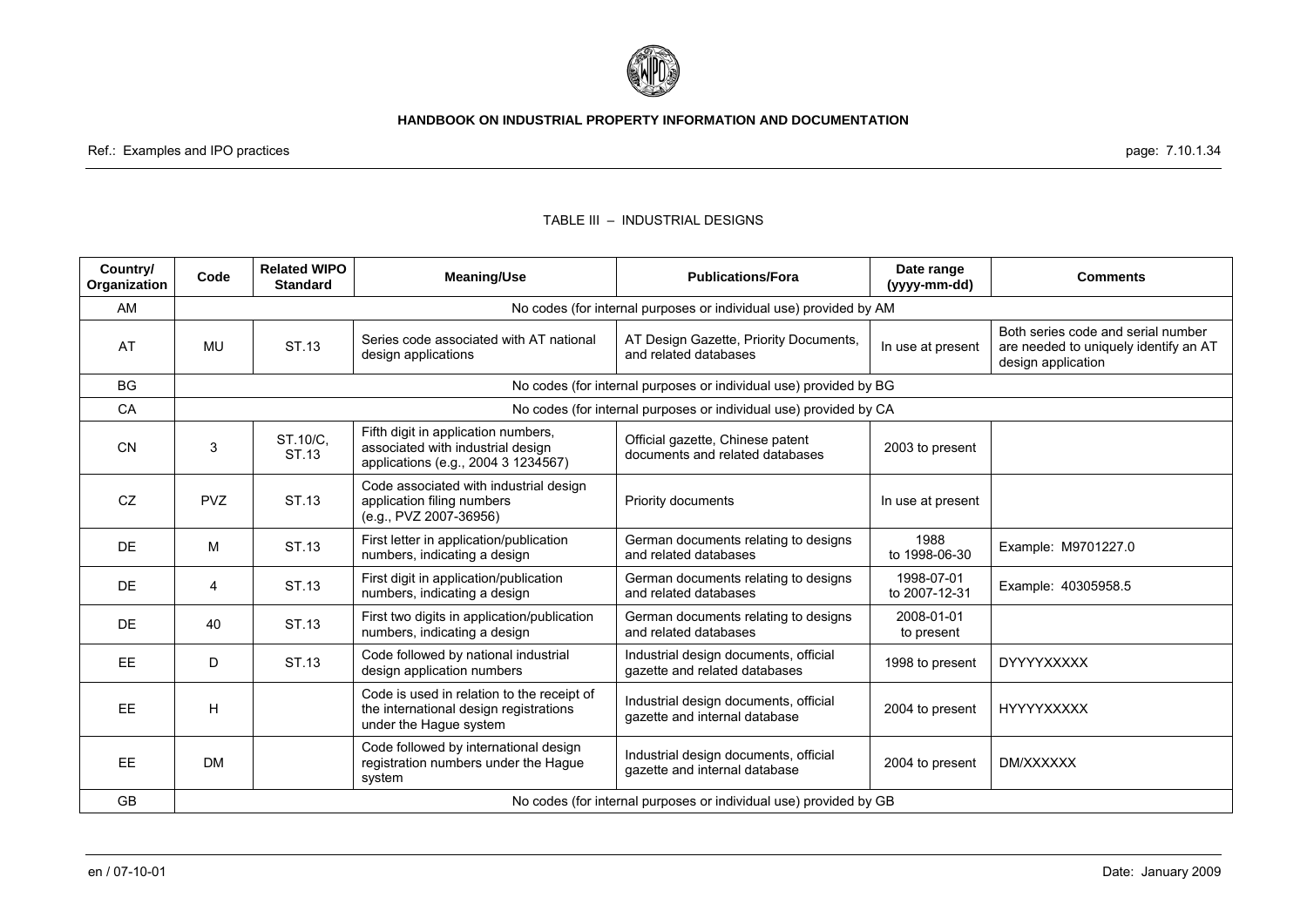

Ref.: Examples and IPO practices page: 7.10.1.35

| Country/<br>Organization | Code       | <b>Related WIPO</b><br><b>Standard</b> | <b>Meaning/Use</b>                                                                                                                                                                                         | <b>Publications/Fora</b>                                          | Date range<br>(yyyy-mm-dd) | <b>Comments</b> |
|--------------------------|------------|----------------------------------------|------------------------------------------------------------------------------------------------------------------------------------------------------------------------------------------------------------|-------------------------------------------------------------------|----------------------------|-----------------|
| <b>GE</b>                | 33         | ST.80, ST.13                           | Code of the country or regional<br>organization allotting the priority<br>application number                                                                                                               | GE patent documents and related<br>databases                      | 1992 to present            |                 |
| <b>GE</b>                | 34         | ST.80, ST.13                           | Two-letter code identifying the authority<br>with which the priority application was<br>made                                                                                                               | GE patent documents and related<br>databases                      | 2006-04<br>to present      |                 |
| <b>GE</b>                | <b>AD</b>  | ST.10/C,<br>ST.13                      | Application for industrial designs<br>(e.g., AD 2007 000448)                                                                                                                                               |                                                                   |                            |                 |
| <b>GE</b>                | ADS        | ST.6.<br>ST.10/C,<br>ST.13, ST.16      | Published application for industrial<br>designs (the first publication)<br>(e.g., AD 2007 448 S)                                                                                                           |                                                                   |                            |                 |
| <b>GE</b>                | DS         | ST.6.<br>ST.10/C.<br>ST.13, ST.16      | Patent for industrial designs (the second<br>publication) (e.g., D 2007 3199 S)                                                                                                                            |                                                                   |                            |                 |
| HU                       | D          | ST.13                                  | Series code associated with HU national<br>design applications                                                                                                                                             | PIPACS,<br>Gazette                                                | 1992 to present            |                 |
| <b>KR</b>                | 30         | ST.13                                  | The first two digits of application/<br>publication numbers indicating industrial<br>design applications<br>$(e.g., 30-2008-0123456)$                                                                      | Official gazettes of industrial designs<br>and related database   | 1992 to present            |                 |
| KZ                       |            |                                        |                                                                                                                                                                                                            | No codes (for internal purposes or individual use) provided by KZ |                            |                 |
| <b>MC</b>                |            |                                        |                                                                                                                                                                                                            | No codes (for internal purposes or individual use) provided by MC |                            |                 |
| MD                       | $(30)^{*}$ |                                        | Priority data of the applications registered<br>with the patent office of the former USSR<br>(number of the document, application<br>filing date, the code of the country<br>(e.g., 60293, 1981.03.28, SU) | www.db.agepi.md,<br>The official bulletin of industrial property  | 1992 to present            |                 |

# Table III – Industrial Designs (Page 2)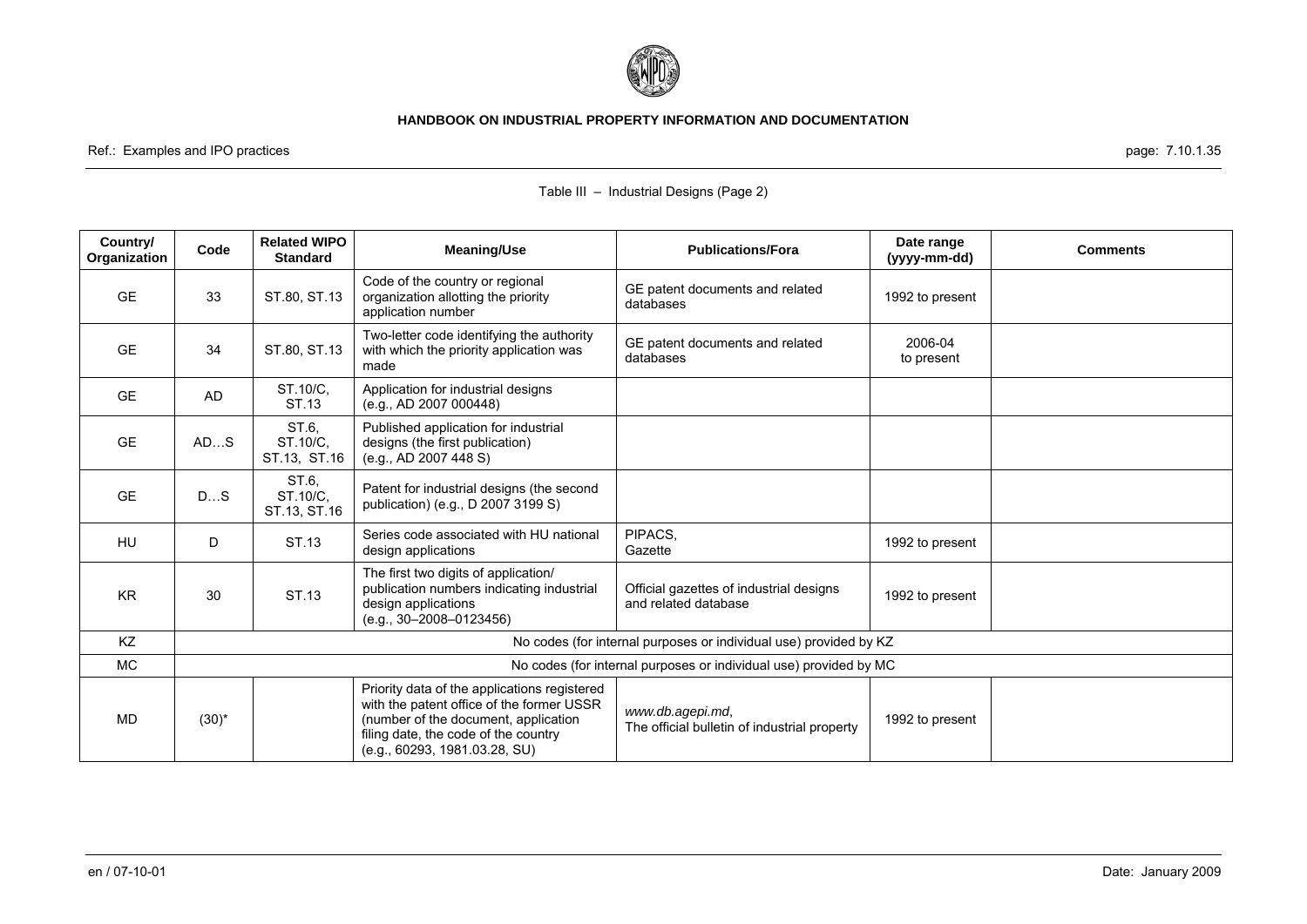

<span id="page-36-0"></span>Ref.: Examples and IPO practices **page: 7.10.1.36** examples and IPO practices page: 7.10.1.36

| Country/<br><b>Organization</b> | Code        | <b>Related WIPO</b><br><b>Standard</b> | <b>Meaning/Use</b>                                                                               | <b>Publications/Fora</b>                                                                                                                                                                | Date range<br>(yyyy-mm-dd) | <b>Comments</b>                                                                                                            |
|---------------------------------|-------------|----------------------------------------|--------------------------------------------------------------------------------------------------|-----------------------------------------------------------------------------------------------------------------------------------------------------------------------------------------|----------------------------|----------------------------------------------------------------------------------------------------------------------------|
| <b>MX</b>                       |             | ST.13                                  | Series code associated with industrial<br>design applications                                    | Industrial property gazette - patent<br>applications; industrial property gazette<br>- inventions, utility models and industrial<br>designs; and BANAPA (Banco Nacional<br>de Patentes) | 1976 to present            |                                                                                                                            |
| MY                              |             |                                        |                                                                                                  | No codes (for internal purposes or individual use) provided by MY                                                                                                                       |                            |                                                                                                                            |
| <b>NL</b>                       |             |                                        |                                                                                                  | No codes (for internal purposes or individual use) provided by NL                                                                                                                       |                            |                                                                                                                            |
| <b>PL</b>                       | <b>PRZ</b>  |                                        | Code indicating a kind of right<br>(Polish language interface) under national<br>(NEW) law       | PPO's website – databases                                                                                                                                                               | 1994 to present            |                                                                                                                            |
| PL                              | <b>ZDB</b>  |                                        | Code indicating a kind of right<br>(Polish language interface) under national<br>(OLD) law       | PPO's website – databases                                                                                                                                                               | 1983 to present            |                                                                                                                            |
| PL                              | <b>DESN</b> |                                        | Code indicating a kind of right<br>(English language interface) under<br>national (NEW) law      | PPO's website – databases                                                                                                                                                               | 1994 to present            |                                                                                                                            |
| <b>PL</b>                       | <b>DESO</b> |                                        | Code indicating a kind of right<br>(English language interface) under<br>national (OLD) law      | PPO's website – databases                                                                                                                                                               | 1983 to present            |                                                                                                                            |
| <b>PL</b>                       | PIE         |                                        | Information on priority data with regard to<br>foreign applicants (both EN and PL<br>interfaces) | PPO's website – databases                                                                                                                                                               |                            | ST.3 codes are also provided                                                                                               |
| <b>RS</b>                       | D           | ST.13                                  | Application of industrial designs                                                                | Intellectual Property Gazette                                                                                                                                                           | 2005 to present            | Number of application of industrial<br>designs is D-2/2005                                                                 |
| RU <sup>(1P)</sup>              |             |                                        | Address(es) for correspondence with<br>patent holder or his/her representative(s)                | Official Bulletin "Industrial Designs";<br>bibliographic data and notifications in<br>official publications (CD/DVD-ROM, DB<br>RUPTO)                                                   | In use at present          | This information is published without<br>any code on the first page of patent<br>documents (bibliographic data<br>section) |

# Table III – Industrial Designs (Page 3)

<sup>&</sup>lt;sup>(1)</sup> Rospatent grants patents for industrial designs and follows WIPO Standard ST.80 to identify the corresponding data; certain codes provided by WIPO Standard ST.9 are also used, e.g., (13) for the kind-of-document code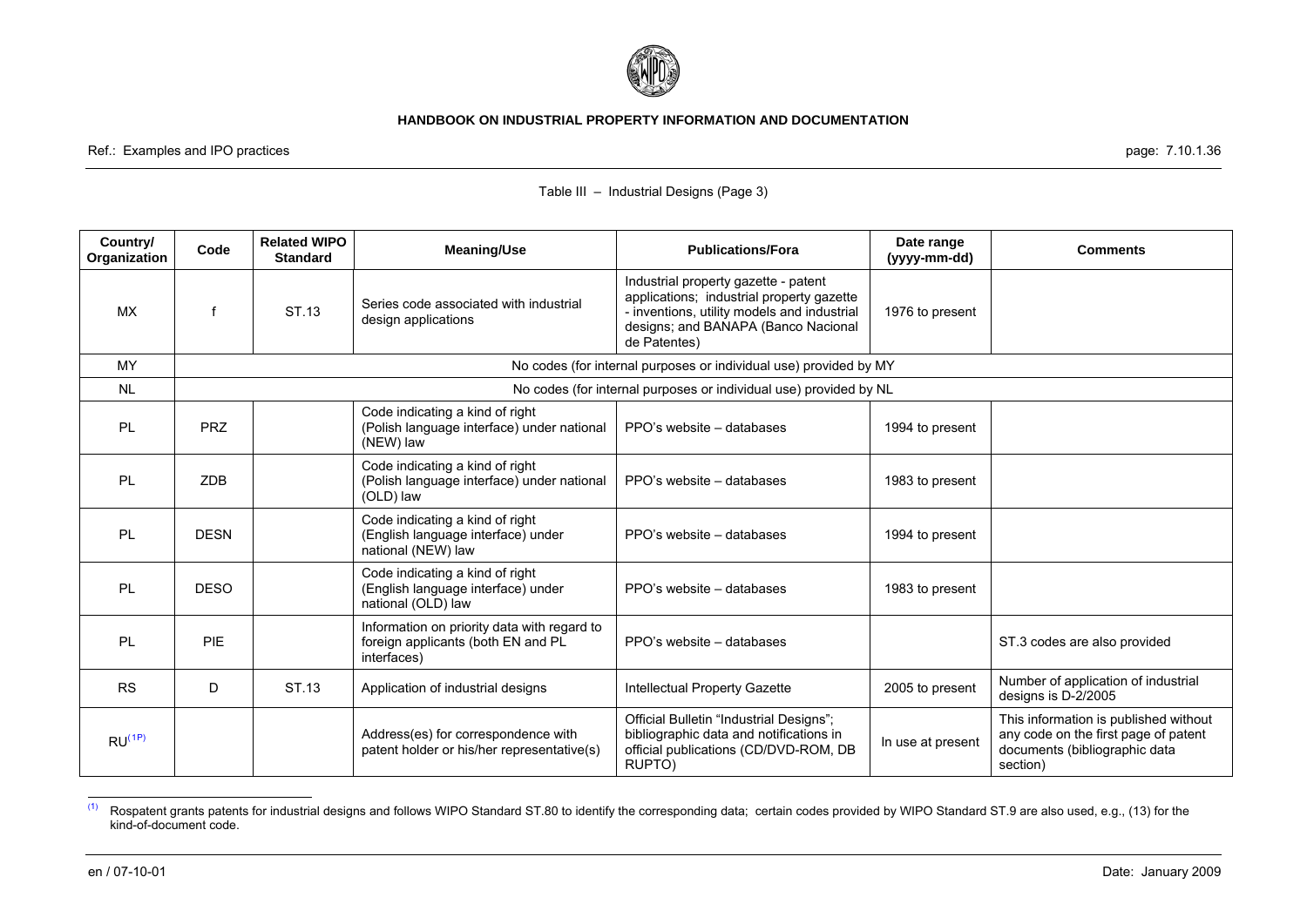

Ref.: Examples and IPO practices page: 7.10.1.37

| Country/<br>Organization | Code           | <b>Related WIPO</b><br><b>Standard</b> | <b>Meaning/Use</b>                                                                                                                              | <b>Publications/Fora</b>                                                                                                              | Date range<br>(yyyy-mm-dd) | <b>Comments</b>                                                                                                              |
|--------------------------|----------------|----------------------------------------|-------------------------------------------------------------------------------------------------------------------------------------------------|---------------------------------------------------------------------------------------------------------------------------------------|----------------------------|------------------------------------------------------------------------------------------------------------------------------|
| <b>RU</b>                |                |                                        | Data related to the subject of the<br>published notification                                                                                    | Official Bulletin "Industrial Designs";<br>bibliographic data and notifications in<br>official publications (CD/DVD-ROM, DB<br>RUPTO) | In use at present          | These data are published without any<br>code in notifications on patents for<br>industrial designs                           |
| <b>SE</b>                |                |                                        |                                                                                                                                                 | No codes (for internal purposes or individual use) provided by SE                                                                     |                            |                                                                                                                              |
| <b>SK</b>                | <b>PD</b>      |                                        | Code associated with industrial design<br>application filing numbers<br>(e.g., PD 5004-2007)                                                    | web register                                                                                                                          | 2002-07<br>to present      | Used also in notifications of the first<br>filing and certificates of priority                                               |
|                          |                |                                        |                                                                                                                                                 |                                                                                                                                       |                            | Used also in notifications of the first<br>filing                                                                            |
| <b>SK</b>                | <b>PVZ</b>     |                                        | Code associated with the filing numbers<br>of CS and SK industrial design<br>applications (e.g., PVZ 1234-1996)                                 |                                                                                                                                       | 1972 to 2002               | The code has not been exposed to<br>the industrial property community in<br>external publications and/or fora                |
|                          |                |                                        |                                                                                                                                                 |                                                                                                                                       |                            | CS ceased to exist on 1992-12-31                                                                                             |
| <b>TH</b>                |                |                                        |                                                                                                                                                 | No codes (for internal purposes or individual use) provided by TH                                                                     |                            |                                                                                                                              |
| <b>TZ</b>                |                |                                        |                                                                                                                                                 | No codes (for internal purposes or individual use) provided by TZ                                                                     |                            |                                                                                                                              |
| <b>UA</b>                | A <sub>1</sub> |                                        | Identification of author's certificate in the<br>USSR title of protection number format<br>(e.g., A1 17854)                                     | Patent documentation of Ukraine and<br>relevant databases                                                                             | 1993 to 1997-01            | It was used for identification of the<br>former USSR author's certificates re-<br>registered to become patents of<br>Ukraine |
| <b>UA</b>                | A <sub>3</sub> |                                        | Identification of the USSR patent in the<br>USSR title of protection number format<br>(e.g., A3 33797)                                          | Patent documentation of Ukraine and<br>relevant databases                                                                             | 1993 to 1996-01            | It was used for identification of the<br>former USSR patents re-registered to<br>become patents of Ukraine                   |
| <b>UA</b>                | s              | ST.13                                  | Designation of the industrial property right<br>type / Used for identification of<br>applications for industrial designs<br>(e.g., s 200600500) | Patent documentation of Ukraine and<br>relevant databases                                                                             | 2005 to present            | Indicated in application for industrial<br>design number format                                                              |
| WO/IB                    | <b>DCR</b>     |                                        | Creator registration                                                                                                                            | International Designs Bulletin                                                                                                        | 2004-04<br>to present      | Hague System                                                                                                                 |

# Table III – Industrial Designs (Page 4)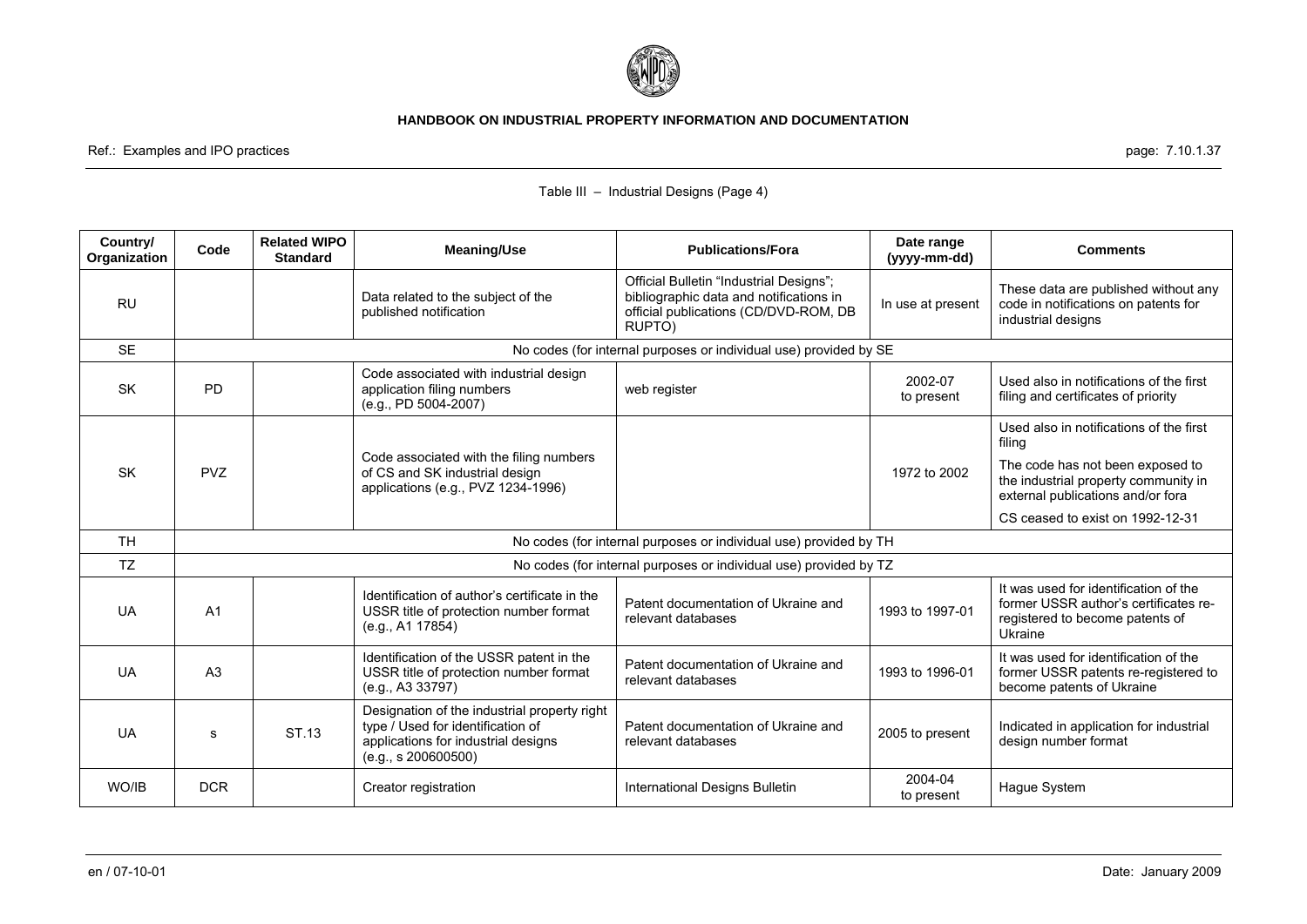

Ref.: Examples and IPO practices page: 7.10.1.38

|                          |            |                                        |                               | able in $\sim$ maddition bealging in age of |                            |                 |
|--------------------------|------------|----------------------------------------|-------------------------------|---------------------------------------------|----------------------------|-----------------|
| Country/<br>Organization | Code       | <b>Related WIPO</b><br><b>Standard</b> | <b>Meaning/Use</b>            | <b>Publications/Fora</b>                    | Date range<br>(yyyy-mm-dd) | <b>Comments</b> |
| WO/IB                    | <b>DEN</b> |                                        | Industrial design application | International Designs Bulletin              | 2004-04<br>to present      | Hague System    |
| WO/IB                    | <b>DFU</b> |                                        | Industrial design fusion      | International Designs Bulletin              | 2004-04<br>to present      | Hague System    |
| WO/IB                    | <b>DGP</b> |                                        | Grant of protection           | International Designs Bulletin              | 2004-04<br>to present      | Hague System    |
| WO/IB                    | <b>DIN</b> |                                        | Invalidation                  | International Designs Bulletin              | 2004-04<br>to present      | Hague System    |
| WO/IB                    | <b>DIV</b> |                                        | Division                      | International Designs Bulletin              | 2004-04<br>to present      | Hague System    |
| WO/IB                    | <b>DLI</b> |                                        | Limitation                    | International Designs Bulletin              | 2004-04<br>to present      | Hague System    |
| WO/IB                    | <b>DMA</b> |                                        | Appointment of representative | International Designs Bulletin              | 2004-04<br>to present      | Hague System    |
| WO/IB                    | <b>DMB</b> |                                        | Representative renunciation   | International Designs Bulletin              | 2004-04<br>to present      | Hague System    |
| WO/IB                    | <b>DMC</b> |                                        | Representative name change    | International Designs Bulletin              | 2004-04<br>to present      | Hague System    |
| WO/IB                    | <b>DMT</b> |                                        | Holder name change            | International Designs Bulletin              | 2004-04<br>to present      | Hague System    |
| WO/IB                    | <b>DOD</b> |                                        | Opening of sealed deposit     | International Designs Bulletin              | 2004-04<br>to present      | Hague System    |
| WO/IB                    | <b>DPR</b> |                                        | Prolongation (renewal)        | International Designs Bulletin              | 2004-04<br>to present      | Hague System    |
| WO/IB                    | <b>DRC</b> |                                        | Complementary renewal         | International Designs Bulletin              | 2004-04<br>to present      | Hague System    |
| WO/IB                    | <b>DRE</b> |                                        | Renewal                       | International Designs Bulletin              | 2004-04<br>to present      | Hague System    |

### Table III – Industrial Designs (Page 5)